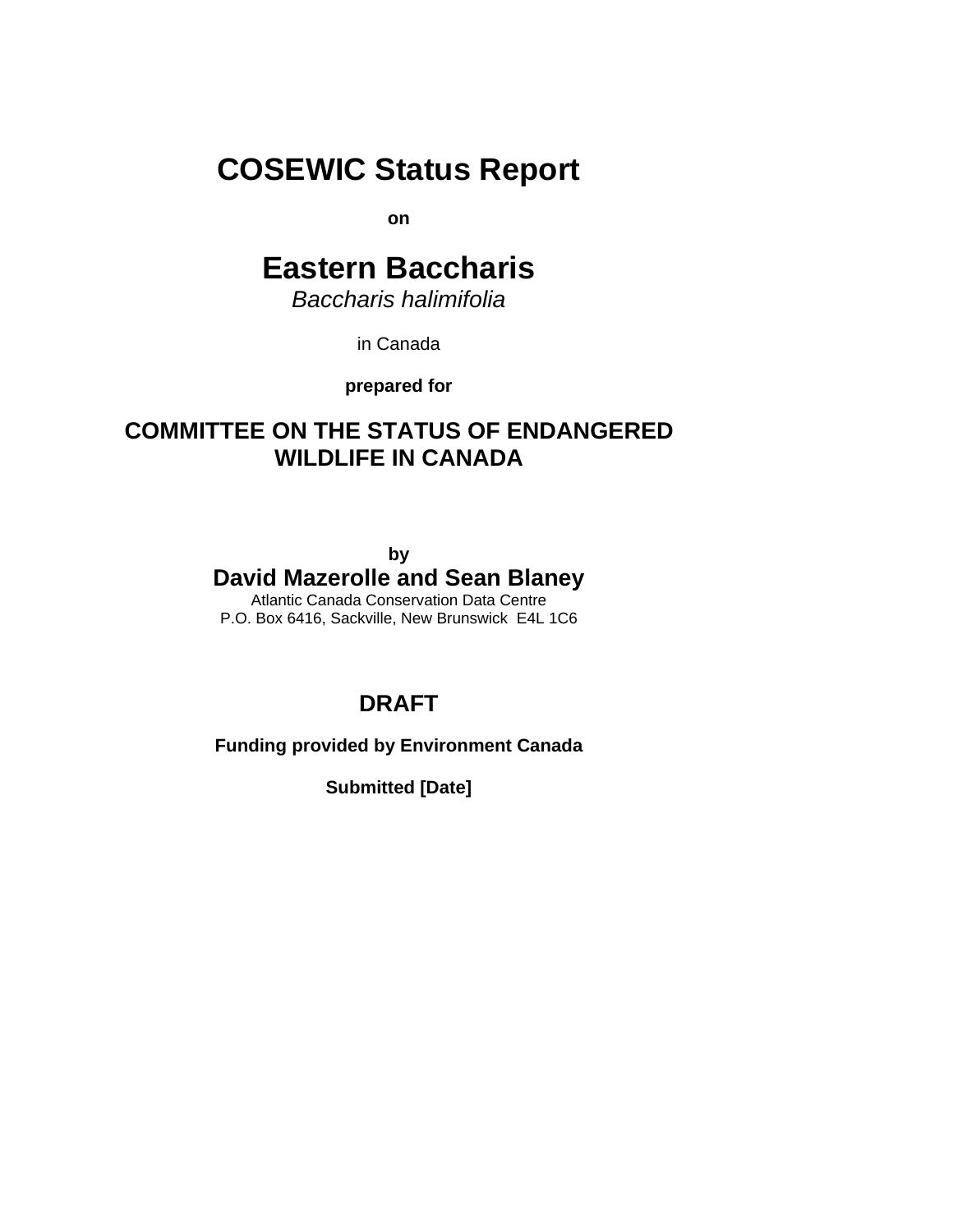#### <span id="page-1-0"></span>**EXECUTIVE SUMMARY**

#### **Wildlife Species Description and Significance**

Eastern Baccharis is a densely branched and often multi-stemmed, woody, perennial, salt marsh shrub of the Aster family, typically 1 to 3 meters tall in Canada. The species is deciduous in Canada with alternate gray-green leaves. It is dioecious (male and female flowers on separate individuals), flowering in late summer. Inflorescences of tiny flowers arranged in terminal, leafy-bracted panicles which can be very numerous on larger shrubs. Fruit are light brown achenes with a series of elongated pappus bristles to enhance wind dispersal. These bristles are brilliant white and make the female plants very showy and easy to detect when in fruit in late summer and early fall.

In Canada, Eastern Baccharis is rare, localized and 400+ km disjunct from the next nearest occurrence in northern Massachusetts, which could be associated with significant genetic divergence. Eastern Baccharis is the only native representative of its genus and subtribe in Canada and one of very few woody Aster family members native to Canada and is used horticulturally in the south and east United States. *Baccharis* species contain an array of chemicals used medicinally, including some with potential for cancer treatment, but formal investigation of their properties has been limited. American First Nations have used some species in the treatment of sores and wounds, as antibacterials and emetics. Eastern Baccharis has been introduced to and has become a problematic invasive in Mediterranean Europe and Australia and it is an agricultural weed in some American states.

# **Distribution**

Eastern baccharis is native along the Gulf of Mexico south to Veracruz, Mexico and on the United States east coast north to northern Massachusetts. It also occurs inland, especially southward reaching Oklahoma, Arkansas, Tennessee and the Piedmont east of the Appalachians, although some of this distribution represents post-European colonization. It is also native in Cuba and the Bahamas and it has established and become invasive in Mediterranean Europe and Australia.

Canadian occurrences are restricted a 25 km stretch of coast in extreme southwest Nova Scotia and are approximately 400 km northeast of the next nearest occurrences in northern Massachusetts. Canadian populations are presumed native because: they are in a localized, highly ocean-moderated climate zone with exceptionally warm winters; they are associated with a suite of other nationally rare southern salt marsh species restricted to the same region; the areas of occurrence have few exotic species and are generally not heavily disturbed; and the species has spread over its area of occurrence despite apparently infrequent seedling establishment and is dominated by large, mature individuals, suggesting long-term establishment in Nova Scotia.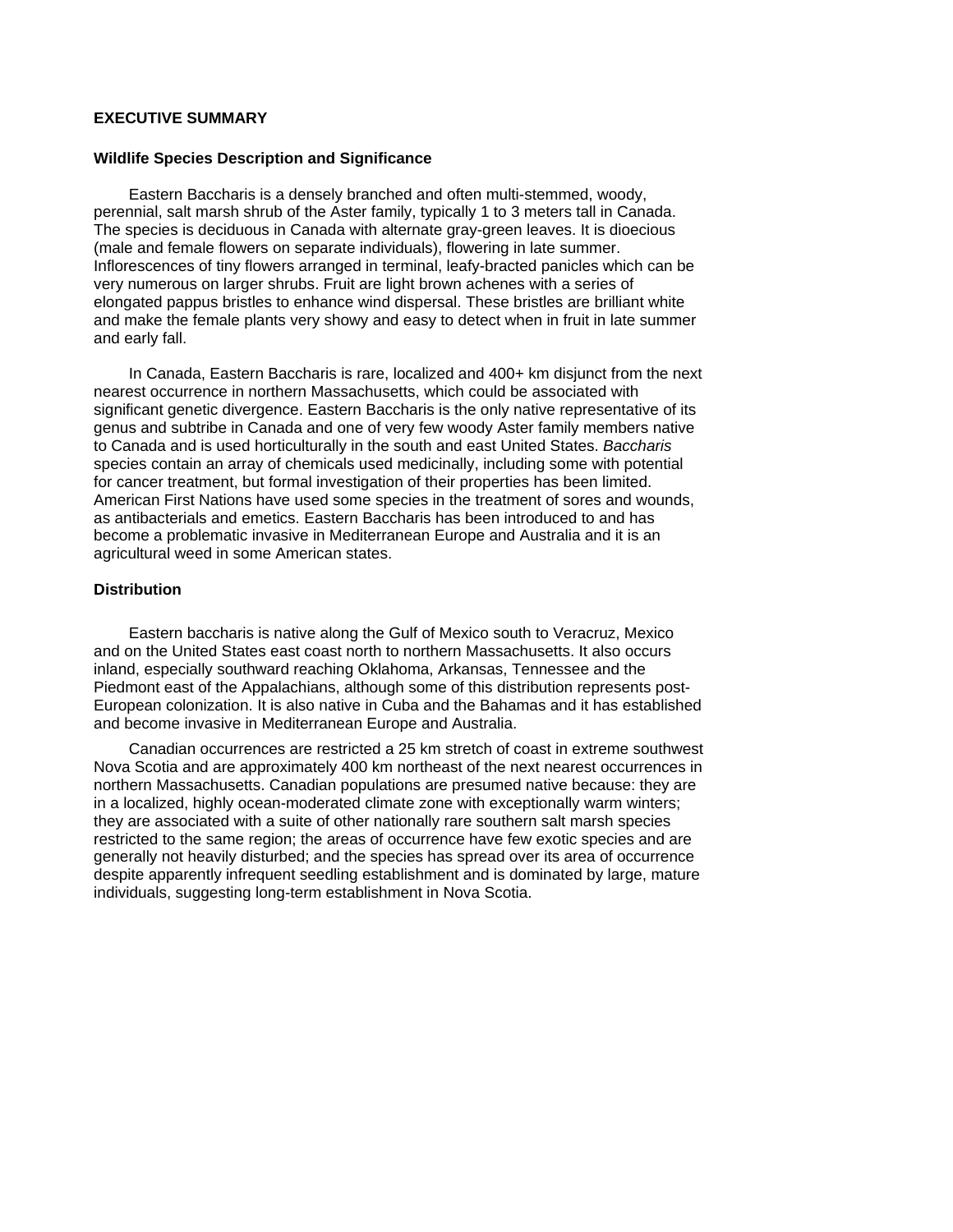#### **Habitat**

In the United States, Eastern Baccharis generally occurs in moist habitats such as shores, swamps, marshes, wet prairies, dune swales, upper salt marshes, and open coastal forests as well as waste areas, roadsides and railways in southern areas. In Canada it is restricted to open margins of well-developed salt marshes within harbours or bays that provide protection from onshore wind and waves. It occurs in or near the transition zone to coastal forest with vegetation cover predominantly graminoids and shrubs of 0.5 m to 2 m height. Climate likely plays a major role in limiting the species' extent of occurrence. Oceanic moderation gives the coastal zone of southwestern Nova Scotia, especially the area around Yarmouth where Eastern Baccharis occurs, the warmest Canadian winters outside of southern British Columbia, with temperatures considerably milder than the coast of Maine at the same latitude.

## **Biology**

Eastern Baccharis is a perennial, woody shrub. In Nova Scotia it flowers from late July through to mid or late September. Male plants begin flowering slightly earlier than females. Females can produce many thousands or even one million plus seeds. Pollination is reported to be by wind, but since male flowers can produce an abundance of nectar and pollen insect-mediated pollination may also be important. Mature achenes are dispersed by wind and water, aided by the attached pappus. Achenes mature in late August or September in Nova Scotia, with most having dispersed by late October. In Nova Scotia (but not in southern USA), leaves are deciduous in late October and November, later than most associated shrubs.

In Australia, the species may reproduce at two years old but it is likely much slower to mature in Nova Scotia at the limit of its climatic tolerance. Seedlings were observed during report fieldwork but occurred much less frequently than mature plants, suggesting establishment from seed is uncommon and a potential limiting factor. Large individuals in Nova Scotia can have trunks up to about 10 cm diameter, which must be at least 20 years old and could be significantly older. New shoots sprout from the bases of mature shrubs, meaning that individuals could persist for decades or longer. Eastern Baccharis was also observed spreading vegetatively in Nova Scotia via the rooting of low branches buried in wave-driven wrack, although the importance of this means of vegetative spread was not clear. Seed banking is likely not significant because seeds have limited dormancy, but seeds can survive 2+ years if buried.

#### **Population Sizes and Trends**

The total Canadian population is estimated at 2,850 and is probably quite precisely and completely documented. Four populations are known, although one of these (West Pubnico) is only marginally a population with one known individual. Other populations are: Tusket River Estuary (~1,460), Morris and Roberts Islands (~1,350) and Surettes Island (21). Two sub-populations support ~88% of the Canadian population: Johnson Cove South / Bird Point within the Tusket Estuary with ~1,400; and Morris Island East with ~1,100. The above four populations are divided in this report into 10 sub-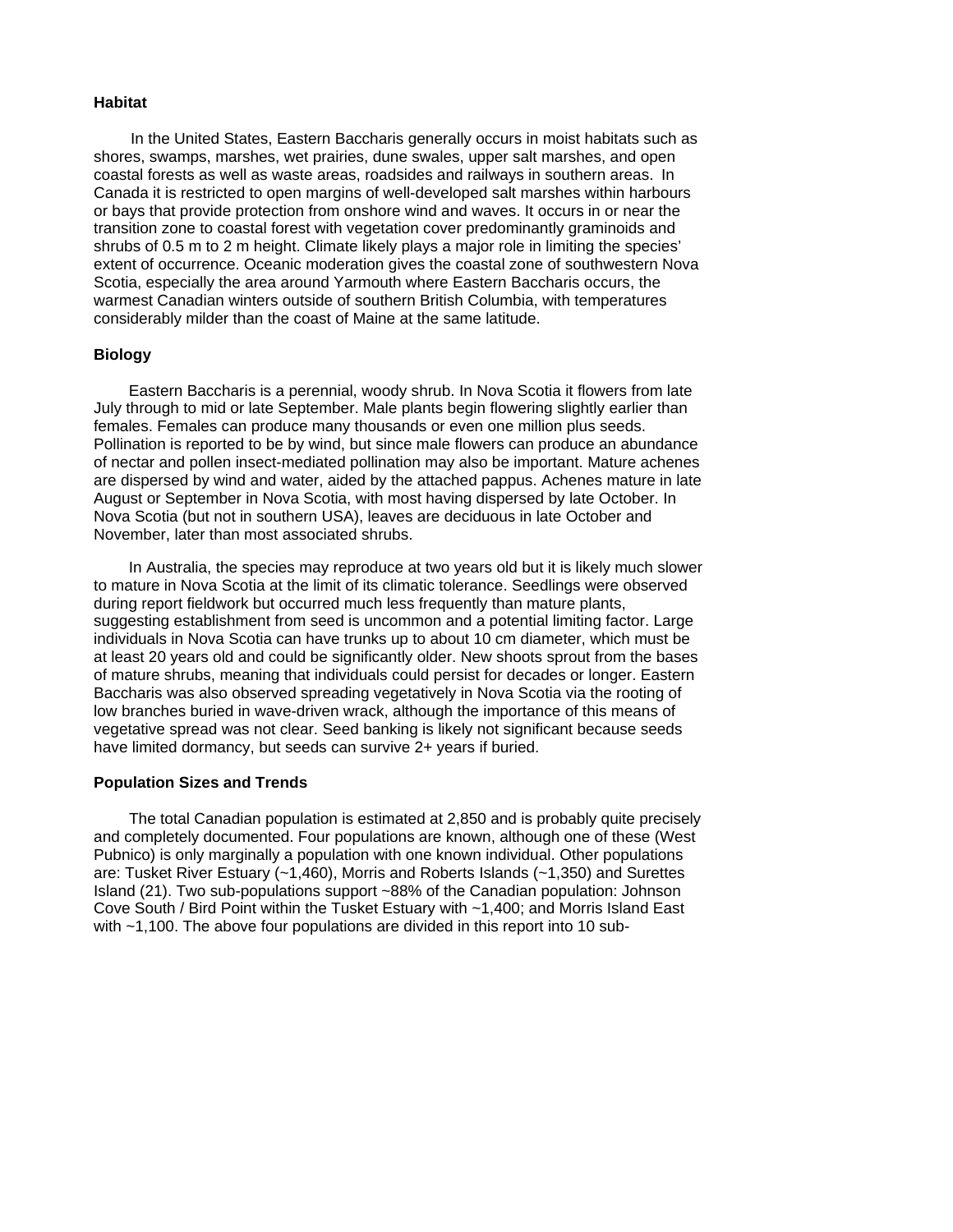populations, which are in turn divided into 91 "locations", defined as individuals or patches separated from others by 10 m or more (on the same scale as the major threat – coastal development). If "locations" were defined by land ownership, there would be about 50, the number of private landowners with the species on their property.

Population trends are not documented but are likely fairly stable. Only relatively small and localized development impacts have thus far occurred, but development is active or imminent in some populations and a future threat in others.

#### **Threats and Limiting Factors**

 Habitat loss from coastal development, primarily for cottages or residences, is the only widespread, imminent threat. Development has been extensive on Nova Scotia's Atlantic coast in the past 30 years, causing vast increases in land values. Eastern Baccharis occurs in aesthically attractive coastal habitats and most occurrences are within a few hundred metres of good roads. Its habitat along the margin of coastal forest makes it especially prone to clearance by landowners seeking water views or access. It is, however, somewhat protected from development in many sites, including the two large sub-populations, because it occurs on islands within salt marsh for which creating road access would be expensive or impossible to have approved. Development is active in the Roberts Island sub-population and is removing small numbers of individuals, and development appears imminent in part of the large Morris Island East sub-population outside the main area of occurrence in the sub-population. Most other areas of occurrence also have some development potential.

 Death of individuals from apparent saltwater inundation was observed very locally and habitat loss from sea level rise may be a threat through the future. Localized impacts from cattle were also observed at one site

 The extreme concentration of the population (~88% of total) into two dense areas of occurrence means that development, sea level rise or chance events could greatly reduce the total population if they impacted these two areas. Observations suggesting limited recruitment from seed also increase the significance of any threat that would remove mature individuals.

#### **Protection, Status, and Ranks**

Eastern baccharis presently has no legal protection in Canada, although a provincial status report is being prepared, which could lead to legal protection under the Nova Scotia Endangered Species Act. Eastern Baccharis is listed by NatureServe as globally secure (G5) with a national status rank of N5 (secure) in the United States and N1 in Canada. In Nova Scotia it has a subnational rank of S1 (critically imperiled) and a National General Status rank of May Be At Risk, which equates to a "Red" rank under the NS DNR provincial system. In the United States it is not considered rare at the state level anywhere, except for Rhode Island where it is listed as S2 (imperiled). No populations are within protected areas.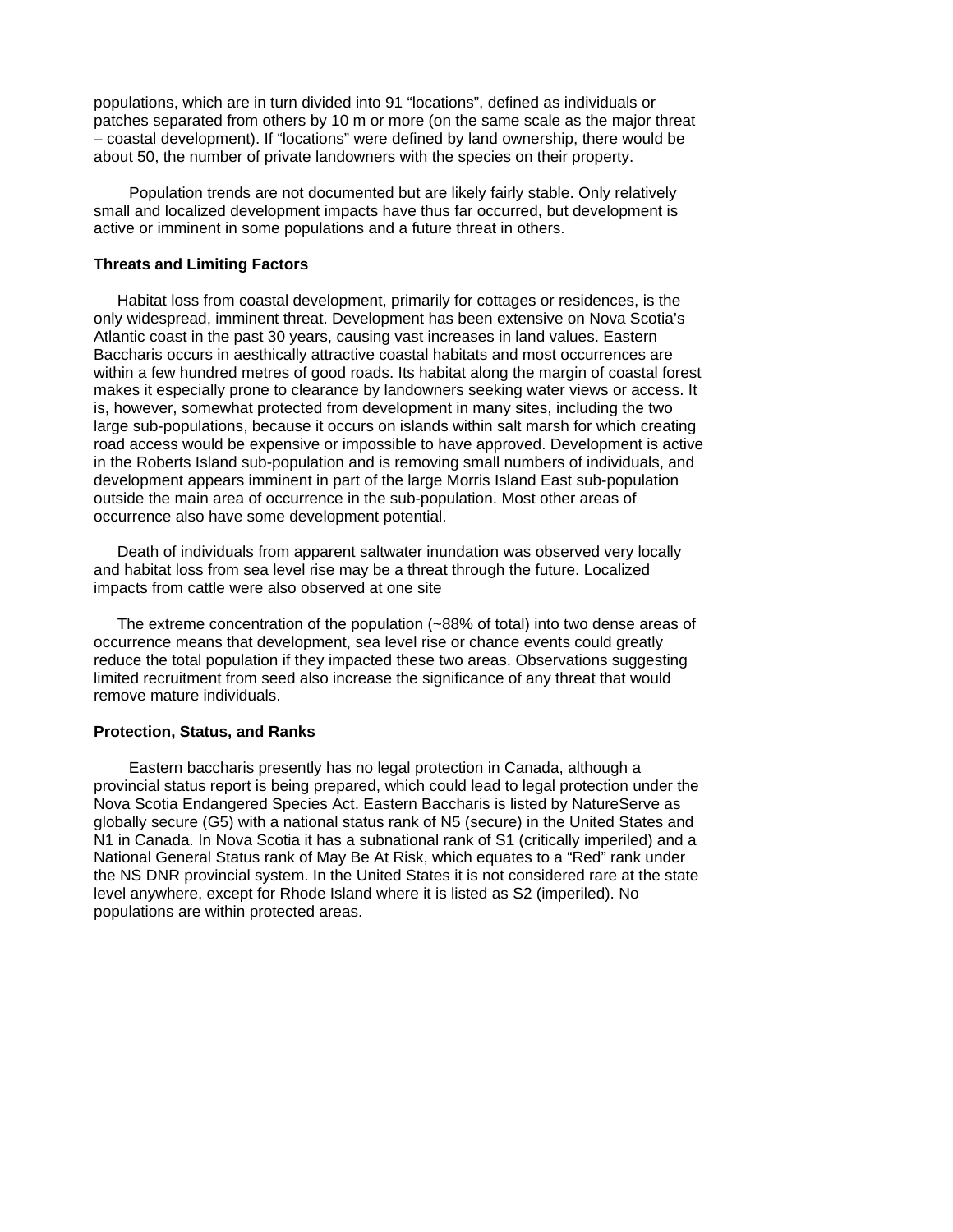# <span id="page-4-0"></span>**TECHNICAL SUMMARY**

*Baccharis halimifolia*  Baccharis à feuilles d'arroche Range of occurrence in Canada: Nova Scotia

# **Demographic Information**

| Generation time (average age of parents in the population)                                                                                                                                                                                             | 10-20 years is a<br>conservative<br>estimate |
|--------------------------------------------------------------------------------------------------------------------------------------------------------------------------------------------------------------------------------------------------------|----------------------------------------------|
| Is there a continuing decline in number of mature<br>individuals?<br>Declines are not documented, but small declines because of<br>localized development impacts are likely ongoing with potential to<br>increase in magnitude with future development | Unknown                                      |
| Estimated percent of continuing decline in total number of<br>mature individuals within 5 years.                                                                                                                                                       | Unknown                                      |
| Observed percent reduction or increase in total number of<br>mature individuals over the last 10 years.                                                                                                                                                | Unknown                                      |
| Projected or suspected percent reduction or increase in total<br>number of mature individuals over the next 10 years.                                                                                                                                  | Unknown                                      |
| Observed percent reduction or increase in total number of<br>mature individuals over any 10 year period, over a time<br>period including both the past and the future.                                                                                 | Unknown                                      |
| Are the causes of the decline clearly reversible and<br>understood and ceased?                                                                                                                                                                         | n/a                                          |
| Are there extreme fluctuations in number of mature<br>individuals?                                                                                                                                                                                     | None<br>documented and<br>very unlikely      |

# **Extent and Occupancy Information**

| Estimated extent of occurrence<br>EO is 49 $km^2$ if West Pubnico (one individual) is excluded.                                                                                 | 75 km <sup>2</sup> |
|---------------------------------------------------------------------------------------------------------------------------------------------------------------------------------|--------------------|
| Index of area of occupancy (IAO) (2x2 km grid)<br>IAO is 48 km <sup>2</sup> if West Pubnico (one individual) is excluded.<br>Biological AO using 10m x 10m grid = 2.26 $km^2$ . | $52 \text{ km}^2$  |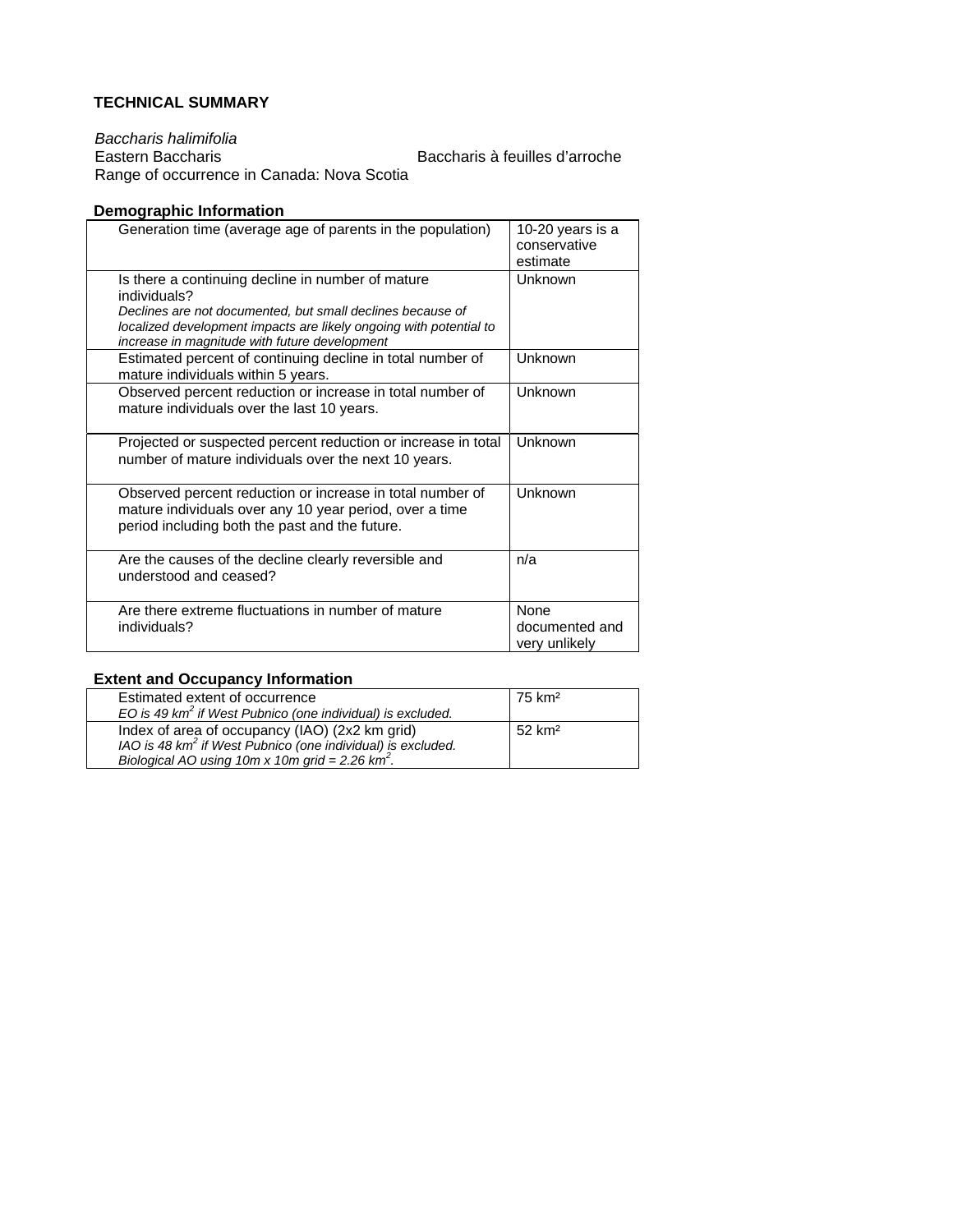| Is the total population severely fragmented?                                                                                                                                                                                               | No                                                                                                        |
|--------------------------------------------------------------------------------------------------------------------------------------------------------------------------------------------------------------------------------------------|-----------------------------------------------------------------------------------------------------------|
| Number of "locations*"<br>"Locations" defined by the scale of the primary threat<br>(cottage development) – tens to hundreds of metres                                                                                                     | 91 if a separation<br>distance of 10m<br>is used. $~50$ if<br>number of private<br>landowners is<br>used. |
| Is there an [observed, inferred, or projected] continuing<br>decline in extent of occurrence?                                                                                                                                              | <b>No</b>                                                                                                 |
| Is there an [observed, inferred, or projected] continuing<br>decline in index of area of occupancy?                                                                                                                                        | No                                                                                                        |
| Is there an [observed, inferred, or projected] continuing<br>decline in number of populations?                                                                                                                                             | <b>No</b>                                                                                                 |
| Is there an [observed, inferred, or projected] continuing<br>decline in number of locations?<br>Not documented but some "locations" as defined in this report<br>have likely been and will continue to be lost with coastal<br>development | Possibly                                                                                                  |
| Is there an [observed, inferred, or projected] continuing<br>decline in [area, extent and/or quality] of habitat?<br>Small, continuing declines in area and quality of habitat due to<br>coastal development                               | Yes                                                                                                       |
| Are there extreme fluctuations in number of populations?                                                                                                                                                                                   | <b>No</b>                                                                                                 |
| Are there extreme fluctuations in number of locations*?                                                                                                                                                                                    | <b>No</b>                                                                                                 |
| Are there extreme fluctuations in extent of occurrence?                                                                                                                                                                                    | <b>No</b>                                                                                                 |
| Are there extreme fluctuations in index of area of<br>occupancy?                                                                                                                                                                           | <b>No</b>                                                                                                 |

# **Number of Mature Individuals (in each population)**

| <b>Population</b>           | <b>N</b> Mature<br><b>Individuals</b> |
|-----------------------------|---------------------------------------|
| <b>Tusket River Estuary</b> | >1,460                                |
| Surettes Island             | 21                                    |
| Morris - Roberts Islands    | ~1,350                                |
| West Pubnico                |                                       |
| Total                       | >2,834                                |
|                             |                                       |

<span id="page-5-1"></span><span id="page-5-0"></span>See definition of location.

1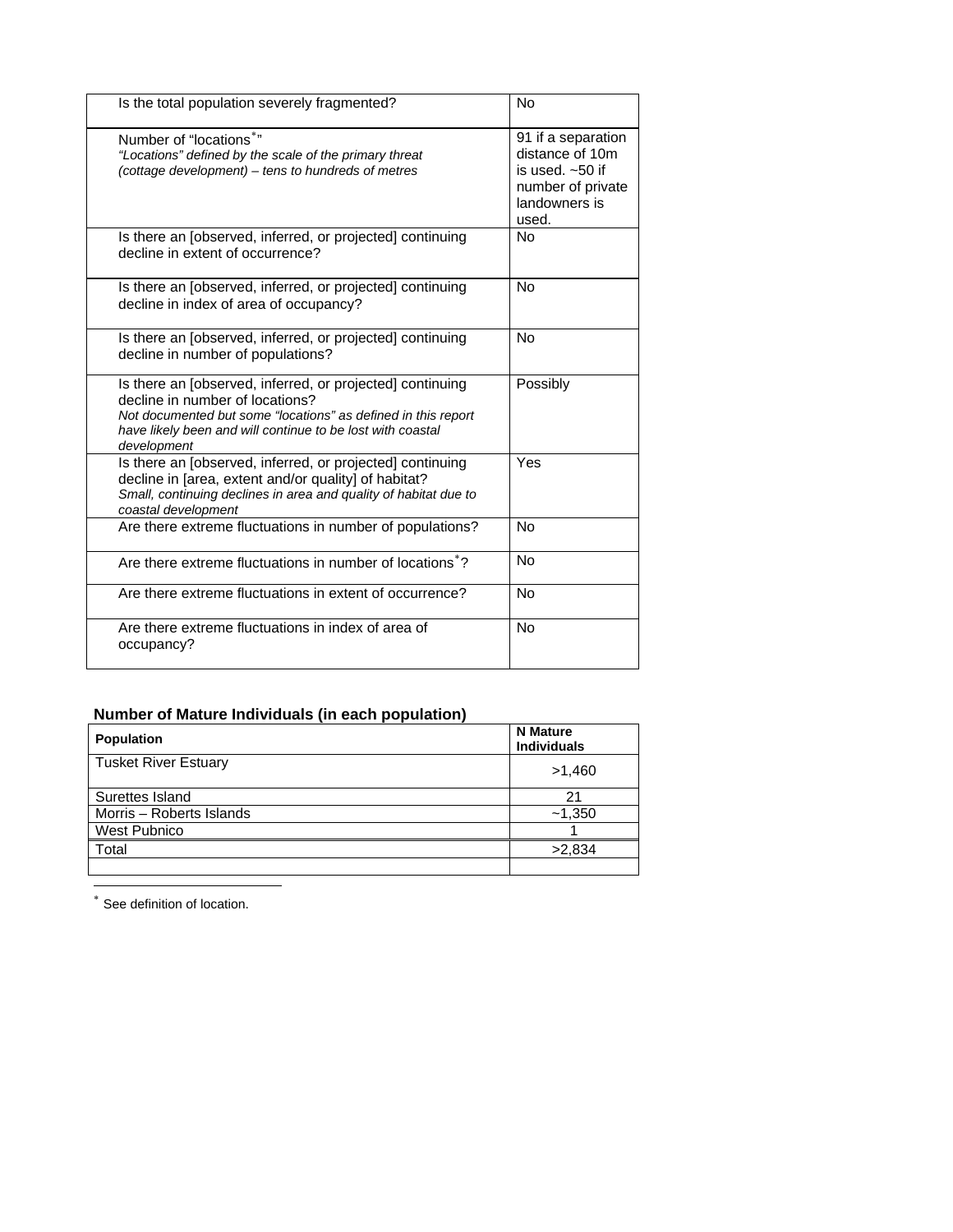#### **Quantitative Analysis**

| Probability of extinction in the wild is at least [20% within 20] | N/A |
|-------------------------------------------------------------------|-----|
| years or 5 generations, or 10% within 100 years].                 |     |

#### **Threats (actual or imminent, to populations or habitats)**

Habitat loss from coastal development, primarily for cottages or residences, is the only widespread, imminent threat

Death of individuals from apparent saltwater inundation was observed very locally and habitat loss from sea level rise may be a threat through the future.

Localized impacts from cattle were observed at one site

Extreme concentration of the population into two dense areas of occurrence means that development, sea level rise or chance events could have major impacts on the total population if they occurred in these two areas. Preliminary observations suggesting limited recruitment from seed would also increase the significance of any threat that removed mature individuals.

## **Rescue Effect (immigration from outside Canada)**

| Status of outside population(s)?<br>The species is secure in the United States (N5). It is not considered rare in<br>Massachusetts (the next nearest occurrence) and is not considered rare in any<br>state except Rhode Island (S2). |               |
|---------------------------------------------------------------------------------------------------------------------------------------------------------------------------------------------------------------------------------------|---------------|
| Is immigration known or possible?<br>Immigration from Massachusetts across 400+km of ocean is very<br>unlikelv                                                                                                                        | Very unlikely |
| Would immigrants be adapted to survive in Canada?<br>Occurs in climate zone similar to north-coastal Massachusetts                                                                                                                    | Likely yes    |
| Is there sufficient habitat for immigrants in Canada?                                                                                                                                                                                 | Yes           |
| Is rescue from outside populations likely?                                                                                                                                                                                            | No            |

#### **Current Status**

COSEWIC: No status – new assessment

Author of Technical Summary: Sean Blaney and David Mazerolle

Additional Sources of Information: None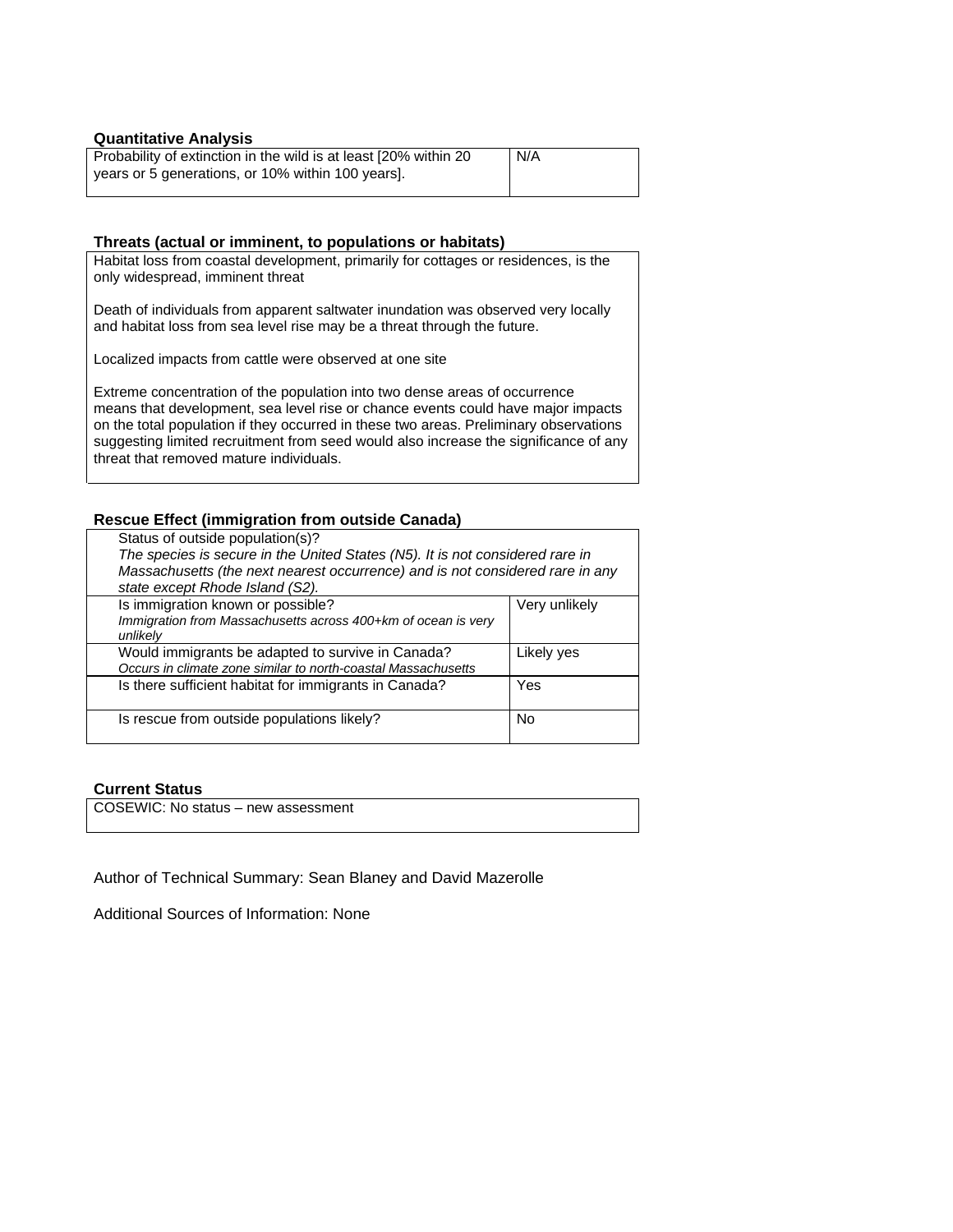# **Recommended Status and Reasons for Designation**

| <b>Recommended Status:</b>      | Alpha-numeric code: |
|---------------------------------|---------------------|
| <b>Reasons for designation:</b> |                     |

# **Applicability of Criteria**

| <b>Criterion A</b> (Decline in Total Number of Mature Individuals):       |
|---------------------------------------------------------------------------|
| <b>Criterion B</b> (Small Distribution Range and Decline or Fluctuation): |
| <b>Criterion C</b> (Small and Declining Number of Mature Individuals):    |
| <b>Criterion D</b> (Very Small or Restricted Total Population):           |
| <b>Criterion E</b> (Quantitative Analysis):                               |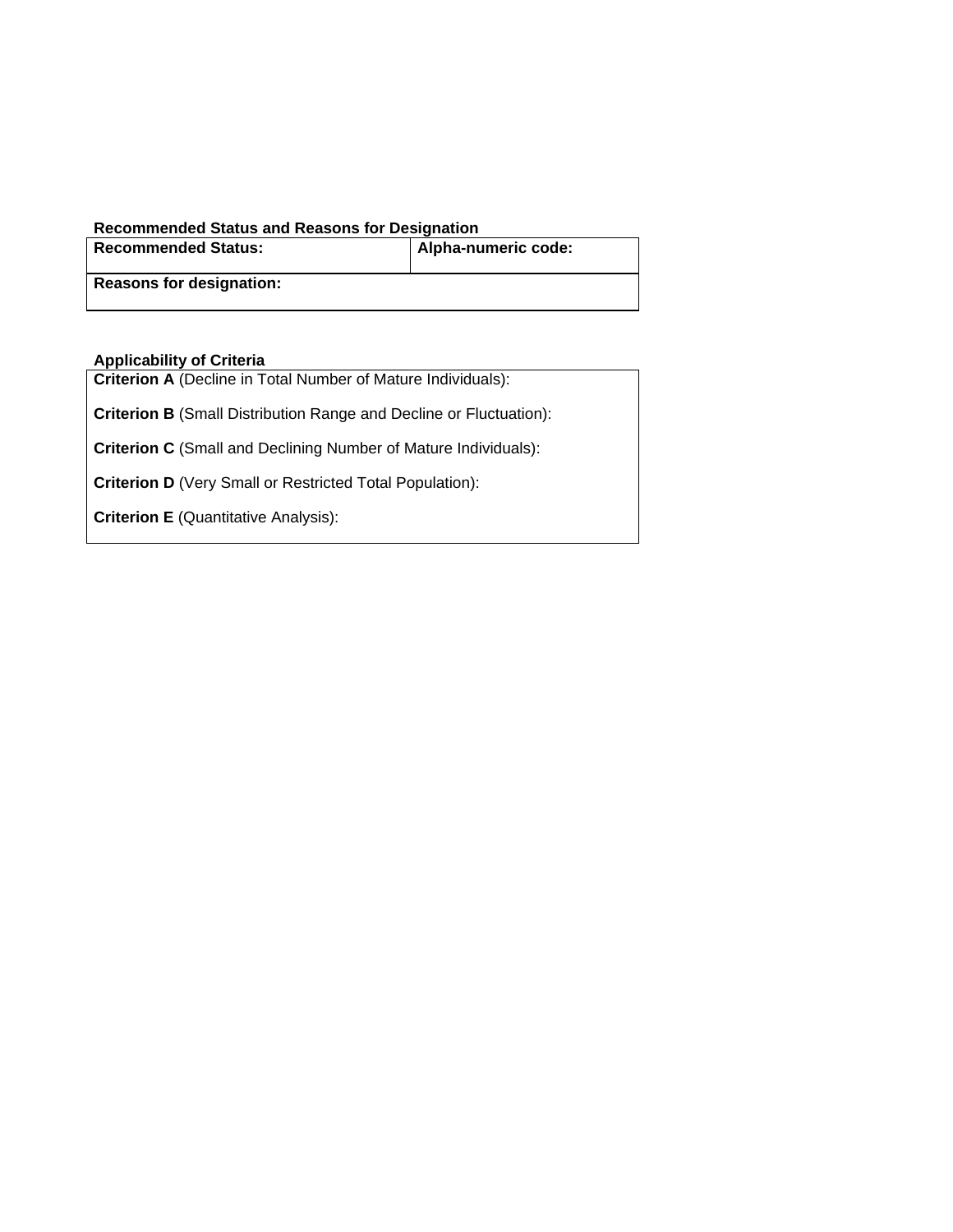# **TABLE OF CONTENTS**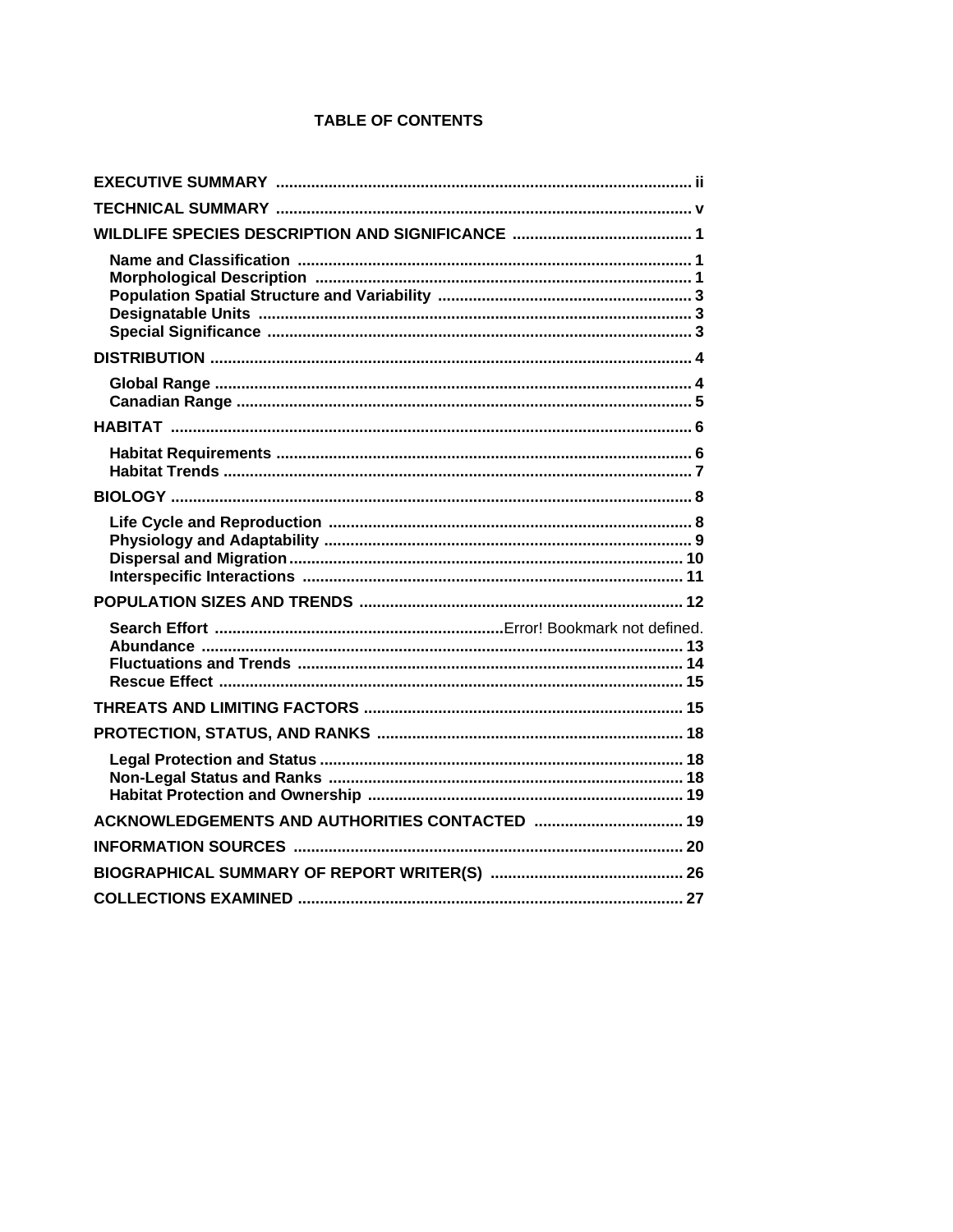# **List of tables**

Table 1. Number of locations and individuals recorded at each known site, with area of occupancy and land ownership.

## **List of figures**

Figure 1. Large, multi-stemmed Eastern Baccharis (*Baccharis halimifolia*) shrub at the interface between salt marsh and forest, growing in association with Black Huckleberry (*Gaylussacia baccata*), Freshwater Cordgrass (*Spartina pectinata*), Tick Quackgrass (*Thinopyrum pycnanthum* – identification uncertain) and Red Maple (*Acer rubrum*).

Figure 2. Upper leaves and fruiting pistillate flower heads of Eastern Baccharis (*Baccharis halimifolia*). Long white pappus bristles protrude from the receptacles, giving flower heads a showy appearance.

Figure 3. Known native global range of Eastern Baccharis (*Baccharis halimifolia*). Range outlined in the United States is based on county-level distribution data (BONAP 2010), range outlined in Mexico is based on provincial-level presence or absence and range outlined in the Caribbean is based on country-level presence or absence.

Figure 4. Canadian distribution of Eastern Baccharis, with sub-population names as noted in Table 1. The four populations are: 1) Tusket River Estuary, 2) Surettes Island, 3) Morris and Roberts Islands and 4) West Pubnico.

Figure 5. Eastern Baccharis (large shrub in centre, foreground) at Roberts Island, Nova Scotia, near recently built cottage which removed suitable habitat and probably some Eastern Baccharis individuals. Eastern Baccharis is also visible on the distant salt marsh margin in the upper left.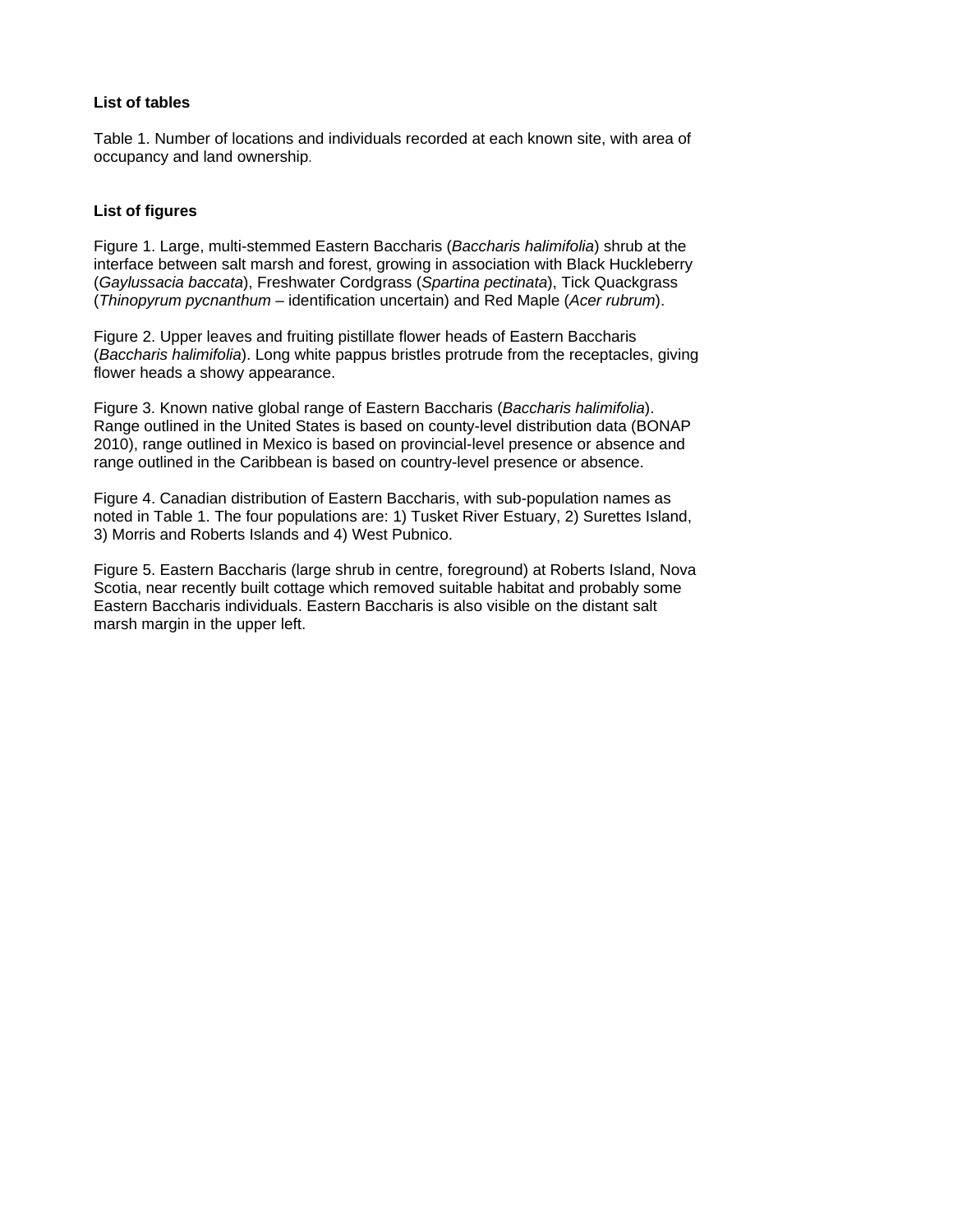# <span id="page-10-0"></span>**WILDLIFE SPECIES DESCRIPTION AND SIGNIFICANCE**

## **Name and Classification**

<span id="page-10-1"></span>

| Scientific Name:             | Baccharis halimifolia Linnaeus                                               |
|------------------------------|------------------------------------------------------------------------------|
| <b>Original Description:</b> | Linnaeus, 1753                                                               |
| Synonyms:                    | Baccharis halimifolia var. angustior de Candolle                             |
|                              | Baccharis cuneifolia Moench                                                  |
|                              | Conyza halimifolia Desf                                                      |
|                              | English vernacular names: Eastern Baccharis, Groundsel-tree (Groundseltree), |
|                              | Groundselbush, Sea-myrtle, Salt-myrtle,                                      |
|                              | Consumption weed, Saltbush, Salt marsh elder,                                |
|                              | Silverling, Tree groundsel, Waterbrush                                       |
|                              | French vernacular names: Baccharis à feuilles d'arroche, Séneçon en arbre    |
| Genus:                       | <b>Baccharis</b>                                                             |
| Subtribe:                    | <b>Baccharidinae</b>                                                         |
| Tribe:                       | Astereae                                                                     |
| Family:                      | Asteraceae                                                                   |
| Order:                       | Asterales                                                                    |

# **Major plant group: Angiosperms, Eudicotyledons**

*Baccharis halimifolia* is the type species of the genus *Baccharis* and the Aster family (Asteraceae) section Baccharis (Hellwig 1989). The genus *Baccharis* is one of the largest in the Aster family, comprised of 350-450 dioecious (rarely monoecious), perennial shrub and tree species, all of which are native to the New World (Sundberg and Bogler 2006). It reaches its highest specific and morphological diversity in the South American tropics, where about 90% or the species occur (Nesom 1990). All North American species are southern in distribution (Sundberg and Bogler 2006) and only four of the 22 species occurring in the United States are not also found in Mexico (Nesom 1990). Only recently discovered in Nova Scotia (Fielding 2001), *Baccharis halimifolia* is the sole Canadian representative of the genus.

The subtribe Baccharidinae is believed to have evolved along the base of the Andes mountains during the middle Miocene from the ancient subtribe Conyzinae, undergoing floral specialization towards its present dioecious condition (Small 1919). Jackson (1975) and Cronquist (1981) both suggested that *Baccharis* evolved from the closely related polygamo-dioecious genus *Archibaccharis*, which in turn likely evolved from the less-advanced monoecious and herbaceous *Conyza*.

The generic name was published by Linnaeus in 1737 and a detailed description of the genus was presented in his 1754 Genera Plantarum.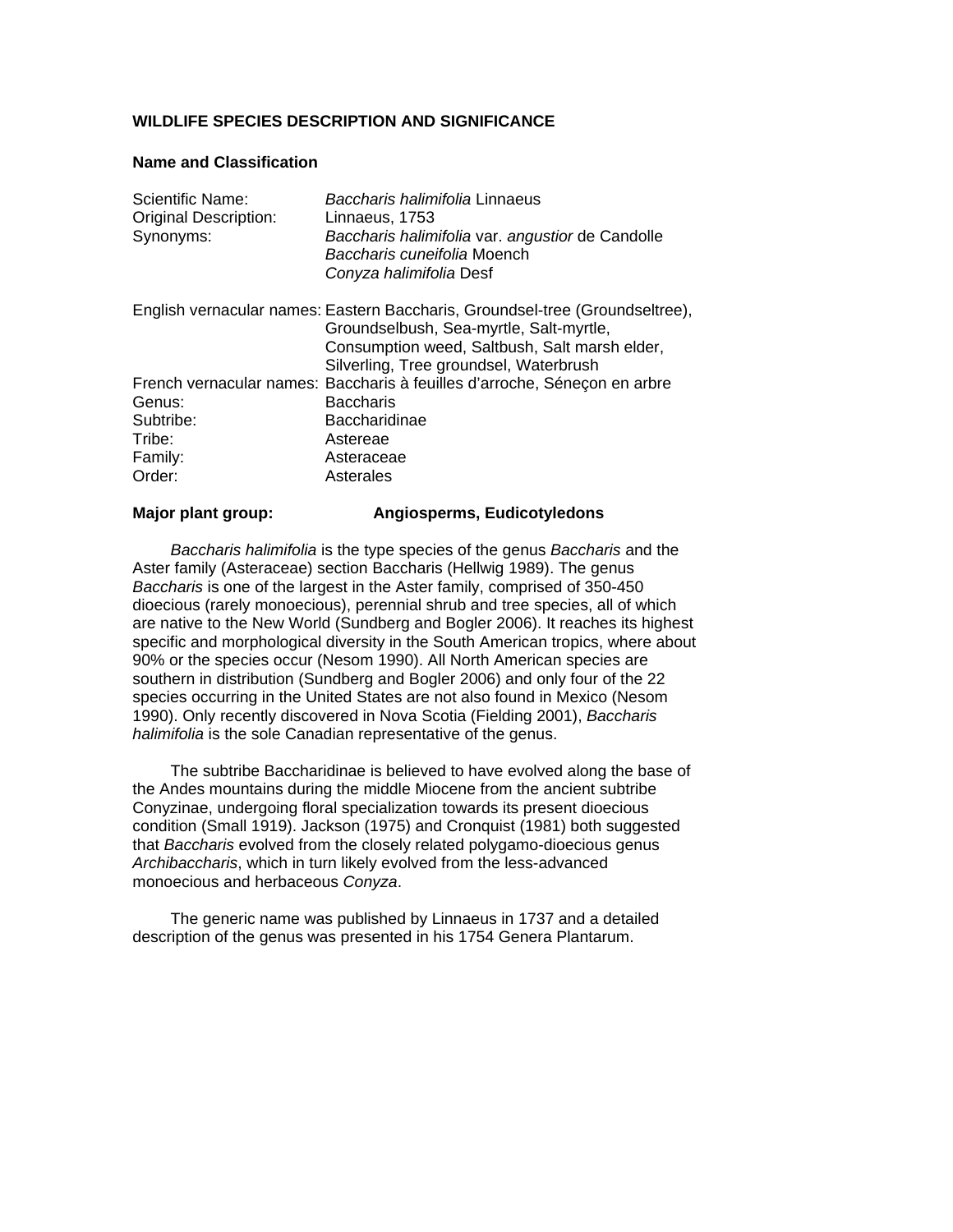*Baccharis halimifolia* was first chosen as a lectotype for the genus by Hitchcock and Greene (1929). The conservation of the generic name and the lectotype was the subject of some debate in the latter half of the  $20<sup>th</sup>$  century, when Hellwig (1989) called attention to the fact that the morphology of *B. halimifolia* is in conflict with the generic protologue. In 1993, the Committee for Spermatophyta nonetheless voted unanimously in favor of conserving the genus name with *B. halimifolia* as lectotype (Brummitt 1993).

Although all North and Central American *Baccharis* species have been placed into sections based on morphology (Nesom 1990) and recent taxonomic treatments are available for species of a number of regions (USDA 2006), much of this genus' infrageneric taxonomy is not fully understood and remains under revision (Nesom 2000, Giuliano 2005). Recent efforts by Hellwig (1996) and Nesom (1990, 2000), among others, have begun to lay the groundwork for an overview of *Baccharis* and other genera in the subtribe.

#### **Morphological Description**

The following description has been derived from Sundberg and Bogler (2006), Gleason and Cronquist (1991), Nesom (1990) and Mahler and Waterfall (1964). Figure 1 illustrates the species in its natural habitat and Figure 2 shows a close-up of upper leaves and pistillate flower heads in fruit.

<span id="page-11-0"></span>Eastern Baccharis is a densely branched and often multi-stemmed woody perennial shrub, typically 1 to 3 (6) meters tall. Its stems are erect to ascending, marked with longitudinal ridges and are completely smooth or covered with minute scales. Stems and branches can also be resinous. Its leaves are arranged alternately and can be short-petioled or sessile. Thick and coriaceous, leaves are one or three-nerved, cuneate-based and can vary in general shape from elliptic to broadly obovate or rhombic. Larger leaves are typically 3 to 8 cm long and 1 to 6 cm wide, with scarious margins entire along the lower half of blades and coarsely toothed from midpoint to tip. Upper leaves are gradually reduced, becoming entire. Leaf surfaces are smooth, glanddotted and resinous. Although the species can be evergreen throughout most of its global range, it is semi-deciduous or deciduous in the northernmost portion of its North American range (Westman *et al*.1975, Krischik and Denno 1990). Inflorescences are of several clusters of 3 to 4 discoid flower heads arranged in terminal, leafy-bracted panicles. Like most other species in the genus, Eastern Baccharis is dioecious, its staminate flowers having abortive ovaries. At flowering time in late summer, staminate heads and pistillate heads are therefore found on separate plants. Male and female plants do not exhibit differences in leaf morphology, branching pattern or shrub size (Krischik 1984).The involucres of flower heads are bell-shaped (tending towards hemispheric in staminate heads), 3 to 6 mm long and composed of ovate to lanceolate, scarious-margined phyllaries of 1 to 4 mm. Staminate heads contain 25 to 30 florets with corollas 3 to 4 mm in length while pistillate heads contain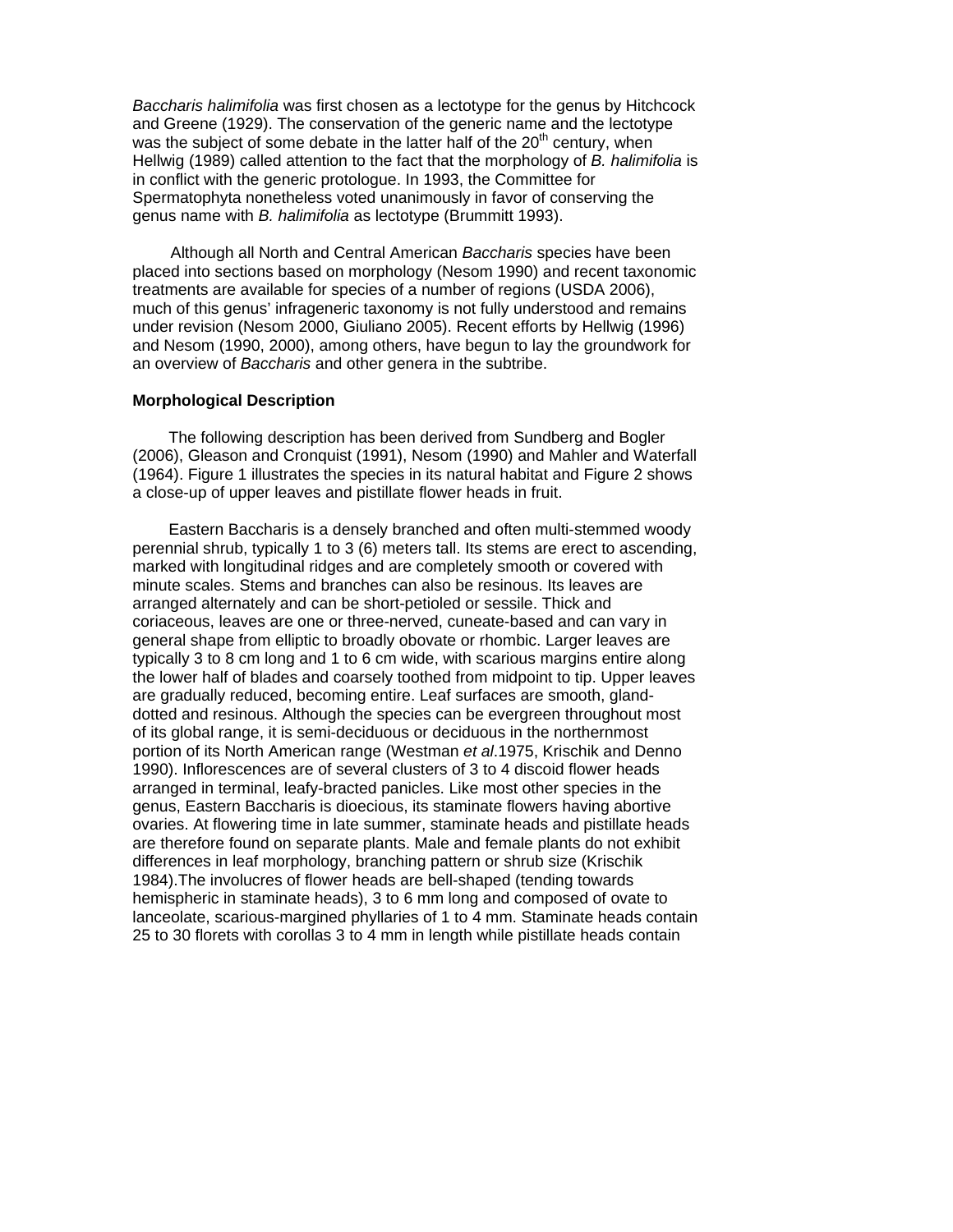20 to 30 florets with corollas ranging from 2.5 to 3.5 mm. Corollas are filiform with 5 minute but distinct terminal lobes and are whitish, but profuse pollen production often gives male flowers a yellow color. The achenes produced by fertile pistillate florets are light brown, 1 to 1.8 mm in length, 8- to 10ribbed and are firmly attached to a pappus of two series of 10 to 14 mm long bristles. These pappus hairs elongate and greatly protrude from the receptacle in fruit, making pistillate flower heads much showier than during flowering.

*Baccharis halimifolia* is a diploid with a chromosome count of n=9 (2n=18). This chromosome number is predominant in the genus and most other genera in the Astereae and is probably the ancestral basic number of the tribe (Solbrig *et al.* 1969).

#### **Population Spatial Structure and Variability**

<span id="page-12-0"></span>In Canada Eastern Baccharis is found in three separate regions: (1) the Tusket River Estuary, (2) Lobster Bay including Surettes Island, Morris Island and Roberts Island and (3) Pubnico Harbour (where only one individual is known). Given the species' potential for long distance dispersal by wind and water (Westman *et al.* 1975), propagule exchange seems likely between sites in the Tusket River and Lobster Bay regions. Exchange between any of the three regions, which are separated by distances of 7 to 12 km is less likely. The total population is heavily concentrated in two sub-populations. The Johnson Cove South / Bird Cove sub-population of the Tusket River Estuary population at approximately 1,400 individuals and the Morris Island East sub-population of the Morris – Roberts Islands population at approximately 1,100 individuals collectively represent about 88% of the total Canadian population.

<span id="page-12-1"></span>Morphological and genetic variability has not been investigated in Canadian populations and no studies on the subject for Eastern Baccharis were found in the literature.

# **Designatable Units**

Since the species has a very limited range in Canada and is restricted to a small geographic area, all Canadian populations should be regarded as a single designatable unit.

# **Special Significance**

<span id="page-12-2"></span> Canadian Eastern Baccharis populations are more than 400 km disjunct from the nearest occurrence in northern coastal Massachusetts. The effects of genetic drift and natural selection in such isolated and peripheral situations can produce genetic, ecological, and morphological divergence, potentially giving populations a disproportionate significance to the species as a whole (Lesica and Allendorf 1995, Garcia-Ramos and Kirkpatrick 1997, Eckert *et al*. 2008).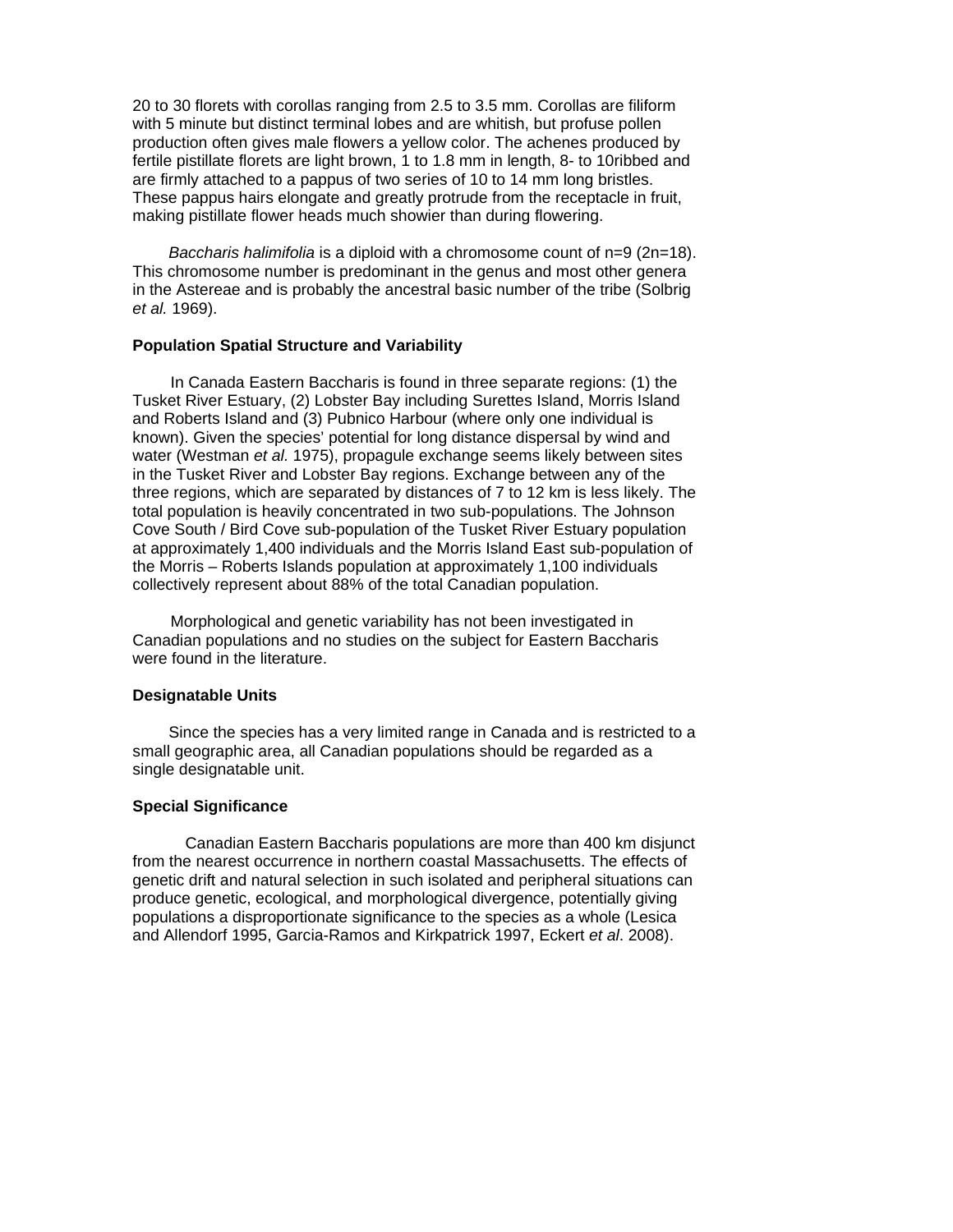Eastern Baccharis is the only native representative of the *Baccharis* genus and the Asteraceae subtribe Baccharidinea in Canada. The species is also of some botanical interest in Canada since it represents one of very few native woody shrubs in the Aster family.

Eastern Baccharis is recommended as a horticultural planting in several regions of the southeastern and eastern United States because of its. hardiness and ability to grow in a wide gradient of soil moisture, soil types, nutrient availability, pH and salinity conditions. *Baccharis halimifolia* is also at its most showy when few other species are in flower, making it attractive to both gardeners and pollen-feeding insects.

Species in the genus *Baccharis* are known to contain an array of chemicals used for medicinal purposes, many possessing properties that have not yet been investigated (Boldt 1989a). American First Nations have reportedly used some species in the treatment of sores and wounds, as an antibacterial and as an emetic (Boldt 1989a). In Argentina, many *Baccharis* species are promoted as folk medicine for wounds,fever and other ailments (Bandoni *et al.* 1978). Some species have been shown to produce substances of potential use in cancer treatments (Jarvis *et al.* 1981, Mongelli *et al.* 1997).

No evidence of local aboriginal traditional knowledge on this species was found during the preparation of this report. Given the species' rarity and extremely limited range in Canada, it is unlikely to have been of great cultural significance to Canada's First Nations beyond those in the immediate area of its occurrence.

*Baccharis halimifolia* was introduced in the Mediterranean region of Europe and to Australia in the  $17<sup>th</sup>$  and  $19<sup>th</sup>$  centuries respectively, and has become established and invasive in both areas. In association with human activity, the species has also spread considerably beyond its historic range in the southern United States into interior regions of the Atlantic Coastal Plain and beyond (Ervin 2008). It is now considered a serious agricultural weed in several states.

#### **DISTRIBUTION**

#### **Global Range**

<span id="page-13-1"></span><span id="page-13-0"></span>Eastern Baccharis is a species of southeastern and south-central North America with a mostly coastal distribution and a high coastal plain affinity (Figure 3). The majority of its range is located along the Gulf of Mexico and United States' Atlantic coast from Veracruz province in Mexico to northern Massachusetts. It is also found as far inland as Oklahoma, Arkansas,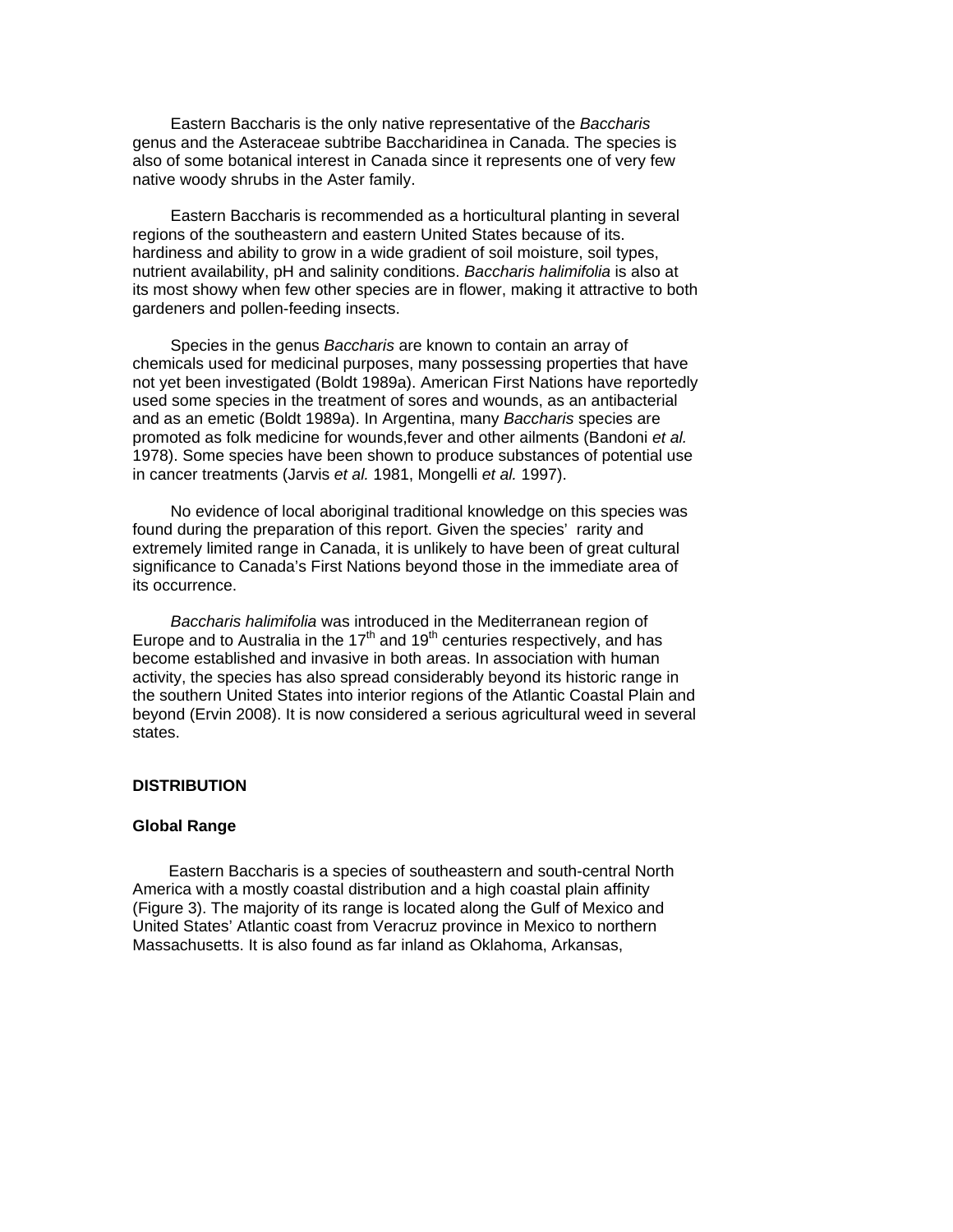Tennessee and the Piedmont Plateau although some inland occurrences represent post-settlement colonizations (Ervin 2009). Eastern Baccharis is also native to Cuba (Wunderlin and Hansen 2004) and the Bahamas (Correll and Correll 1982). County-level distribution data (BONAP 2010) for the United States suggests that the species is most widespread from Louisiana to North Carolina, gradually becoming less prevalent and more restricted to the coast as it nears the northern limit of its continuous distribution, from Virginia to Massachusetts.

#### **Canadian Range**

<span id="page-14-0"></span>Canadian occurrences are restricted to a 25 km wide coastal region of extreme southwest Nova Scotia (Figure 4). The two most important areas of occurrence are: 1) the Tusket River Estuary between Tusket and Upper Wedgeport, and 2) Lobster Bay on the shores of Surettes , Morris and Roberts Islands. A single individual is present in an outlying area of occurrence in Pubnico Harbour near West Pubnico, approximately 12 km southeast of the nearest location on Morris **Island** 

The species' presence in Canada was first reported by Fielding (2001), following his collection of several voucher specimens from Tête-à-Milie on the east shore of Morris Island, Nova Scotia. Canadian populations are presumed native because: a) they are in a localized, highly ocean-moderated climate zone with exceptionally warm winters for the Maritimes, b) they are associated with a suite of other nationally rare southern salt marsh species also restricted to the same region of southern Nova Scotia, c) areas of occurrence have few exotic species and are generally not heavily disturbed by humans, and d) the species has spread over 25 km despite apparently very infrequent seedling establishment and is dominated by large, mature individuals, suggesting longterm establishment in Nova Scotia.

Extent of occurrence including the single West Pubnico individual is 75.1  $km<sup>2</sup>$ , however since the species is dioecious (though vegetative reproduction can occur), the West Pubnico occurrence can only be marginally considered a population unless there were other undetected individuals present. If the West Pubnico occurrence is excluded, extent of occurrence is only  $49.4 \text{ km}^2$ . Extent of Occurrence values were calculated in MapInfo GIS using standard COSEWIC methods (COSEWIC 2007). The Index of Area of Occupancy (IAO), calculated as the number of occupied 2 km x 2 km grid boxes using the UTM NAD83 grid aligned with the 10 km grid square margins (with some adjustment because of irregular square size across the UTM Zone 19-20 boundary) is 52 km<sup>2</sup>. If the Pubnico Harbour individual is excluded, the IAO is 48 km<sup>2</sup>.

**Comment [BB1]:** This highlighted paragraphed could likely be deleted since it is already presented above.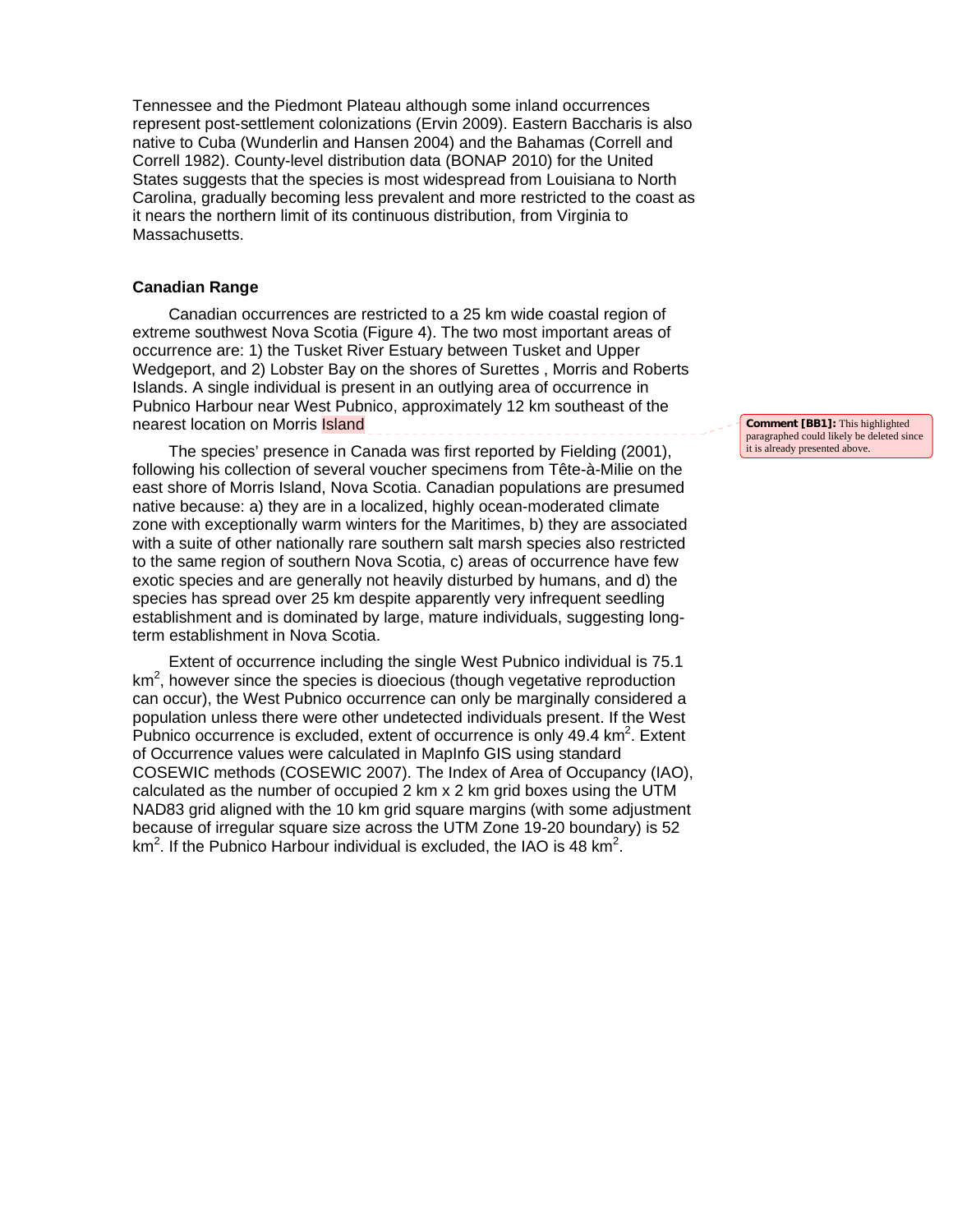The distribution of the species is known completely and accurately enough that the actual area of occupancy can be fairly precisely estimated. Using a 10m x 10m grid, the total area of occupancy for the species in Canada is approximately 2.26  $km^2$ .

# **HABITAT**

#### <span id="page-15-0"></span>**Habitat Requirements**

<span id="page-15-1"></span>Throughout its native range, Eastern Baccharis occurs in a variety of habitats including open coastal forests, coppices, beaches, saline to freshwater intertidal marshes, and open or shrubby marshes (Penfound and Hathaway 1938, Allain and Grace 2001, Mahler and Waterfall 1964), open gravelly flats and palm flats (Correll and Correll 1982). In the southern United States, it can also be found in anthropogenically disturbed habitats such as fields, waste areas, roadsides and railways (Lance 2004, Boldt 1989a).

In Canada, *B. halimifolia* is strictly a coastal species and occurs in a much more restricted range of habitats. All known occurrences are in well-developed salt marshes located within harbors or bays providing some protection from onshore wind and waves. The species is most often found in the upland fringe of salt marshes, in or near the transition zone to coastal forest, where soil salinity is lower and vegetation cover is predominantly graminoids and low shrubs. These habitats are characterized by an assemblage of both halophytic and non-halophytic species commonly including Saltwater Cordgrass (*Spartina alterniflora*), Freshwater Cordgrass (*Spartina pectinata*), Tick Quackgrass [*Thinopyrum pycnanthum* (identification uncertain)], New Belgium aster (*Symphyotrichum novi-belgii*), Seaside Goldenrod (*Solidago sempervirens*), Virginia Rose (*Rosa virginiana*), Black Huckleberry (*Gaylussacia baccata*), Bayberry (*Morella pensylvanica*), Black Holly (*Ilex verticillata*), Red Maple (*Acer rubrum*) and Red or White spruce (*Picea rubens* or *P. glauca*). Eastern Baccharis frequently occurs with or near other provincially and/or nationally rare species such as Beaked Spikerush (*Eleocharis rostellata*), Big-leaf Marsh-elder (*Iva frutescens* ssp*. oraria*), Olney's Bulrush (*Schoenoplectus americanus; =Scirpus olneyi*) and Salt-marsh False-foxglove (*Agalinis maritima*).

At all known Canadian locations, individuals seem to be restricted to open and semi-open areas, where tree cover does not exceed 60%. Studies indicate that both fruit production and seed germination are considerably reduced under dense shade (Westman *et al.* 1975).

The species exhibits a high degree of habitat specificity in Canada but can reportedly tolerate a wide range of conditions with regard to pH (3.6 to 9) and available nutrients (560-5500 ppm Kjeldhal nitrogen and 4-73 ppm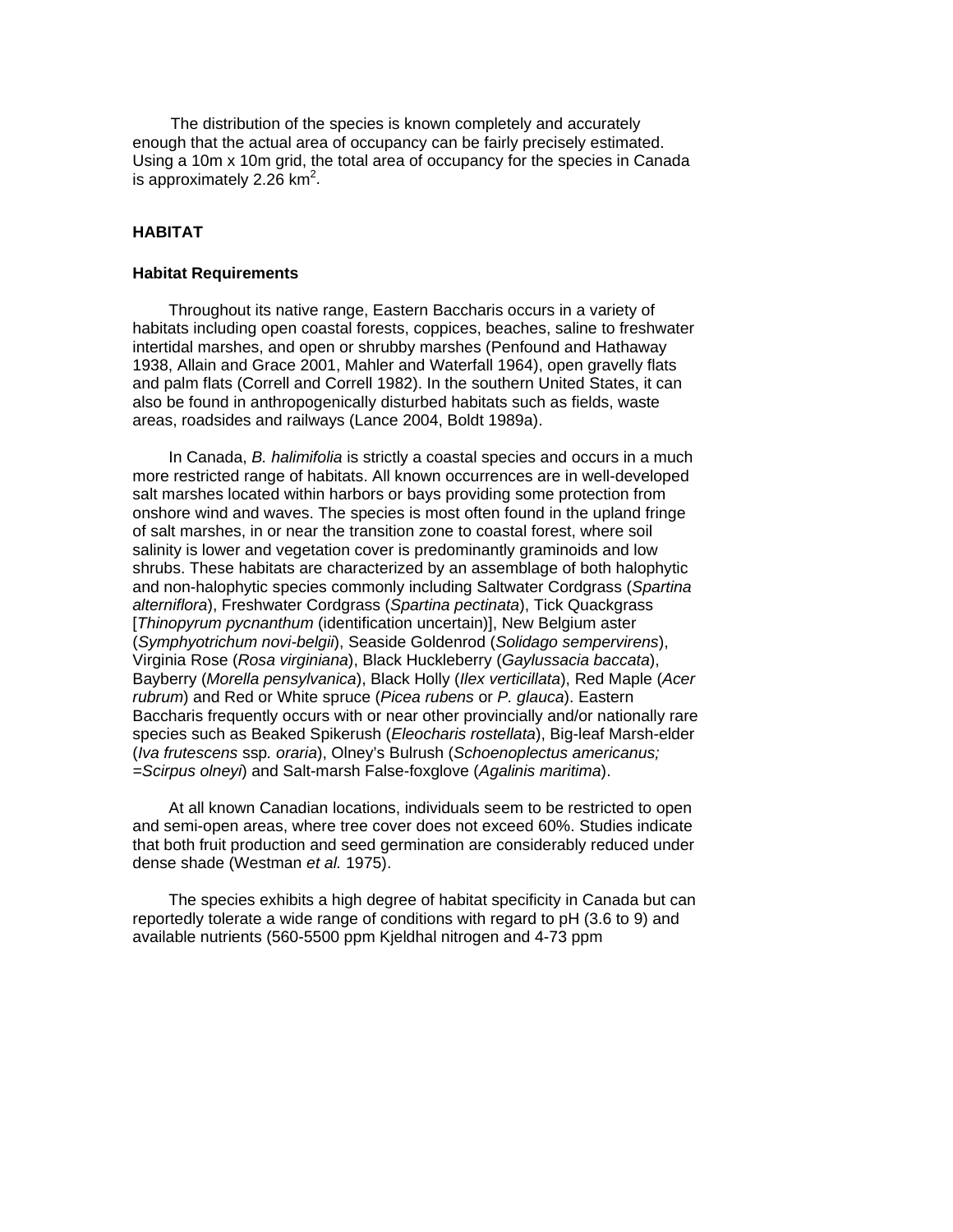phosphorous) (Westman *et al.* 1975). It is considered to be tolerant of fairly high levels of soil and groundwater salinity (Young *et al.* 1994, Westman *et al.* 1975) and can withstand salt spray (Wells and Shunk 1938), periodic flooding and drought (Westman *et al.* 1975). It typically grows in moist highly organic soils, but can thrive in a wide variety of substrates from pure sand to pure clay (Dirr and Heuser 1987).

Climate likely plays a major role in limiting the species' extent of occurrence. Through the influence of ocean currents, the coastal zone of southwestern Nova Scotia from Digby to Liverpool, especially the area around Yarmouth where Eastern Baccharis occurs, has the warmest Canadian winters outside of southern British Columbia (Environment Canada 2010), with temperatures considerably milder than the coast of Maine at the same latitudes (United States Department of Agriculture 1990, Agriculture and Agrifood Canada 2000).

#### **Habitat Trends**

<span id="page-16-0"></span>A substantial majority of the habitat occupied by Eastern Baccharis in Canada is still in good condition with very low levels of anthropogenic disturbance. Recent coastline development has, however, resulted in degradation and loss of a small proportion of occupied habitat. A number of new homes, cottages, roads and waterfront lots for sale were observed within or near Eastern Baccharis occurrences in 2010 (Blaney and Mazerolle, pers. obs. 2010, Figure 5). Eastern Baccharis occurs in aesthetically attractive areas that are generally fairly close to existing roads, so shoreline development is certain to increase over time. The species occurs at the boundary between saltmarsh and adjacent upland forest, which makes its habitat especially susceptible to landowners clearing brush for water access and views.

The two large sub-populations (Johnson Cove South / Bird Point and Morris Island East) supporting about 88% of the total Canadian population both have small, existing shoreline developments and high potential for further shoreline development. In both cases, however, the areas where most of the plants occur have reduced development potential because they are on small islands within salt marsh. At these sites, developing road access would require building expensive causeways for which it might be difficult to receive government approval. Detailed site by site analysis of development threat and specific habitat alterations is given under *Population – Threats and Limiting Factors* below.

Climate change-induced sea level rise, coupled with natural land subsidence could have significant impacts on Eastern Baccharis habitat and numbers over time, especially if the apparently slow rate of establishment from seed made the species incapable of moving along with the inland migration of saltmarsh habitat. Small numbers of dead and unhealthy Eastern Baccharis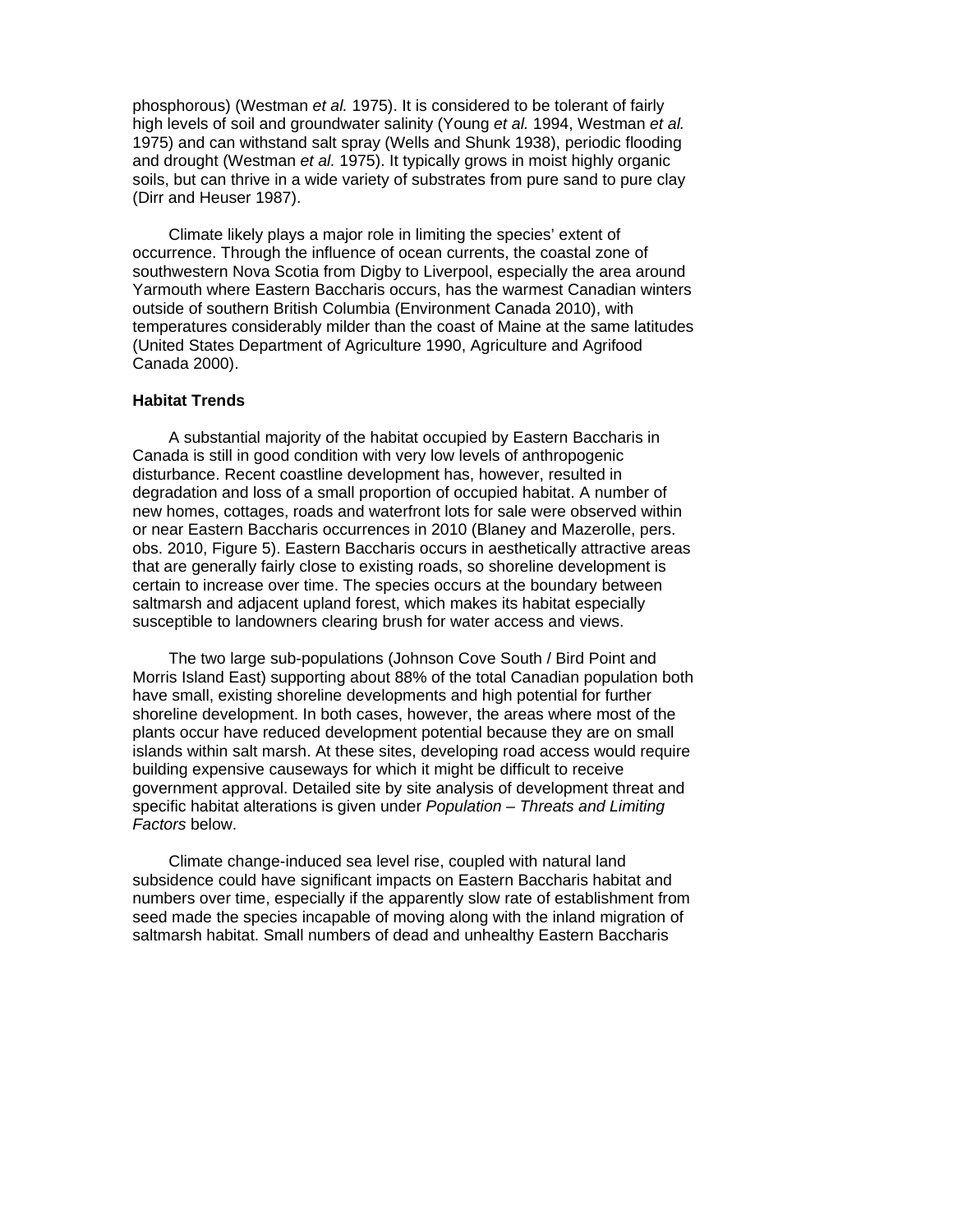shrubs observed in lower marsh zones on Morris Island and Surettes Island could be the result of local increases in tidal flooding and salinity.

### **BIOLOGY**

#### <span id="page-17-0"></span>**Life Cycle and Reproduction**

<span id="page-17-1"></span>Eastern Baccharis is a dioecious, perennial, woody shrub. In Nova Scotia flowering takes place from early August (perhaps as early as late July, Blaney, pers. obs. 2006) to late September but extends to November further south (Sundberg and Bogler 2006, Mahler and Waterfall 1964). The male and female flowers, borne separately on different plants, are clustered in discoid flower heads which are in turn arranged in loose panicles. Both sexes are in bloom during the same period, with male plants starting to flower slightly earlier than female plants (Krischik and Denno 1990).

Pollination in this species is reported to be anemophelous, the pollen carried by wind from staminate flowers on male plants to pistillate flowers on female plants (Krischik and Denno 1990). Since male flowers can produce an abundance of nectar and pollen (USDA 2006), it is possible that insectmediated pollination may also be important.

After fertilization, white pappus bristles attached to the maturing achenes gradually elongate and protrude from the receptacles of pistillate flower heads. Mature achenes are released soon after ripening and dispersed by wind and water, aided by the attached pappus (Westman *et al.* 1975). Achenes mature in late August or September in Nova Scotia, with most having dispersed by late October (Blaney, pers. obs. 2006, Blaney and Mazerolle, pers. obs. 2010).

Seed production can be prolific, possibly exceeding a million seeds in large healthy individuals (Westman *et al.* 1975). Seed production decreases with plant age and density, but increases with available light (Panetta 1979). *B. halimifolia* achenes have a facultative light requirement for germination and lack an innate dormancy (Panetta 1979). Germination potential varies from 70% to 99% (Diatloff 1964, Panetta 1979). When forced into dormancy through burial, seeds remain viable for a minimum of two years (Karrfalt and Olson undated). The species produces abundant seeds in Nova Scotia and seed viability has been demonstrated by germination in greenhouse conditions at Acadia University (P. Mills, pers. comm. 2010). The apparently low seedling recruitment and rarity of small individuals observed in Canadian populations suggest that establishment from seed may be a significant natural limiting factor, perhaps because of low winter survival of seedlings. Westman *et al.* (1975) suggested that the spread of the species into southern Australia was limited by prolonged freezing.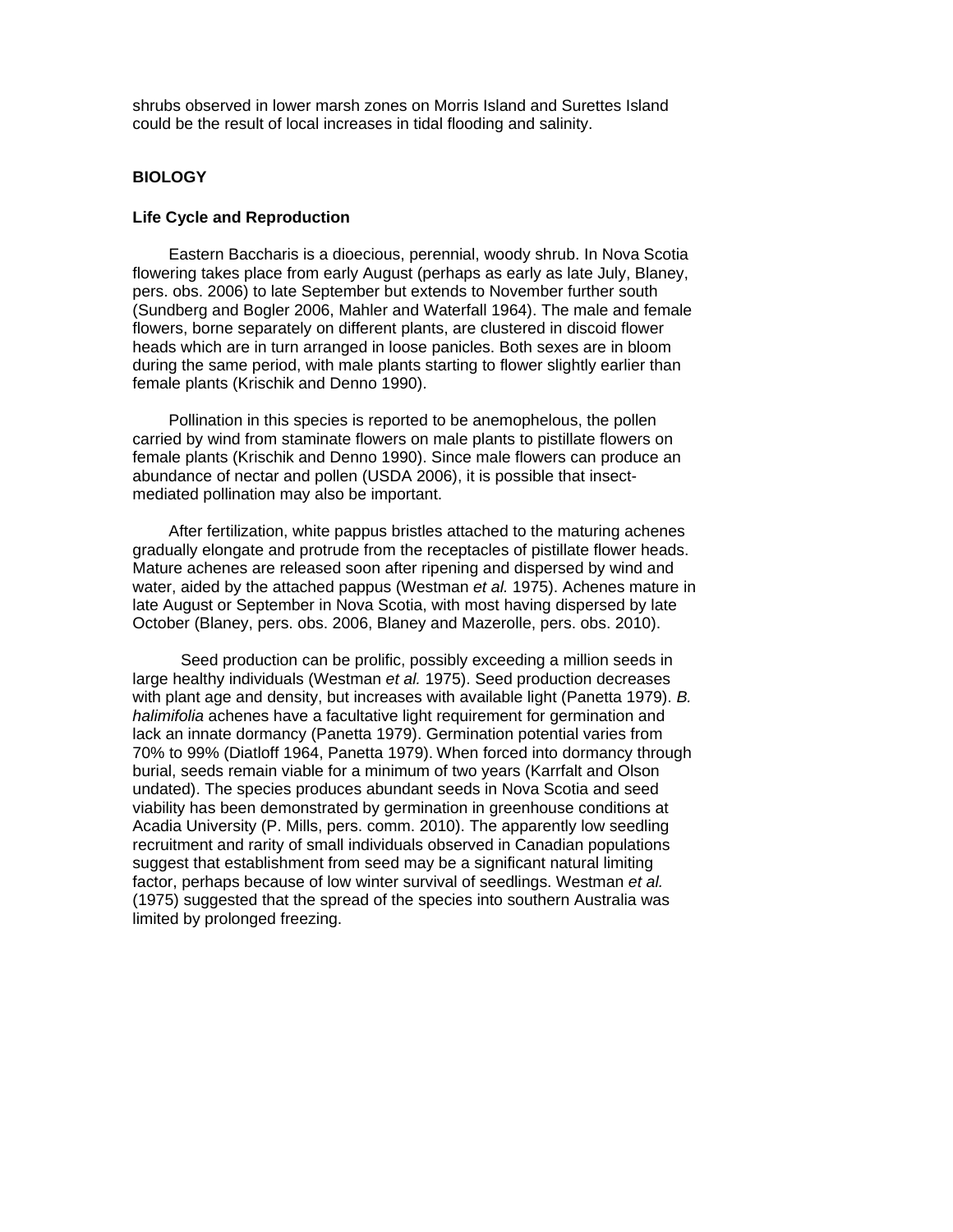In late fall, leaves generally turn yellow and plants become dormant. Eastern Baccharis exhibits a deciduous growth habit in the northernmost portions of its North American range, but can retain its foliage year-round in southern parts of its global range (Krischik and Denno 1990, Westman *et al.* 1975).

In Australia, the species reportedly reaches reproductive maturity two years after germination (Panetta 1979), but it is likely much slower to mature in Nova Scotia where it is at the limit of its climatic tolerance. Seedlings were observed at the Morris Island and Johnson Cove South / Bird Point subpopulations (Blaney and Mazerolle, pers. obs. 2010), but not elsewhere, and seedlings occurred in numbers much smaller than those of mature plants, suggesting that establishment from seed is uncommon and a potential limiting factor. Large individuals in Nova Scotia can have trunks up to about 10 cm diameter, which must be at least 20 years old and could be significantly older (Blaney, pers. obs. 2006, Blaney and Mazerolle 2010). New shoots sprout from the bases of mature shrubs, meaning that individuals could persist for decades or longer (Blaney, pers. obs. 2006, Blaney and Mazerolle 2010). Eastern Baccharis was also observed spreading vegetatively in Nova Scotia via the rooting of low branches that became buried in wave-driven wrack (Blaney and Mazerolle 2010), although the importance of this means of vegetative spread vs. establishment from seed was not clear.

#### **Physiology and Adaptability**

<span id="page-18-0"></span>Eastern Baccharis is well adapted to harsh and dynamic coastal environments. Although it may best be described in Canada as a species of fairly stable habitats in upper salt marshes and coastal forest edges, many of its characteristics are often associated with pioneer and early succession species. These characteristics include prolific seed production, long-range dispersal by wind and water, promotion of germination by exposure to light, tolerance of a range of soil nutrient and salinity conditions and an ability to survive periodic flooding and drought (Westman *et al.*1975).

Seedlings have the ability to maintain growth under conditions of low nitrogen during their first 13 weeks and can survive in situations where all nutrients are scarce. (Westman *et al.* 1975).

In a study of the response of coastal shrub species to freshwater and saltwater flooding, Tolliver *et al.* (1997) determined that *Baccharis halimifolia* could tolerate freshwater flooding without adverse effects for nine days. During prolonged flooding by salt water (20 and 30 g  $L^{-1}$ ), onset of mortality occurred after 17 days (Tolliver *et al.* 1997).

Skewed sex ratios and spatial segregation of sexes along environmental gradients have been well documented in dioecious plant populations (Bierzychudek and Eckhart 1988, Freeman *et al.* 1976). Likely due to the higher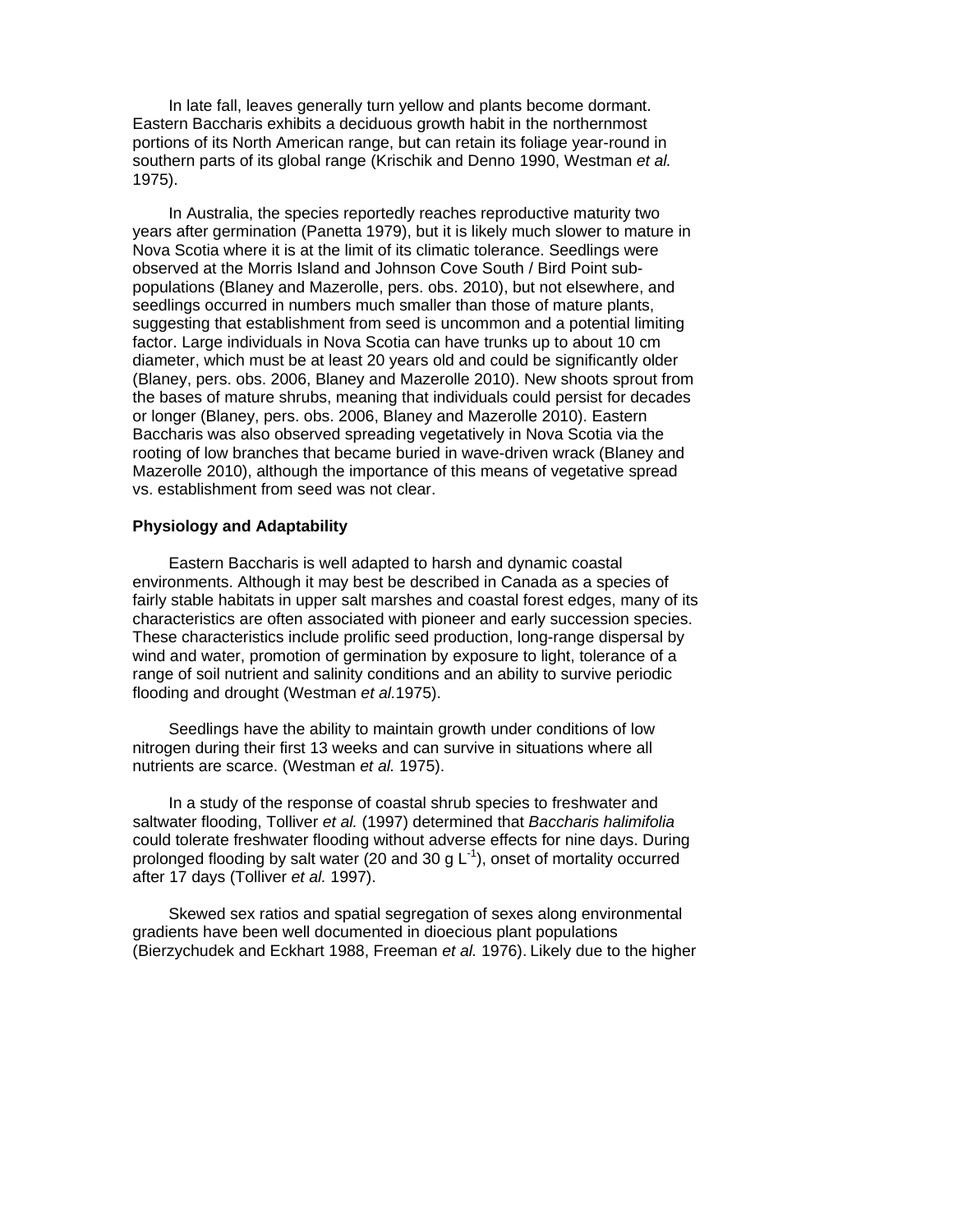energy cost of fruit production, populations are often female-biased in moister, nutrient-rich habitats and male-biased in xeric nutrient-poor sites (Charnov 1982, Bierzychudek and Eckhart 1988). For wind-pollinated dioecious species, Freeman *et al.* (1976) suggest this may be a strategy to maximize seed set in females and pollen dispersal in males. The ability to skew sex ratios according to available conditions may also help populations to persist in suboptimal conditions over long periods of time and maximize the use of resources when they become available.

Krischik and Denno (1990) observed strong sex-related differences in *B. halimifolia*'s tolerance of nutrient and moisture limitations, noting that plants grown at high density with low nutrient and water supply showed poor growth and a male-biased sex ratio (73%) while plants grown in optimal conditions flowered frequently and showed a female-biased sex ratio (75%). They considered skewed sex ratios to be most likely due to differential mortality rather than sexual lability; although it is not known at present if plants have the ability to change sex. Sex ratios did not appear strongly skewed in Nova Scotia, as male and female plants appeared roughly equally common in all populations except for West Pubnico, where only one individual (sex not determined) was observed (Blaney and Mazerolle, pers. obs. 2010).

Eastern Baccharis effectively deters herbivory by non-adapted insect herbivores through the production of acetone-soluble secondary chemicals secreted by resin glands on the surface of its leaves (Krischik and Denno 1990, Kraft and Denno 1982). Cardiac glycosides in the leaves and flowers make it unpalatable to most mammals and it is toxic to livestock (Van Deelen 1991).

# **Dispersal and Migration**

<span id="page-19-0"></span>Eastern Baccharis produces numerous small wind-dispersed achenes with a seed mass of approximately 0.1 mg seed<sup>-1</sup> (Panetta 1977). According to Diatloff (1964), seeds borne by a steady 17 km/h wind may drift as far 140 m from a 2 m tall parent plant. Storm winds could therefore easily carry achenes over much greater distances. Seeds in this species have a mean flotation time of over 40 days (Elsey-Quirk *et al.* 2009) and can therefore be carried by water over considerable distances. Separations of 3 to 5 kilometers between populations in the species' adventive range (Westman *et al*. 1975) attest to this potential for long range dispersal.

The species can also spread vegetatively over short distances as new shoots sprout from the base of established individuals and low-arching stems produce roots (Van Deelen 1998, Blaney and Mazerolle, pers. obs. 2010).

Although animal-mediated dispersal has not been documented, achenes could be spread by small and large mammals and songbirds passing through or perching in shrubs, or secondarily by waterfowl, shorebirds or other animals via dispersal of seeds in mud.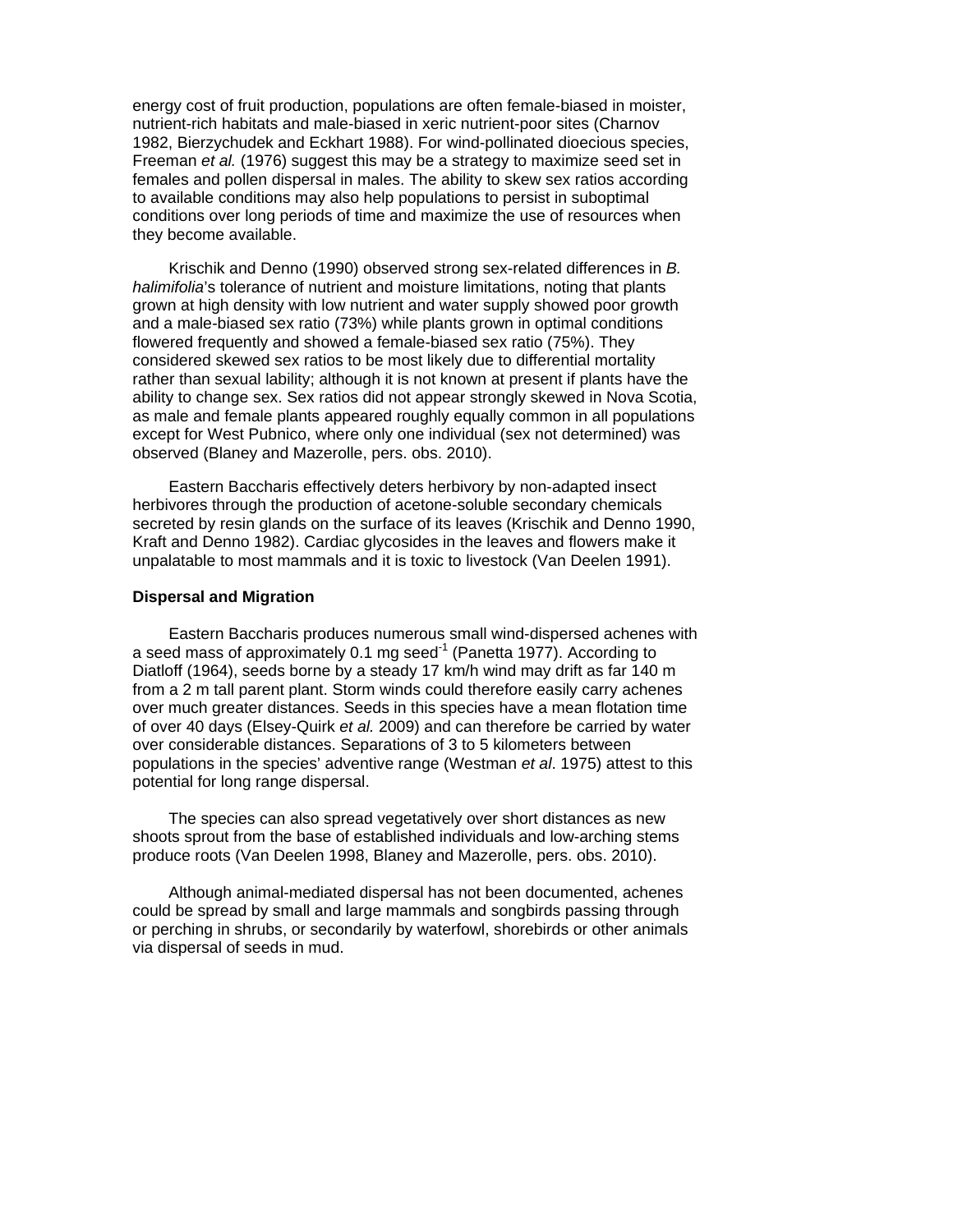#### <span id="page-20-0"></span>**Interspecific Interactions**

At least 145 species of phytophagous insects have been documented from Eastern Baccharis (Palmer 1987, Palmer and Bennett 1988), and at least 15 of those species are considered monophagous (occurring on no other plant species) (Palmer 1987, Palmer and Bennett 1988). The dominant leaf-feeding insect over most of the range of Eastern Baccharis is the leaf beetle *Trirhabda bacharidis* (Chrysomelidae) (Johnson and Lyon 1976). Found from Texas to Massachusetts in the United States, both larvae and adults of *Trirhabda bacharidis* exhibit very high host specificity (Hogue 1970, Boldt 1989b) and the species has been introduced as a biological control agent for Eastern Baccharis in Australia (Palmer and Haseler 1992). Competitive interactions within phytophagous insect communities and the ecological effects of various phytophagous insects on Eastern Baccharis have been the subject of several studies (Kraft and Denno 1982, Krischik and Denno 1990, Hudson 1995, Hudson and Stiling 1997).

Other *Baccharis* specialists include defoliating and stem-boring lepidopterans such as *Aristotella ivae* (Gelechiidae), *Bucculatrix ivella* (Bucculatricidae) and *Hellensia balanotes* (Pterophoridae) (Julien and Griffiths 1998, Palmer and Haseler 1992, Sims-Chilton *et al.* 2009), the stem-boring long-horned beetle *Amniscus perplexus* (Cerambycidae) (Palmer and Tomley 1993) and a gall-forming fly *Neolasioptera lathamii* (Cecidomyiidae) (Hudson and Stiling 1997). None of these *Baccharis*-dependent species are yet known from Canada, but no effort has been made to look for them. Any that occurred would likely deserve consideration as Species at Risk. Bees and small butterflies use the abundant nectar produced by male flowers (USDA 2006).

Eastern Baccharis is also susceptible to infection by the macrocyclic autoecious fungus Groundsel-bush Rust (*Puccinia evadens*, Pucciniaceae) (Sims-Chilton *et al.* 2009), but no signs of disease were detected during our surveys.

Grelen (1975) listed Eastern Baccharis as a "desirable" browse species for White-tailed Deer in Louisiana, although it is elsewhere considered unpalatable to mammals because of cardiac glycosides in the leaves and flowers and it is toxic to livestock (USDA 2006). Despite abundant deer within Eastern Baccharis sites, no browsing was noted on Nova Scotia plants (Blaney and Mazerolle, pers. obs. 2010).

The presence of salt marsh grass species such as Salt-water Cordgrass has been shown to facilitate the establishment and growth of *B. halimifolia*, presumably through the alleviation of environmental stressors such as soil salinity and nutrient availability (Egerova *et al.* 2003).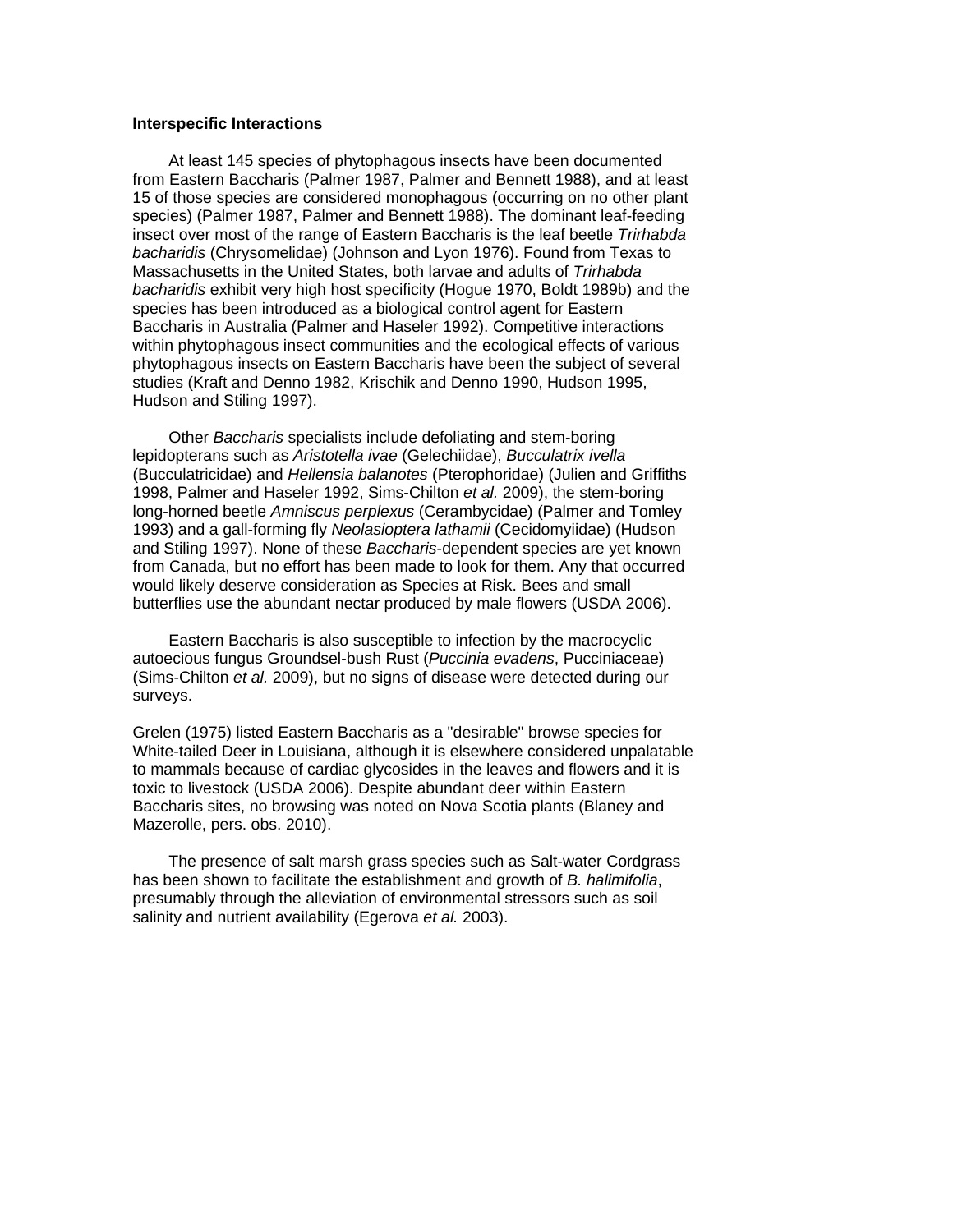## **POPULATION SIZES AND TRENDS**

#### **Search Effort**

Both population and distribution should be quite comprehensively documented for Eastern Baccharis in Nova Scotia. As a large, showy shrub of open habitats, Eastern Baccharis is readily detectable. During October 2010 fieldwork (Blaney and Mazerolle, pers. obs. 2010), female plants with seeds were found to be detectable through binoculars from distances of 500 m to 1+ km, while male plants could be tentatively identified from that distance and fairly certainly identified from distances of 100 m to 500 m.

Rare plant records (AC CDC 2010) indicate that botanical survey effort in the Tusket River estuary and Lobster Bay had been very limited prior to the discovery of Eastern Baccharis in 1999 (Fielding 2001), which explains how it had remained undetected to that time. Since 2001, the potential range of Eastern Baccharis in Nova Scotia has been quite thoroughly surveyed for the species. In 2006, Sean Blaney, Sean Basquill and Sherman Boates further documented the species' distribution on the east side of Morris Island and on Roberts Island (AC CDC 2010). From 2007 to 2010, Pamela Mills of Nova Scotia Department of Natural Resources (NS DNR) discovered eight new populations through helicopter-based surveys that covered virtually all of the hundreds of kilometres of shoreline (including islands) from Roseway Harbour (39 km straight-line distance east of the known range) to Chegoggin River (5 km west of the known range). Areas west of Chegoggin River may not be suitable for Eastern Baccharis, since none of the rare southern salt-marsh species that co-occur with Eastern Baccharis are known from Digby or Annapolis Counties (AC CDC 2010), likely because of habitat differences created by the higher tidal amplitude along the Bay of Fundy shore and a reduction in oceanic moderation of winter temperatures.

From 2007 to 2010, Nova Scotia Department of Natural Resources has documented what is probably a complete or nearly complete distribution of the species in Canada using helicopter surveys. All known Nova Scotia occurrences are found at the southwestern tip of the province along the coast of Yarmouth County, over a 25 km (straight-line) distance between the west shore of the Tusket River estuary and the west shore of Pubnico Harbour.

<span id="page-21-0"></span>Ground level field surveys for this report by Sean Blaney and David Mazerolle demonstrated that the helicopter surveys have been very effective in spotting Eastern Baccharis plants but less effective at counting numbers of individuals in larger populations. 2010 field surveys found only small numbers of new locations representing very few individuals during four person days of searching within suitable habitat but did significantly increase total number of individuals known. The demonstrated effectiveness of the comprehensive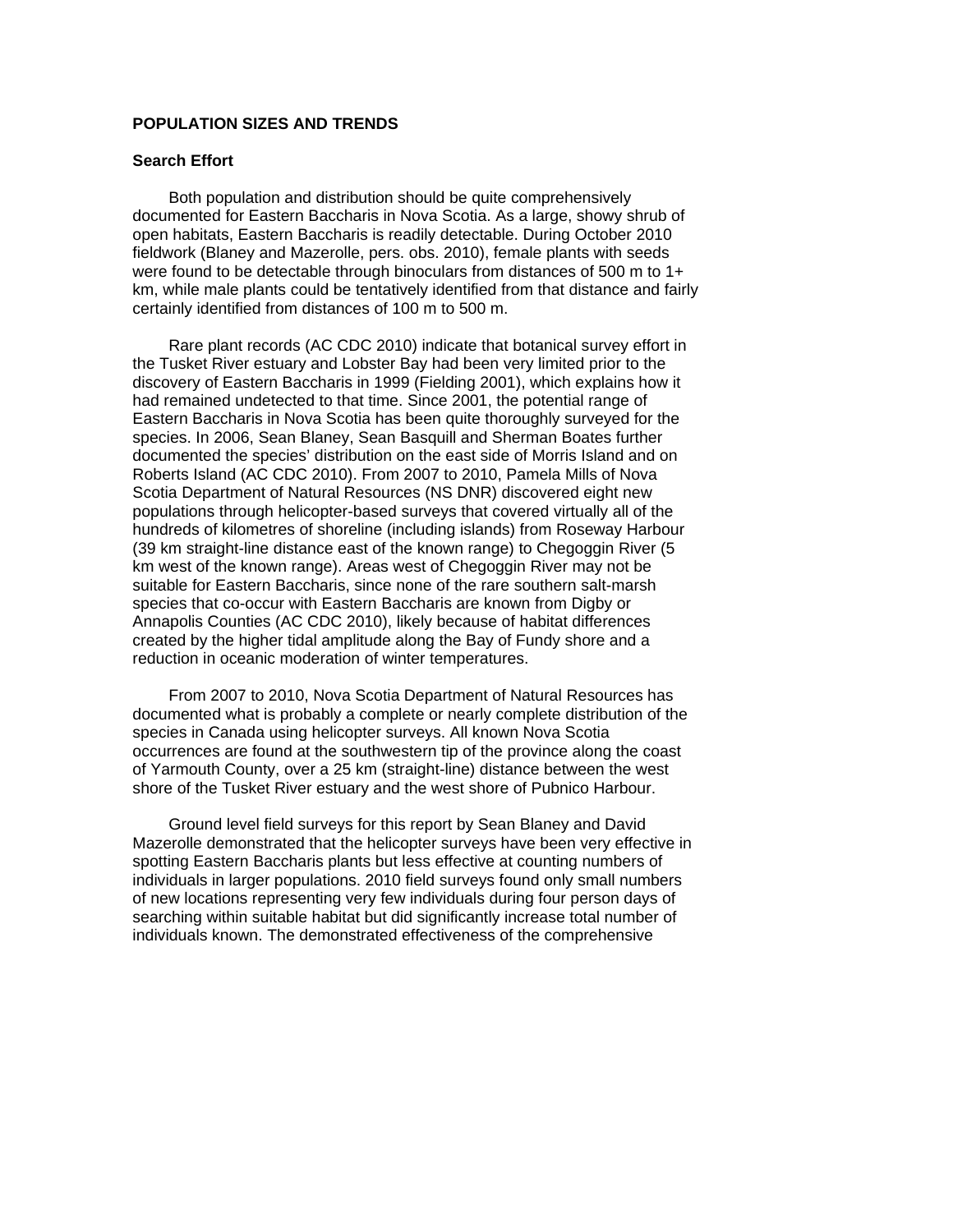helicopter surveys in finding Eastern Baccharis, along with the differences in climate and the absence of associated rare species to the east and west of the known distribution, suggest that the currently documented range limits of Eastern Baccharis in Nova Scotia likely represent all or almost all of the actual range.

Surveys for this report were carried out in the Tusket River Estuary, Lobster Bay and Pubnico Harbour areas in Yarmouth County, on October 14 and 15, 2010. Autumn was chosen for fieldwork because Eastern Baccharis is most detectable from August to October, when the showy pappus of mature seeds is visible on female plants. Both male and female plants are also especially visible in the fall because the species' leaves change colour and fall relatively late, remaining a dull blue-grayish green through to mid-October and contrasting with many associated shrubs which have lost leaves or have changed to yellow, orange or red by that time. Surveys included comprehensive counts of individuals at five of ten known sub-populations [Johnson Cove North, Johnson Cove South / Bird Point, Surettes Island, Morris Island East, and Morris Island (The Basin)], and nearly comprehensive counts of individuals at the Roberts Island sub-population. The West Pubnico site was not accessible but was surveyed from shore by binoculars, with the single individual originally located by helicopter relocated. The three unsurveyed subpopulations were Morris Island Southeast, Plymouth, and Arnold Point. The latter of these had 14 plants counted from helicopter, while the other two had no counts, likely indicating few individuals. Assuming that none of the unsurveyed sub-populations had more than 50 individuals (which is almost certainly the case), 2010 field surveys for this report counted at least 95% of the total number of individuals ever recorded in Canada.

#### **Defining Populations and Locations**

Populations are defined in this report using habitat-based plant element occurrence delimitation standards (NatureServe 2004), under which occurrences are lumped into a single population if separated by less than 1 km, or if separated by 1 to 3 km with no break in suitable habitat between them exceeding 1 km, or if separated by 3 to 10 km but connected by linear water flow and having no break in suitable habitat between them exceeding 3 km. Under this definition, there are four populations of Eastern Baccharis in Canada: 1) Tusket River Estuary, 2) Surettes Island, 3) Morris and Roberts Islands and 4) West Pubnico).

For the purposes of COSEWIC assessment, locations are defined by the scale of the most immediate threat. For Eastern Baccharis, that is coastal development for cottages or residences, which occurs at a scale of tens of metres up to hundreds of metres. Eastern Baccharis occurrences in Canada are quite completely and precisely known, and if locations are defined as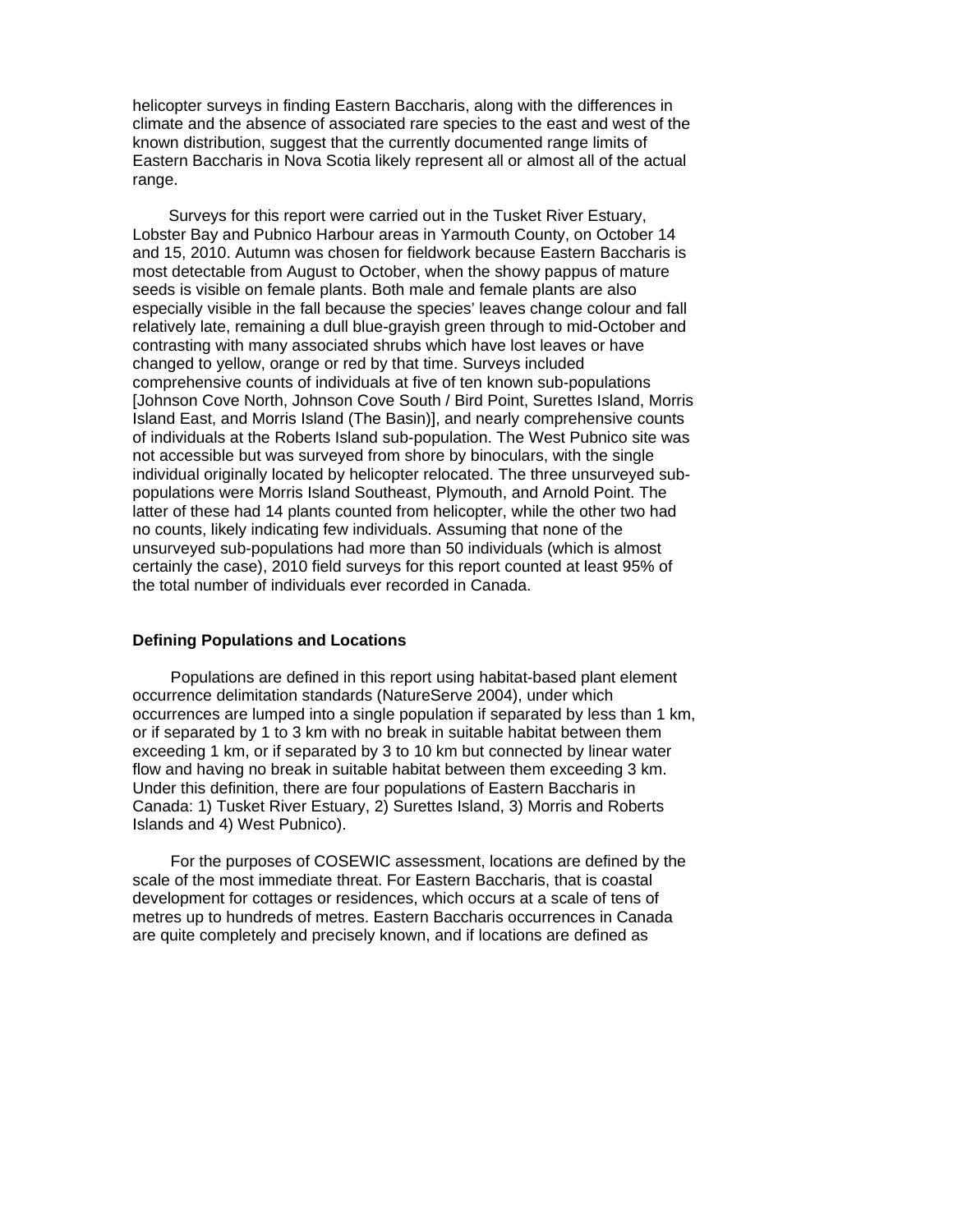occurrences separated by 10m or more of unoccupied ground, there are 91 locations. Property boundaries provide an alternate means of determining number of locations, since development typically occurs on a property by property basis. Eastern Baccharis occurs on properties belonging to about 50 different land owners (L. Benjamin, NS DNR, pers. comm.) (imprecision GPS and helicopter-based points makes it impossible to get an exact number). The 23 locations on Crown land are afforded little protection because they generally occur just outside private properties below the legal high tide mark, and would tend to be treated as private property by adjacent landowners. Thus they would best be treated as parts of their adjacent private land locations if one was defining locations by ownership.

#### **Abundance**

The total Canadian population is estimated at 2,850 individuals in four populations. The West Pubnico occurrence has only a single plant known and can thus only marginally be considered a population. There is a small population (21 plants, less than 1% of the Canadian population) on Surettes Island in Lobster Bay and two large populations. Approximately 48% of the Canadian population is in the Morris and Roberts Islands population in Lobster Bay, which includes three sub-populations and 61 locations. The remaining 52% of Canadian plants are in the Tusket River Estuary west of Lobster Bay in three sub-populations which include 29 separate locations.

It is important to note the extreme concentration of populations into two small areas, making the species especially sensitive to any alteration of those sites. Most of the documented locations include only small numbers of plants but the margins of a few small upland islands within saltmarsh at the Morris Island East sub-population and the Johnson Cove / Bird Point sub-population in the Tusket River Estuary support large dense populations that each contain more than 1000 plants and thus represent 70%+ of Canadian plants. These areas are only 300 m x 250m at Morris Island East and 400 x 100 m at Johnson Cove / Bird Point.

<span id="page-23-0"></span>Recent data are available for all known Eastern Baccharis occurrences in Canada, the great majority of them having been surveyed in detail in the fall of 2010. Numbers of locations and individuals for each known site are presented in Table 1, along with area of occupancy and land tenure. Despite some difficulties in ascertaining exact numbers of individuals in dense groupings of multi-stemmed shrubs, numbers of individuals recorded during walking surveys should be considered fairly accurate.

#### **Fluctuations and Trends**

<span id="page-23-1"></span>Given the recent discovery of this species in Canada, survey data is insufficient to detect fluctuations or trends in population size. Populations would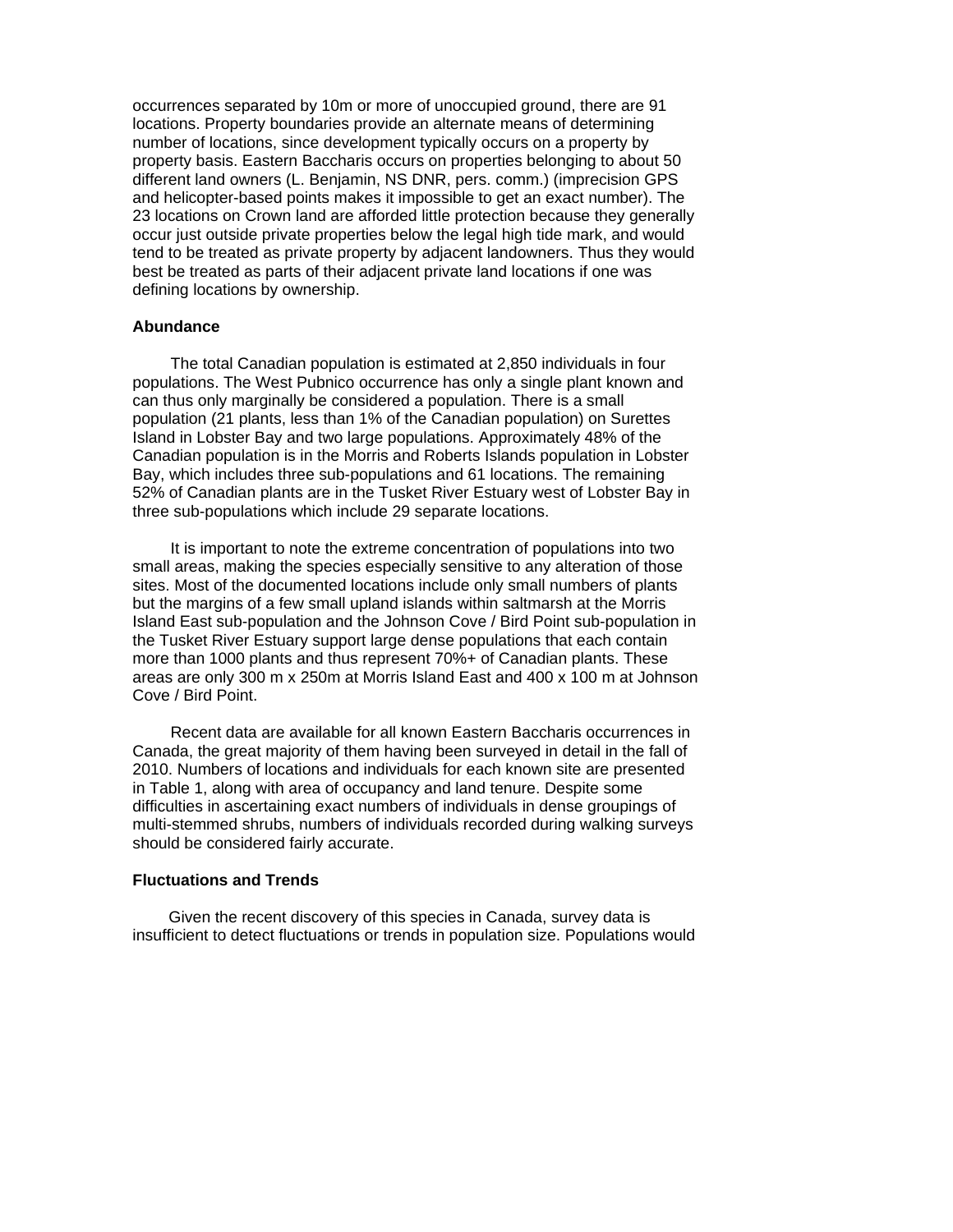be unlikely to fluctuate significantly on the short term because individuals are long-lived and appear to reproduce infrequently in Canada.

Cottage and home development over the past  $30 - 60$  years (three times a generation time of  $10 - 20$  years) has likely removed some individuals, probably not representing a substantial portion of the total population since most of the species' area of occurrence is still undeveloped. Development is ongoing or imminent in the two large sub-populations, but most of the plants they support are not immediately threatened. Future developments affecting small portions of the population are likely given regional development trends and the accessibility and attractive nature of most Eastern Baccharis occurrences.

#### **Rescue Effect**

<span id="page-24-0"></span>Rescue effect from within Canada between the three Canadian regions of occurrence is possible but likely to be very infrequent. Despite abundant seed production, seedling recruitment seems low in Canadian populations, based on the rarity of very small individuals and the abundance of uncolonized potential habitat. This could indicate that the species' dispersal potential in Canada is lower than in other parts of its native range. The 400+ km disjunction from the next nearest population in Massachusetts means that there is very limited chance for a rescue effect from occurrences in the United States.

### **THREATS AND LIMITING FACTORS**

#### <span id="page-24-1"></span>**Coastal Development and Habitat Alteration**

Human alteration of the coastal habitats used by Eastern Baccharis is the most immediate and widespread threat to populations. Housing development and recreational activity has dramatically increased in Nova Scotia's coastal areas since the 1950s (Wood 1990, Province of Nova Scotia 2009) and coastal land prices have seen vast increases in that time. Because much of the available prime waterfront real estate has already been developed (Province of Nova Scotia 2009), future expansions may increasingly encroach into areas adjacent to salt marsh.

Construction of cottages and year-round homes over the past 10 to 20 years has influenced portions of the Roberts Island, Morris Island East and Johnson Cove North sub-populations. Additionally, the mainland portions of the largest sub-population at Johnson Cove South / Bird Point and the nearby Plymouth sub-population have very high potential for future development. Potential for future development at the Morris Island (The Basin) and Morris Island Southeast sub-populations is at least moderate. Additional recent construction observed during 2010 surveys included a large public school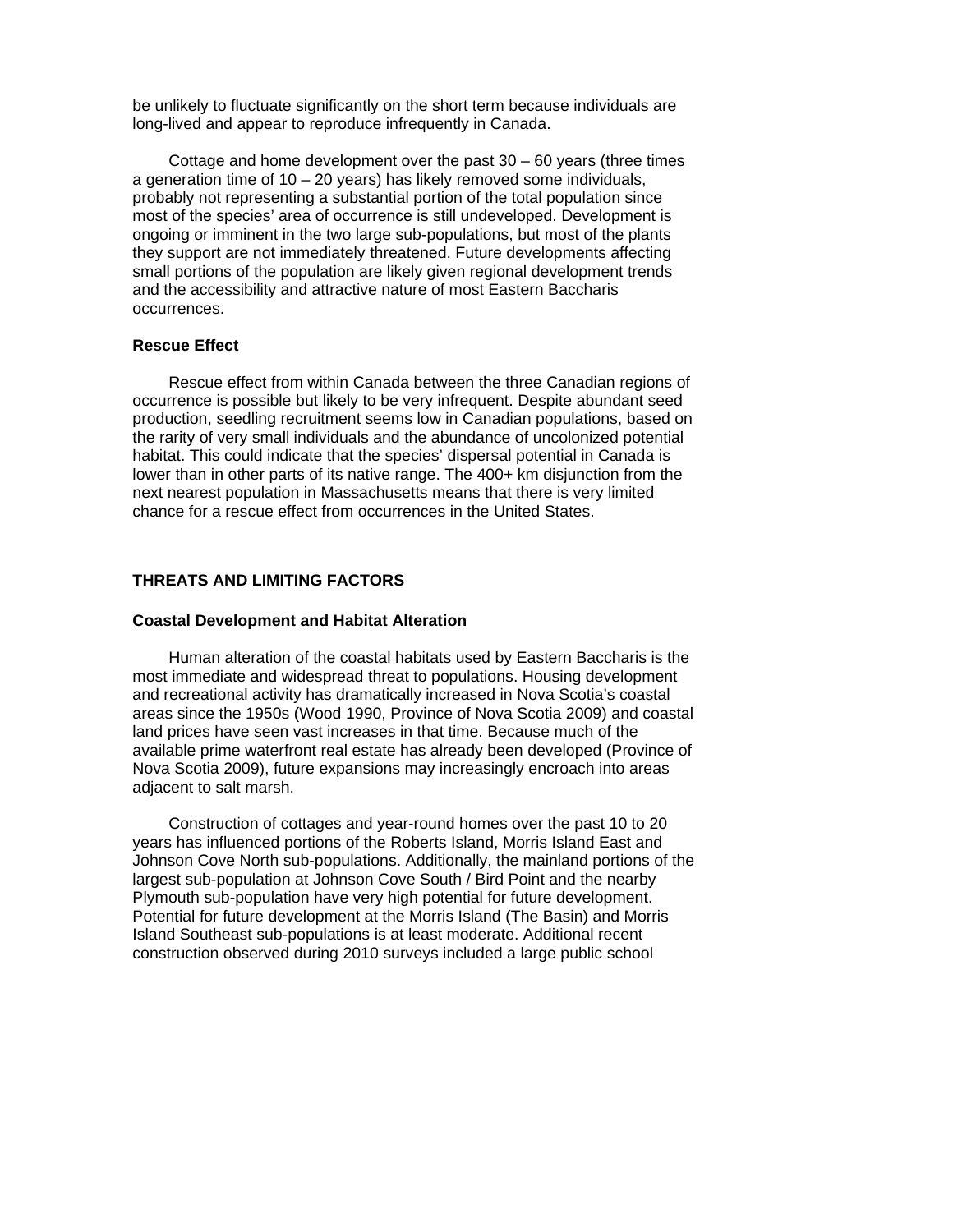addition adjacent to the Johnson Cove / Bird Point sub-population and a large mink farm adjacent to Roberts Island occurrences, neither of which was yet having much direct influence on Eastern Baccharis habitat.

At the south end of Roberts Island the 17 ha point with 1.3 km of shoreline that forms the west side of Kenny Cove is occupied by the Roberts Island Estates subdivision, which is currently under development. A sign on site indicates seven of eleven lots have been sold (Blaney and Mazerolle 2010). Real estate listings online (Victory Real Estate 2010) show this point has been further subdivided into a total of 19 lots. Only a few of these lots have yet been developed. Several additional, relatively recent cottages have also been built immediately west of this subdivision within shoreline sparsely occupied by Eastern Baccharis. Existing developments on Roberts Island have clearly reduced available habitat (see Figure 5), and have presumably eliminated some individuals (at least one shrub was seen to have been cut to the base but resprouting), but have not yet affected a high proportion of the 110 plants known on the island. The Roberts Island occurrences further northwest of the cottage areas are also in readily developable areas because of existing roads nearby and because of non-swampy uplands predominating up to the edge of the salt marsh. One additional property in this area was signed as "for sale by owner".

 At Morris Island East near Tête-à-Milie, one new cabin and one old cabin have small zones cleared of shoreline shrubs within an area of Eastern Baccharis occurrence. A new access road to the shoreline has also been constructed and a 26 ha block of properties with 500 m of shoreline frontage is for sale (as of November 2010) as a development site. These properties support four Eastern Baccharis locations with somewhere under 50 plants. Most of the remainder of the ~1,100 plants in the Morris Island East subpopulation are nearby but are around upland islands surrounded by salt marsh. These would be less promising as major development sites because of the need to develop causeways for access, although ATV-accessed cabins could be developed.

Johnson Cove South / Bird Point is the largest sub-population at ~1,400 plants. About 90% of that population occurs near an island within the salt marsh which has reduced development potential because of lack of road access. This sub-population and the nearby Plymouth sub-population (few plants, not counted) occur about 400 m from the settlement of Plymouth. Because this area is along a well-maintained secondary highway (Highway 334) and only five minutes from the town of Yarmouth, there is considerable potential for future subdivision and development of waterfront lots that could impact at least the ~10% of the population that occurs on the mainland shore. Also at this sub-population, the property of Plymouth School (a public Kindergarten to Grade 9 school) borders salt marsh occupied by Eastern Baccharis and there is a well-used vehicle trail extending into the upper salt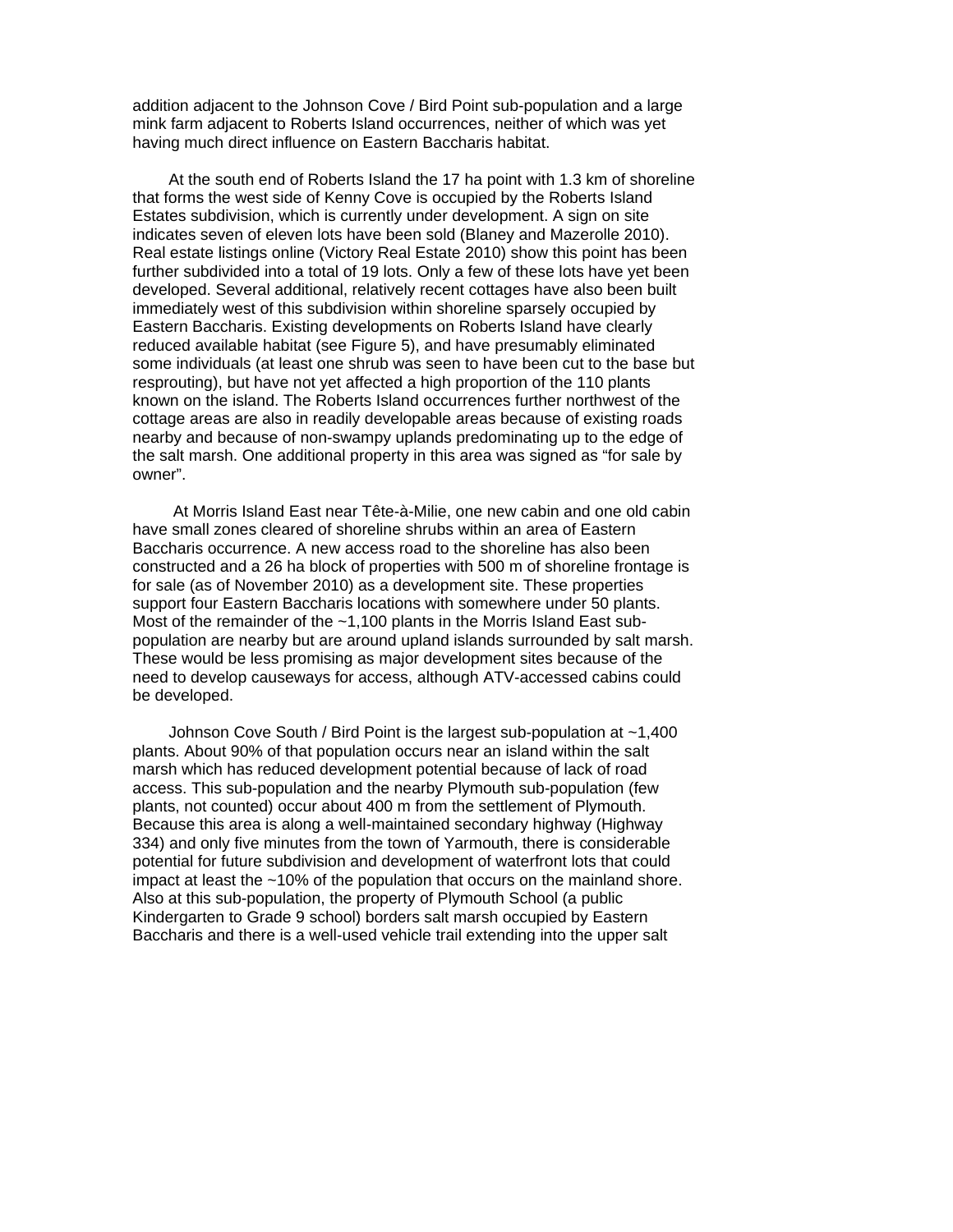marsh from near the school parking lot. The salt marsh around the trail supported at least 17 plants and was somewhat disturbed by vehicle traffic, although Eastern Baccharis did not appear substantially impacted. There are also active dairy farms in this sub-population, with cleared and fenced pasture locally extending into areas occupied by Eastern Baccharis and potentially reducing numbers relative to historic levels.

At Johnson Cove North, the lawn of a permanent home extends to the shoreline where 19 plants occur. Seven more plants out of the 62 total in this sub-population might also be susceptible to development because of the existence of a good access road and upland habitats adjacent to Eastern Baccharis occurrences.

Areas of occurrence within the Morris Island (The Basin) (~140 plants) and Morris Island Southeast (unknown numbers, likely few) sub-populations seem to have some potential for development, given proximity of paved roads. Other sub-populations at Surettes Island, West Pubnico and Arnold Point (which total less than 1% of the population) have lower development potential because of difficulty of access across salt marsh and open water channels.

### **Restricted Geographic Range**

The primary natural limiting factor for this species in Canada is likely the very limited area of climatically suitable salt marsh. All occurrences are concentrated in a small region along Nova Scotia's southwest coast in an area known to have the warmest winter temperatures in Canada outside of southern British Columbia. The spread of the species outside this region is likely prevented by lower winter temperatures. Even within the small zone in which Eastern Baccharis occurs, it is highly concentrated into two small areas around the margins of small, upland islands within salt marsh. A 300m x 250m area within the Morris Island East sub-population and a 400m x 100m area within the Johnson Cove South / Bird Point sub-population on the Tusket River Estuary each support over 1,000 individuals and together make up more than 70% of the population. This concentration makes the species very susceptible to large, rapid population declines if development, storm events or other impacts were to affect the key sites.

# **Climate Change and Sea level Rise**

While Eastern Baccharis could see an increase in potential extent of occurrence with a warmer climate in southern Nova Scotia, human-induced climate change may not be strictly beneficial to the species. Climate change is anticipated to lead to increases in the rate of sea level rise and storm frequency and severity (Houghton *et al.* 1996, Shaw 2001, Kont *et al.* 2003, Environment Canada 2006). In Canada, the region considered most sensitive to sea level rise includes much of the coasts of the Maritimes, including Nova Scotia's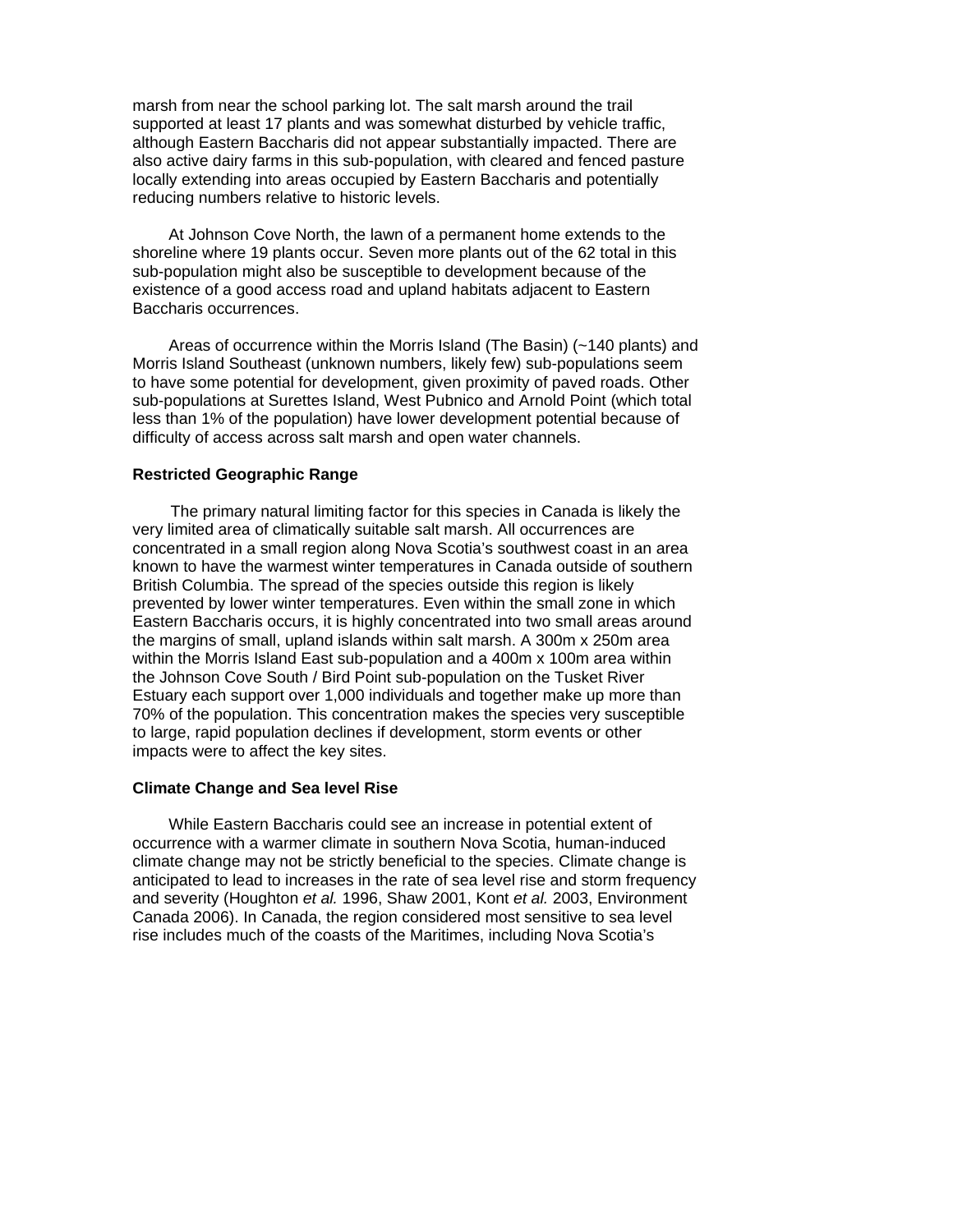Yarmouth County shore, where Eastern Baccharis occurs (Shaw *et al.* 2008). Sea level in the province is rising at an accelerated rate, exacerbated by regional land subsidence (Shaw *et al.* 2008). While regional tide gauge data shows a rise of approximately 30 cm during the  $20<sup>th</sup>$  century (Marine Environmental Data Service 2008), some projections indicate that global levels could rise by up to 120 cm before the end of this century (Rhamstorf 2007). Land subsidence in the region is estimated to add approximately 17 cm per century to the relative sea level rise (Forbes *et al.* 2008).

Where landforms and absence of human development permit, coastal marshes may migrate inland in response to sea level rise. For coastal wetlands to be maintained in place, however, vertical accretion of marsh soils must take place at rates matching those of relative sea level rise. In many parts of the world, including areas in the northeastern United States, differential rates of marsh accretion and sea level rise have resulted in the rapid loss of coastal wetlands (Roman *et al.* 1997, Warren and Niering 1993). In addition to loss of area due to permanent submergence, higher water levels can result in greater frequency and duration of tidal flooding in upper marsh zones, leading to increased soil saturation and salinity (Warren and Niering 1993). In New England, dramatic changes in vegetation were observed over the 1995 - 1998 period as low-marsh species rapidly migrated landward at the expense of upper marsh species in response to sea level rise (Donelly and Bertness 1998).

As a species primarily restricted to the mid- and upper zones in tidal marshes, Eastern Baccharis does not tolerate prolonged exposure to highsalinity conditions (Tolliver *et al.* 1997). Projected increases in regional sea level rise could thus lead to loss of habitat and therefore represent a threat to all Canadian occurrences. At single locations on Surettes Island and Morris Islands, dead individuals were observed in lower marsh zones, suggesting a response to recent increases in tidal flooding.

## **PROTECTION, STATUS, AND RANKS**

#### **Legal Protection and Status**

<span id="page-27-0"></span>The species does not presently benefit from legal protection. A status report is being prepared for the province of Nova Scotia, which could lead to the addition of Eastern Baccharis to the list of provincial species at risk, granting it legal protection under the Nova Scotia Endangered Species Act.

#### <span id="page-27-1"></span>**Non-Legal Status and Ranks**

<span id="page-27-2"></span>Eastern Baccharis is listed as globally secure (G5) with a national status rank of secure (N5) in the United States (Natureserve 2010). In Canada, it is ranked N1 (M. Anions, NatureServe Canada, pers. comm. 2010). In Canada, it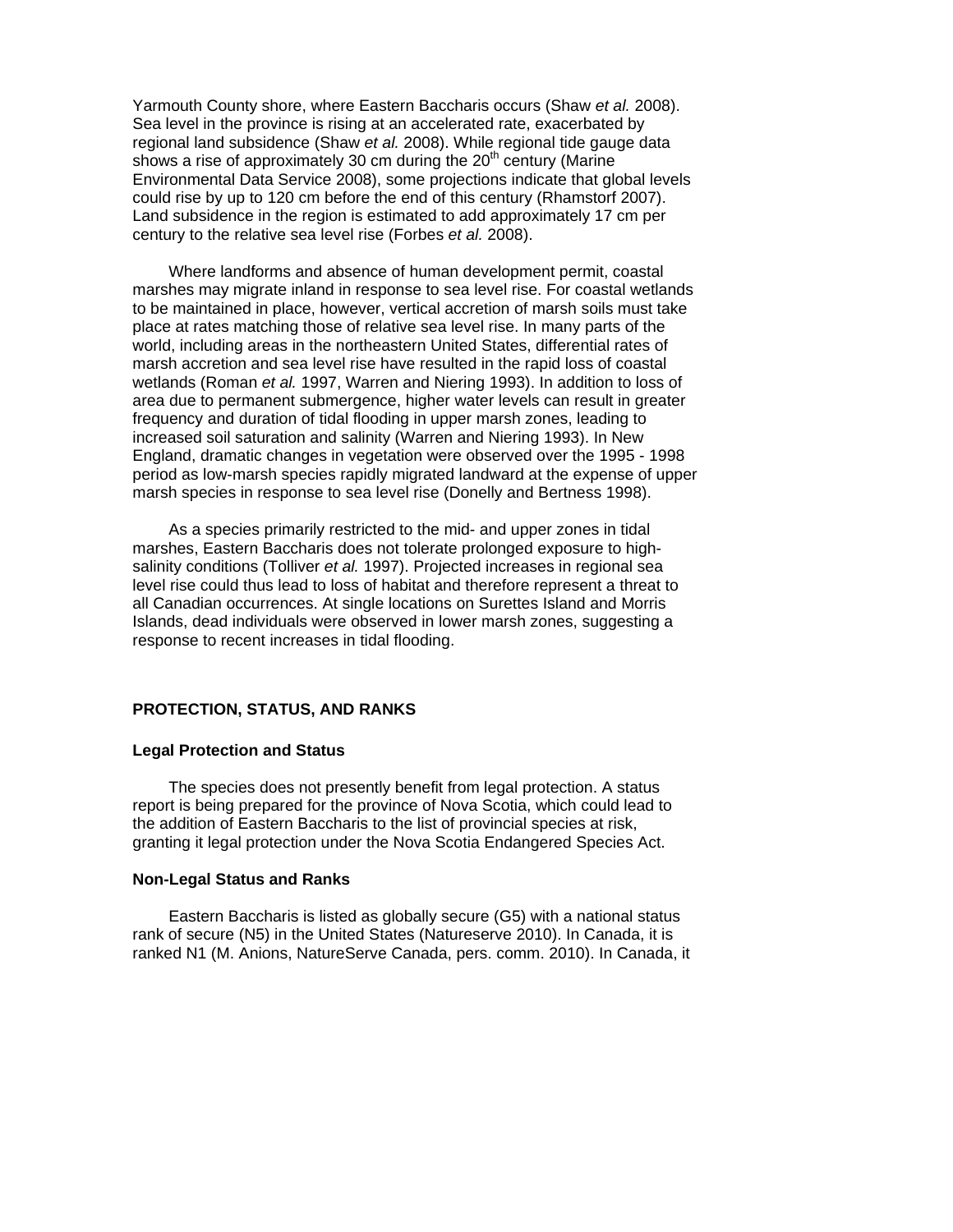only occurs in the province of Nova Scotia, where it has been assigned a subnational status rank of extremely rare (S1) and a National General Status rank of May Be At Risk, which equates to a "Red" rank under the NS DNR provincial ranks.

Subnational status ranks in the United States, as listed by Natureserve (2010), are as follows: Alabama (SNR), Arkansas (SNR), Connecticut (SNR), Delaware (S5), District of Columbia (SNR), Florida (SNR), Georgia (SNR), Louisiana (SNR), Maryland (SNR), Massachusetts (SNR), Mississippi (SNR), New Jersey (S5), New York (S5), North Carolina (S5), Oklahoma (SNR), Pennsylvania (S3), Rhode Island (S2), South Carolina (SNR), Texas (SNR), Virginia (S5). The SNR rank indicates it has not been ranked in that state, most often because it is not considered rare.

## **Habitat Protection and Ownership**

<span id="page-28-0"></span>Approximately 74% of all known Canadian locations are situated on privately owned land, distributed on about 50 properties. Individuals found on private land represent approximately 89% of the total recorded Canadian population. The species was found on crown land at a total of 24 separate locations on Roberts Island, Morris Island and in the Tusket River Estuary. No occurrences are situated on protected land. It should be noted that occurrence on Crown land does not necessarily provide much protection for this species because in most cases, the Crown land is salt marsh with its upper boundary defined by the high water mark, precisely where Eastern Baccharis is most likely to occur. Private landowners will often not recognize these boundaries and are thus unlikely limit cutting shrubs on the Crown land sides of their property boundaries. Also, the GIS boundaries of the landward edge of salt marshes may differ from what would be defined by a surveyor so some of the above occurrences listed on Crown land might actually be on private land.

Eastern Baccharis habitat does get some measure of protection through various provincial laws and regulations concerning the conservation of wetlands and coastal zones. These include the *Environment Act*'s *Environmental Assessment Regulations*, the *Off Highway Vehicle Act* and the *Forest Act*'s *Wildlife Habitat and Watercourses Protection Regulations*.

# **ACKNOWLEDGEMENTS AND AUTHORITIES CONTACTED**

<span id="page-28-1"></span> Pamela Mills of Nova Scotia Department of Natural Resources (NS DNR) provided location data from her extensive helicopter surveys for Eastern Baccharis, as well as useful comments on numbers and threats. She also provided ownership information for properties supporting the species. Lawrence Benjamin of NS DNR provided land ownership information and NS DNR provided funding for writing the provincial status report concurrently with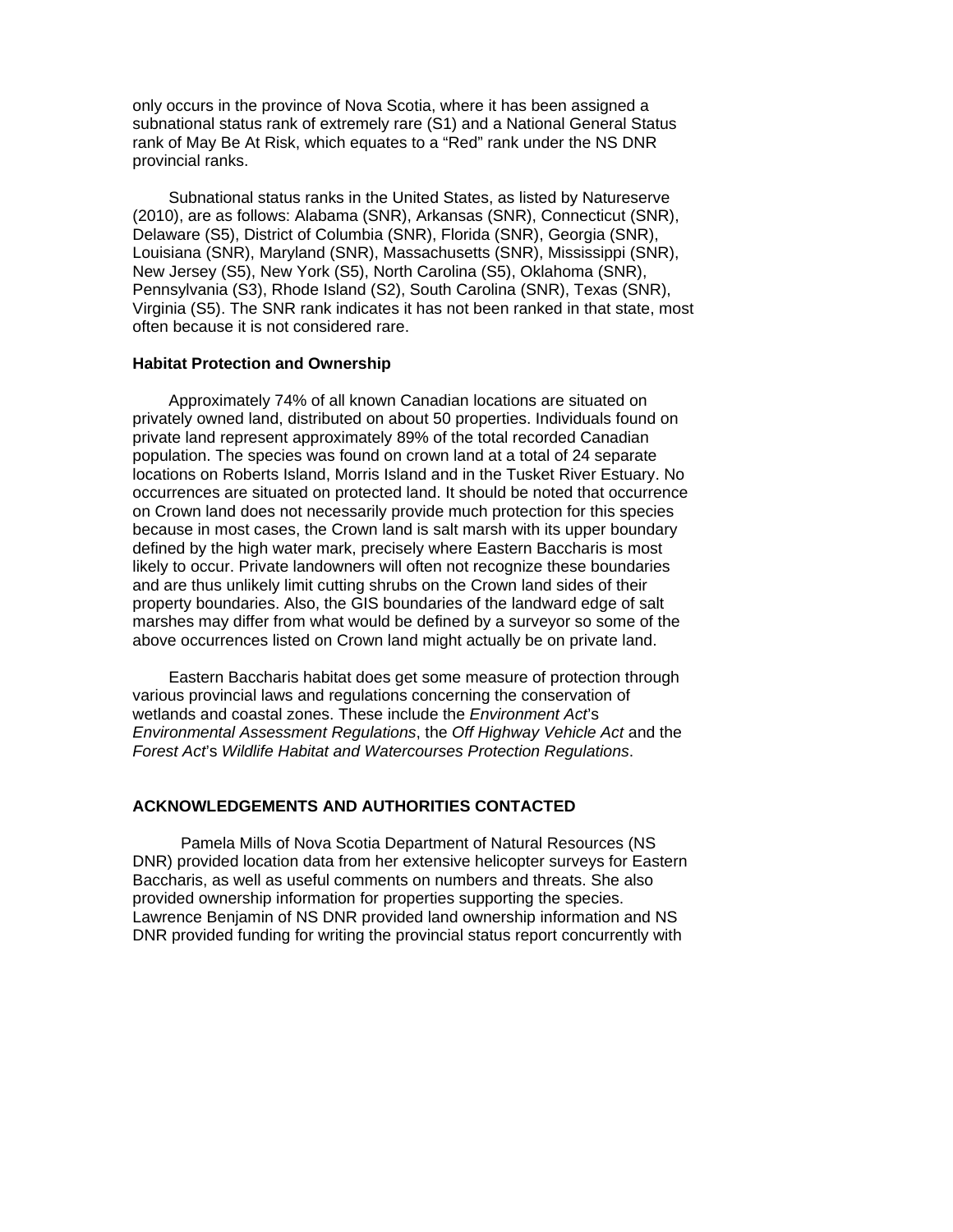<span id="page-29-0"></span>this report.

# **INFORMATION SOURCES**

- AC CDC (Atlantic Canada Conservation Data Centre). 2010. Rare taxa location database for Nova Scotia. Unpublished database. Atlantic Canada Conservation Data Centre, Sackville, NB.
- Agriculture and Agrifood Canada. 2000. Plant Hardiness Zones of Canada. Website: [http://sis.agr.gc.ca/cansis/nsdb/climate/hardiness/intro.html.](http://sis.agr.gc.ca/cansis/nsdb/climate/hardiness/intro.html) [Accessed November 2010].
- Allain, L.K., and J.B. Grace. 2001. Changes in density and height of the shrub *Baccharis halimifolia* following burning in coastal tallgrass prairie. Proceedings of the North American Prairie Conference 17: 66-72.
- Anions, pers. comm. 2010. Email communication between Sean Blaney and Marilyn Anions, NatureServe Canada. November, 2010.
- Bandoni, A., J. Medina, R. Rondina and J. Coussio. 1978. Genus *Baccharis* L. 1: Phytochemical analysis of a non-polar fraction from *B. crispa* Sprengel. Planta Med. 34: 328–331.
- Benjamin, L. 2010. Email communication between Sean Blaney and Lawrence Benjamin, Nova Scotia Department of Natural Resouces. December 3, 2010.
- Bierzychudek, P. and V. Eckhart. 1988. Spatial segregation of the sexes of dioiecious plants. Am. Nat. 132: 34-43.
- Blaney, C.S. and Mazerolle, D.M. 2010. Unpublished personal observations of Sean Blaney and David Mazerolle made during fieldwork for COSEWIC *Baccharis halimifolia* status report.
- Blaney, C.S. 2006. Unpublished personal observations of Sean Blaney made during fieldwork on Morris and Roberts Islands.
- Boldt, P.E. 1989a. *Baccharis*, (Asteraceae), a review of its taxonomy, phytochemistry, ecology, economic status, natural enemies and the potential for its biological control in the United States. MP 1674, Texas Agric. Expt. Station, Texas A&M Univ., College Station, Texas.
- Boldt, P.E. 1989b. Biology and host specificity of *Trirhabda bacharidis* (Coleoptera: Chrysomelidae) on *Baccharis* (Asteraceae: Astereae). Environ. Entomol. 18: 78-84.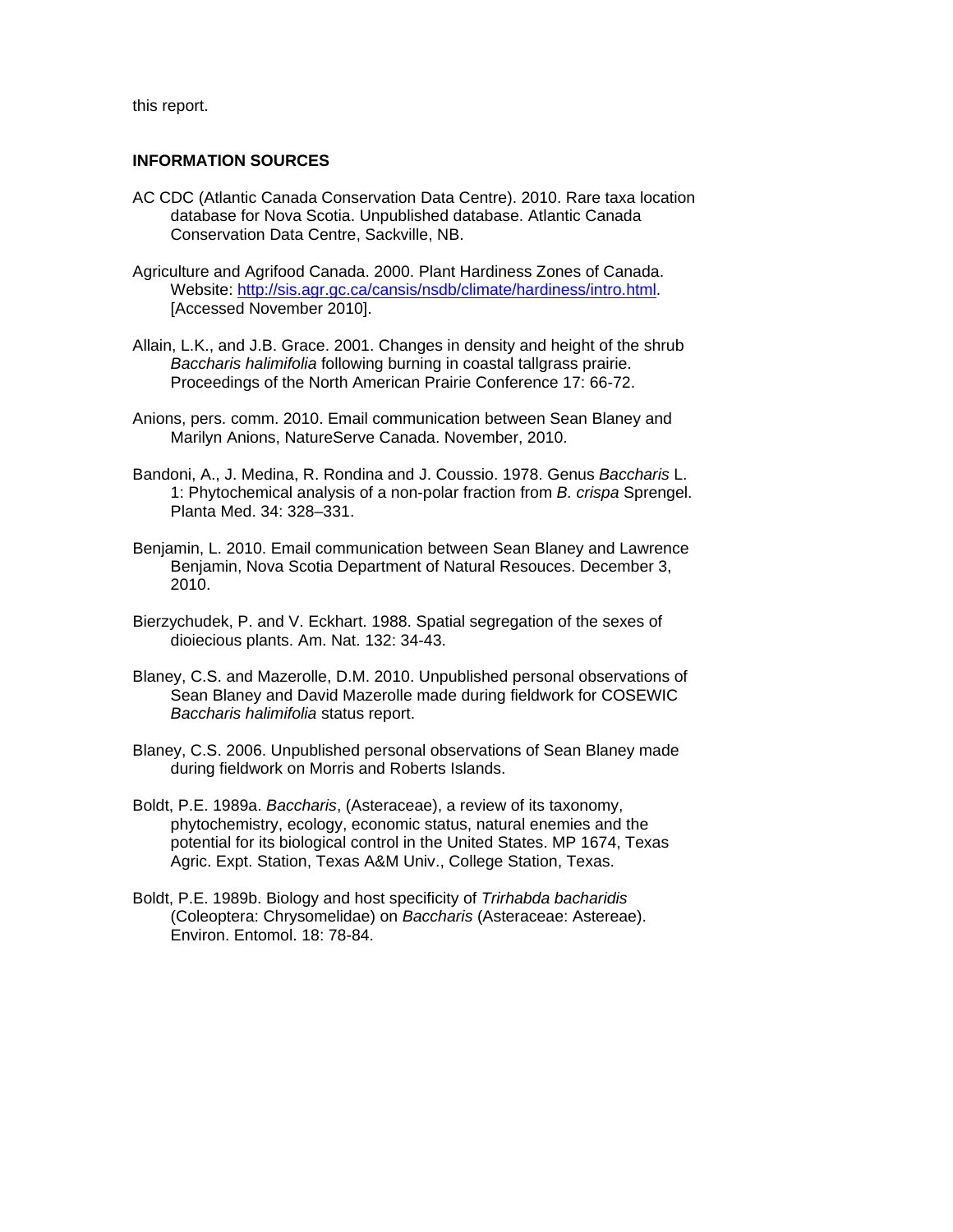- BONAP (Biota of North America Program). 2010. North American Plant Atlas *Baccharis*. Website: [http://www.bonap.org/BONAPmaps2010/Baccharis.html.](http://www.bonap.org/BONAPmaps2010/Baccharis.html) [Accessed November 10, 2010].
- Brummitt, R.K. 1993. [Report of the Committee for Spermatophyta: 38.](http://www.google.ca/url?sa=t&source=web&cd=1&ved=0CBUQFjAA&url=http%3A%2F%2Fwww.jstor.org%2Fstable%2F1222553&ei=RA75TOeKLoKKlweIxvHmBw&usg=AFQjCNH-eE6-tG5o9E8sVNEZXmQkwBGCwg) [Taxon](http://www.jstor.org/action/showPublication?journalCode=taxon) 42: 687-697.
- [Charnov, E.L.](http://en.wikipedia.org/wiki/Eric_Charnov) 1982. The theory of sex allocation. Princeton University Press, Princeton, NJ.
- [Correll, D.S. and H.B. Correll. 1982.](http://www.hear.org/pier/references/pierref000549.htm) Flora of the Bahama Archipelago (Including the Turks and Caicos Islands). Gantner Verlag, Vaduz, Liechtenstein.
- Cronquist, A. 1981. An integrated system of classification of flowering plants. Columbia University Press. 1262 pp.
- Committee on Species of Endangered Wildlife in Canada. 2010. Instructions for the Preparations of COSEWIC Status Reports. 21 pp. Website: http://www.cosewic.gc.ca/htmldocuments/Instructions\_e.htm. [Accessed November 2010]
- Diatloff, G. 1964. How far does groundsel seed travel? Queensland Agr. J. 90: 354-6.
- Dirr, M.A. and C.W. Heuser Jr. 1987. The reference manual of woody plant propagation: from seed to tissue culture. Athens, GA: Varsity Press. 239 pp.
- Donnelly, J.P., and M.D. Bertness, 2001, Rapid shoreward encroachment of salt marsh cordgrass in response to accelerated sea-level rise: Proc. Nat. Acad. Sci. 98: 14218-14223.
- [Egerova,](http://www.springerlink.com/content/?Author=Jana+Egerova) J., [C.E. Proffitt](http://www.springerlink.com/content/?Author=C.+Edward+Proffitt) and [S.E. Travis](http://www.springerlink.com/content/?Author=Steven+E.+Travis). 2003. Facilitation of survival and growth of *Baccharis halimifolia* L. by *Spartina alterniflora* Loisel. In a created Louisiana salt marsh. Wetlands 23: 250-256.
- Elsey-Quirk, T., Middleton, B.A., Proffitt, C.E., 2009. Seed dispersal and seedling emergence in a created and natural salt marsh on the Gulf of Mexico coast in southwest Louisiana, USA. Restor. Ecol. 17, Online Early, doi: 10.1111/j.1526-100X.2008.00398.x.
- Environment Canada. 2006. The impacts of sea level rise and climate change on the coastal zone of southeastern New Brunswick. (Daigle, R., project lead). Environment Canada. 611 pp.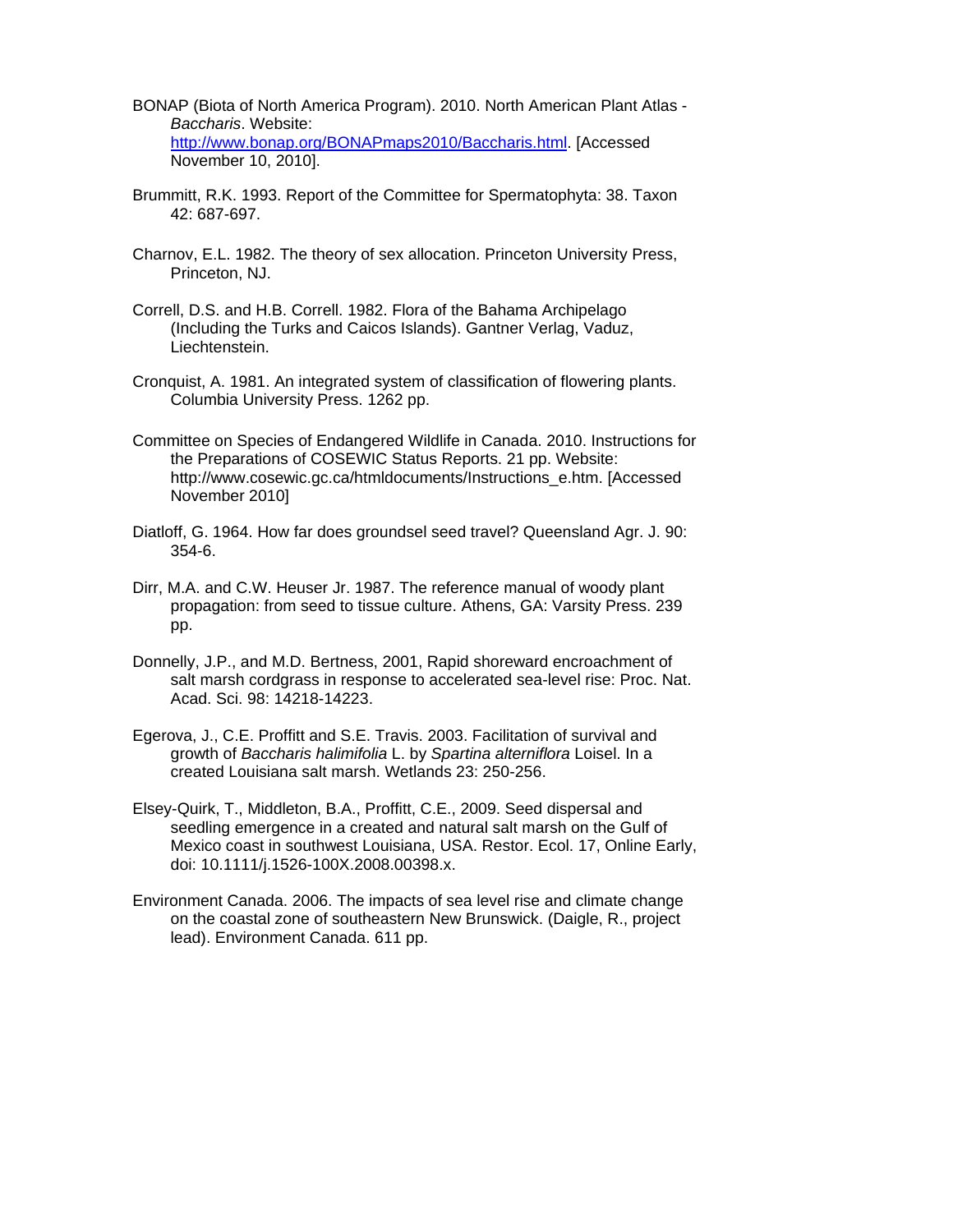- Eckert, C.G., K .E. Samis and S.C. Lougheed. 2008. Genetic variation across species' geographical ranges: the central–marginal hypothesis and beyond. Molecular Ecology 17: 1170–1188.
- Ervin, G.N. 2008. Distribution, habitat characteristics, and new county-level records of *Baccharis halimifolia* L. on a portion of its present US range boundary. Southeastern Naturalist 8: 293–304.
- Fielding, R.R. 2001. *Baccharis*: A genus of the Asteraceae new to Canada. Proc. Nova Scotia Inst. Sci. 41:214–215.
- Forbes D.L., M. Craymer, R. Daigle, G. Manson, S. Mazzotti, C. O'Reilly, G. Parkes, R. Taylor, K. Thompson, and T. Webster. 2008. "Creeping up: preparing for higher sea levels in Atlantic Canada" Bedford Institute of Oceanography 2007 in Review, Fisheries and Oceans Canada, Dartmouth.
- Freeman, D.C., L.G. Klickoff, K.T. Harper. 1976. Differential resource utilization by the sexes of dioecious plants. Science 193: 597-599.
- García-Ramos, G. and M. Kirkpatrick. 1997. Genetic models of rapid evolutionary divergence in peripheral populations. Evolution 51: 21-28
- Giuliano, D.A. 2005. New infragenera in *Baccharis* (Asteraceae, Astereae). Novon 15: 534-541.
- Gleason, H.A. and A. Cronquist. 1991. Manual of the Vascular Plants of Northeastern United States and Adjacent Canada, Second Edition. New York Botanical Garden, New York.
- Grelen, H.E. 1975. Vegetative response to twelve years of seasonal burning on a Louisiana longleaf pine site. Res. Note SO-192. New Orleans, LA: U.S. Department of Agriculture, Forest Service, Southern Forest Experiment Station. 4 pp.
- Hellwig, F. 1989. (953) Proposal to Conserve 8933 *Baccharis* L. (Asteraceae) with a Conserved Type. Taxon. 38: 513-515.
- Hitchcock, A.S. and M.L. Green. 1929. Standard-species of Linnean genera of phanerogamae. International Botanical Congress, Cambridge. Nom. Prop. Brit. Bot. Pp. 119–199.
- Hogue, S.M., 1970. Biosystematics of the genus *Trirhabda* LeConte of .... and suitability as a biological control agent for *Baccharis* spp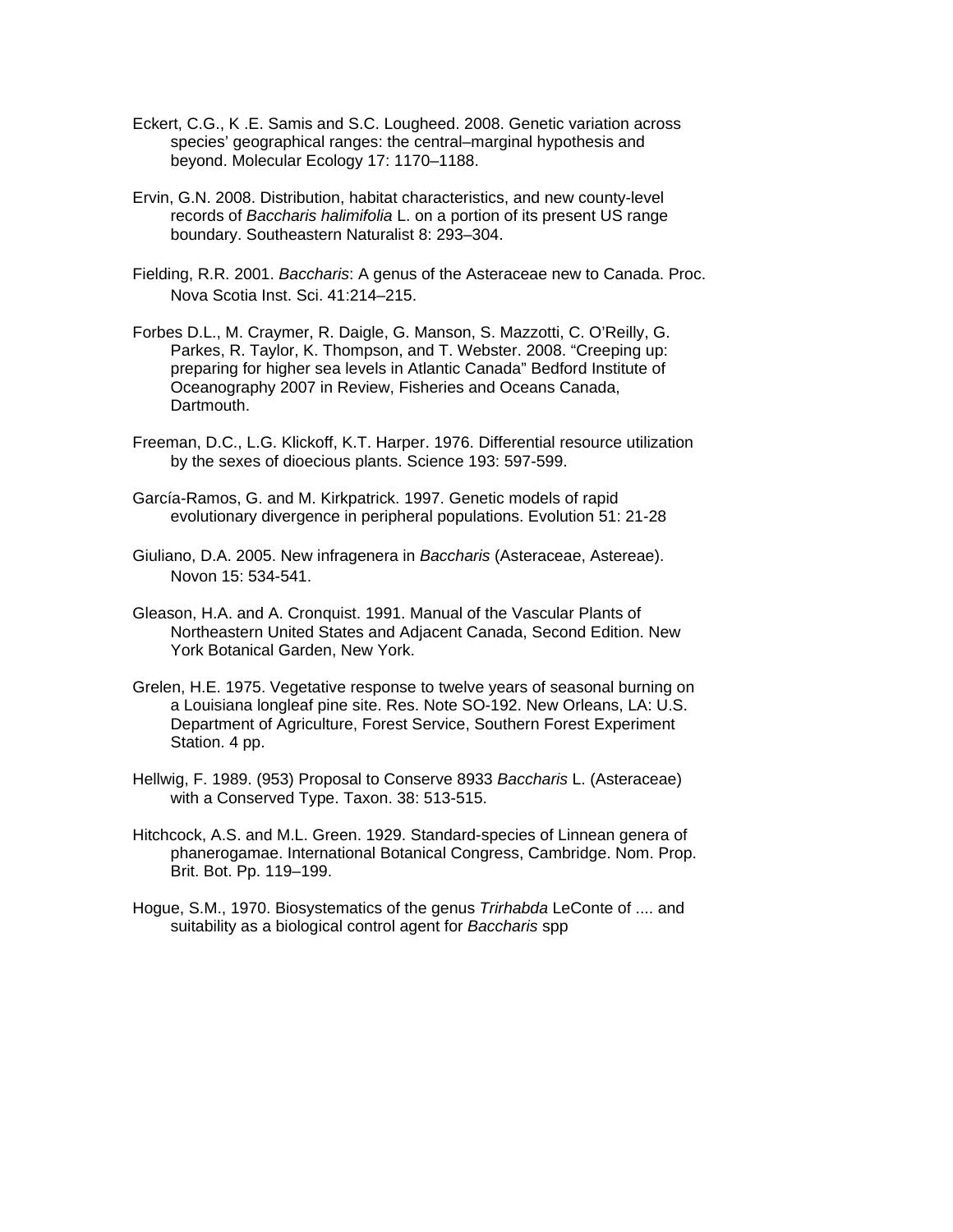- Houghton, J.T., et al., eds., 1996. Climate Change 1995--the Science of Climate Change, Cambridge University Press, Cambridge, U.K., Chap. 7, Changes in Sea Level, pp. 359-405.
- Hudson, E.E. 1995. Exploitative competition in the phytophagous insect community on *Baccharis halimifolia*. Thesis – Univ. of South Florida, Tampa, FL.
- Hudson, E.E. and P. Stiling. 1997. Exploitative Competition Strongly Affects the Herbivorous Insect Community on *Baccharis halimifolia*. Oikos 79: 531- 528.
- Jackson, J.D. 1972. The evolution of functional dioecism in the genus *Baccharis* (Compositae). Brittonia 24: 121.
- Jarvis, B.B., J.O. Midiwo, D. Tuthill, and G.A. Bean. 1981. Interaction between the antibiotics trichothecenes and the higher plant *Baccharis megapotomica*. Science 214:460-462.
- Johnson, W.T. and Lyon, H.H. 1976. Insects that feed on trees and shrubs. Comstock Publishing Associates, Cornell University Press, London and Ithaca, NY. 464 pp.
- Julien, M. and M.W. Griffiths. 1998. Biological Control of Weeds: A World Catalogue of Agents and Their Target Weeds. CAB International, Wallingford, UK.
- Kont, A., J. Jaagus and R. Aunap. 2003. Climate change scenarios and the effect of sea-level rise for Estonia. Global and Planetary Change, 36: 1- 15.
- Kraft, S.K. and Denno, R.F. 1982. Feeding responses of adapted and nonadapted insects to the defensive properties of *Baccharis halimifolia* L. (Compositae). Oecologia 52: 156-163.
- Krischik, V.A. 1984. The role of temporal and spatial variability in leaf nitrogen, water, toughness and resin content in the interaction between *Trirhabda bacaridis* (Weber) (Coleopteria: Chrysomelidae) and its host *Baccharis halimifolia* L. (Compositae). Ph.D. Dissertation, Univ. of Maryland, College Park MD.
- Krischik, V.A. and Denno, R.F. 1990. Patterns of growth, reproduction, defense, and herbivory in the dioecious shrub *Baccharis halimifolia* (Compositae). Oecologica 83: 182-190.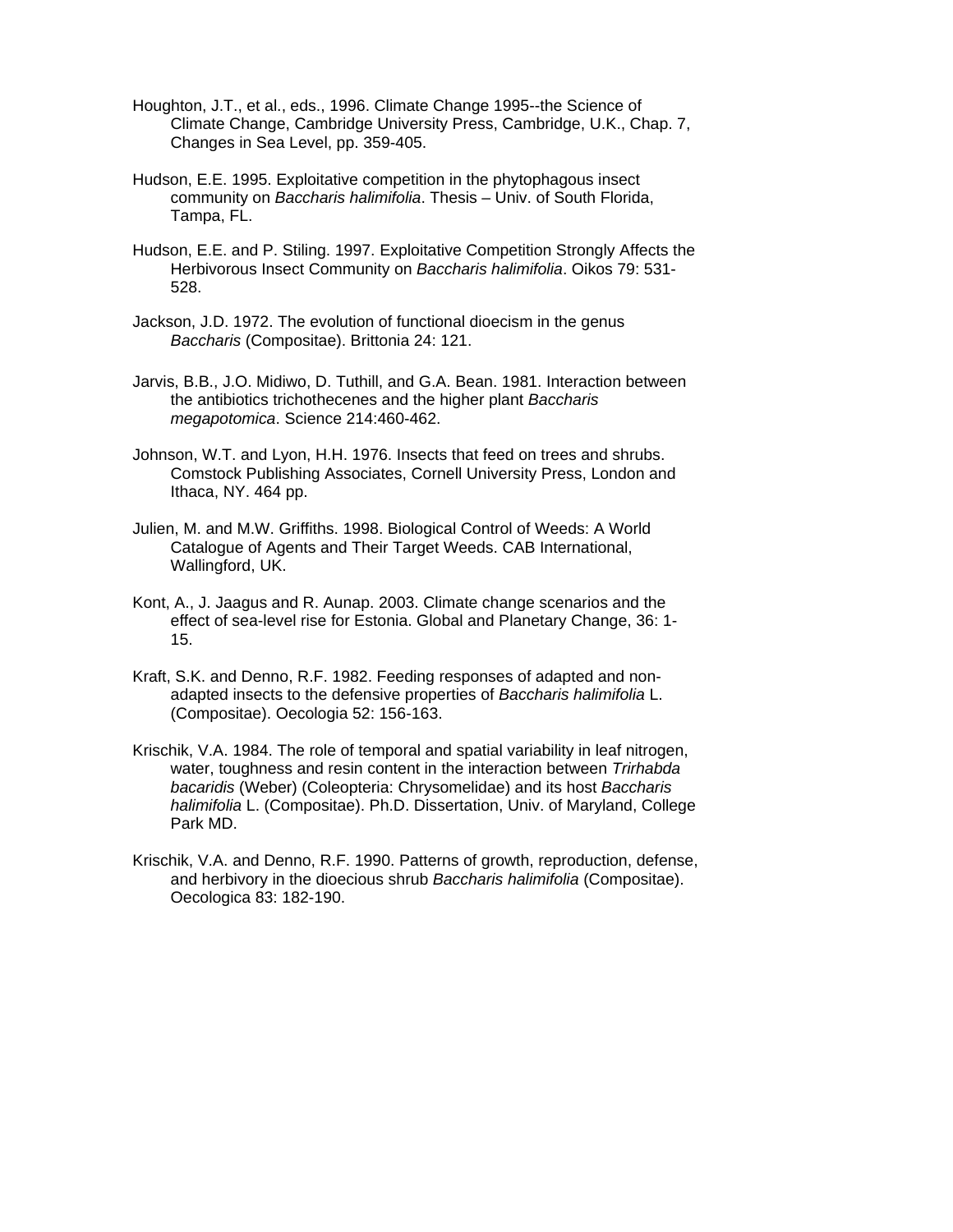- Kraft, S.K. and R.F. Denno. 1982. Feeding responses of adapted and nonadapted insects to the defensive properties of *Baccharis halimifolia* L. (Compositae). Oecologia 52: 156-163.
- Lance, R. 2004. Woody Plants of the Southeastern United States: A Winter Guide. University of Georgia Press, Athens GA.
- Lesica, P. and F.W. Allendorf. 1996. When Are Peripheral Populations Valuable for Conservation? Conservation Biology 9: 753-760.
- Mahler, W.F. and U.T. Waterfall. 1964. *Baccharis* (Compositae) in Oklahoma, Texas, and New Mexico. Southwest Naturalist 9: 189–202.
- Mills, P.L. 2010. Email communication between Pamela Mills, Nova Scotia Department of Natural Resources and Sean Blaney, November 2010.
- Mongelli, E., C. Desmarchelier, J. Rodríguez Talou, J. Coussio and G. Ciccia. 1997. In vitro antioxidant and cytotoxic activity of extracts of *Baccharis coridifolia* DC. [Journal of Ethnopharmacology](http://www.sciencedirect.com/science/journal/03788741) 58: 157-163.
- NatureServe. 2004. A Habitat-Based Strategy for Delimiting Plant Element Occurrences: Guidance from the 2004 Working Group. Unpublished online document. Website: http://www.natureserve.org/library/deliminting\_plant\_eos\_Oct\_2004.pdf. [\[Accessed December 1](http://www.natureserve.org/library/deliminting_plant_eos_Oct_2004.pdf.%20%5BAccessed%20December%201), 2010].
- Nesom, G.L. 1990. Infrageneric taxonomy of North and Central American *Baccharis* (Asteraceae: Astereae). Phytologia 69:40–46.
- Nesom, G.L. 2000. Generic conspectus of the tribe Astereae (Asteraceae) in North America, Central America, the Antilles, and Hawaii. Sida, Bot. Miscellany 20: i-viii, 1–100.
- Palmer, W.A. 1987. The phytophagous insect fauna associated with *Baccharis halimifolia* L. and *B. neglecta* Britton in Texas, Louisiana, and northern Mexico. Proc. Entomol. Soc. Wash. 89: 185-199.
- Palmer, W.A. and F.D. Bennett. 1988. The phytophagous insect fauna associated with *Baccharis halimifolia* L. in the eastern United States. Proc. Entomol. Soc. Wash. 90: 216-228.
- Palmer, W.A and W.H. Haseler. 1992. Foodplant Specificity and Biology of *Oidaematophorus balanotes* (Pterophoridae): A North American Moth Introduced into Australia for the Control of *Baccharis halimifolia*. Journal of the Lepidopterists' Society 46: 195-202.

Palmer, W.A. and A.J. Tomley. 1993. The host range and biology of *Amniscus*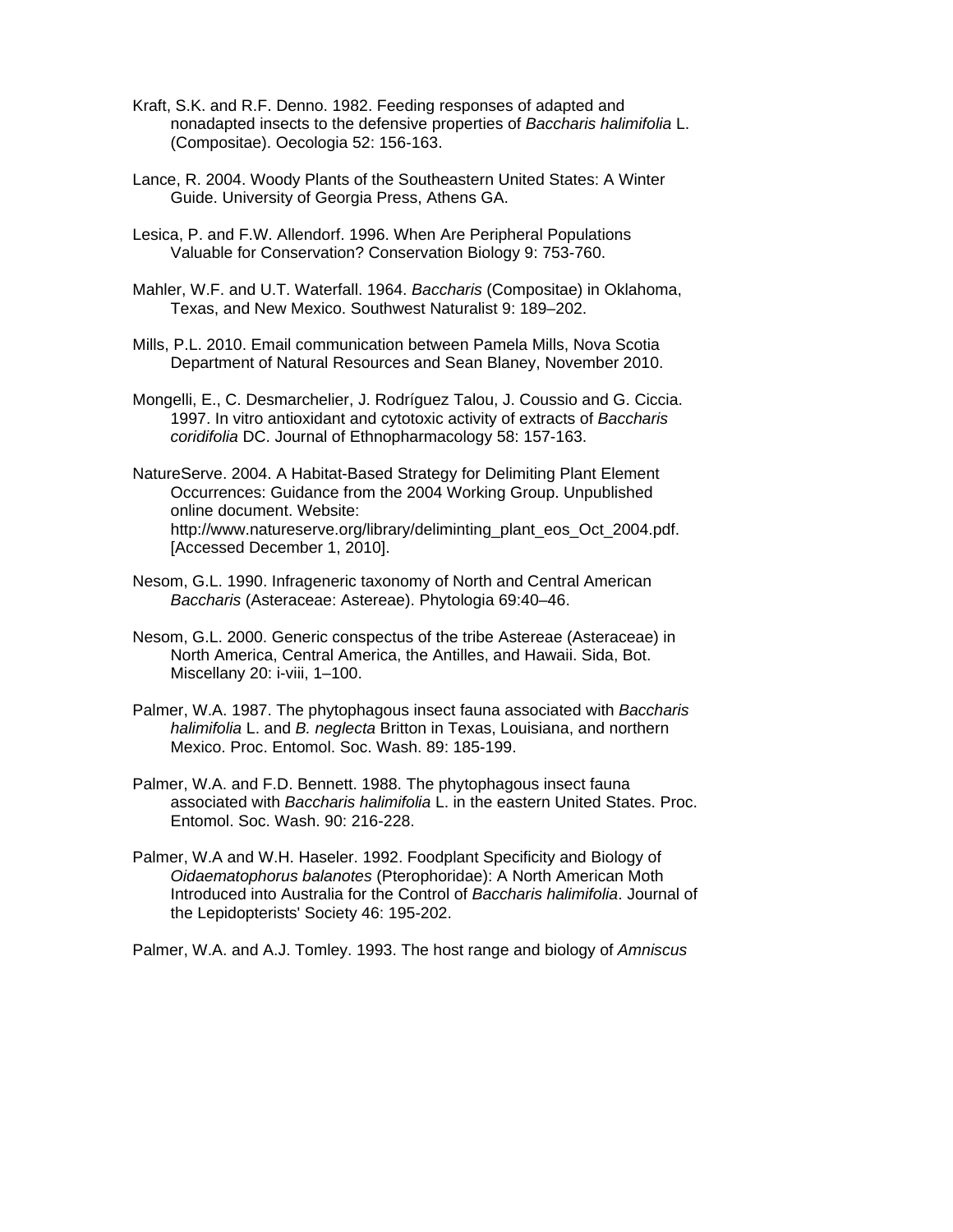*perplexus* Haldeman (Coleoptera: Cerambycidae), A candidate evaluated for the biological control of *Baccharis halimifolia* in Australia. The Coleopterists' Bulletin 47: 27-34.

- Panetta, F.D. 1977. The effects of shade upon seedling growth in Groundsel Bush (*Baccharis halimifolia* L.). Australian Journal of Agricultural Research 28: 681–690.
- Panetta FD. 1979. Germination and seed survival in the woody weed, groundsel bush (*Baccharis halimifolia* L.). Australian Journal of Agricultural Research 30: 1067 – 1077.
- Penfound, W.T. and E.S. Hathaway. 1938. Plant communities in the marshland of southeastern Louisiana. Ecologial Monographs. 8: 1-56.
- Province of Nova Scotia. 2009. Coastal Development: The 2009 State of Nova Scotia's Coast Report. Website: [http://www.gov.ns.ca/coast/documents/state-of-the-coast/WEB\\_CD.pdf.](http://www.gov.ns.ca/coast/documents/state-of-the-coast/WEB_CD.pdf) [Accesssed November 2010].
- Rahmstorf, S. 2007. A semi-empirical approach to projecting future sea-level rise. Science 315: 368-370.
- [C.T. Roman, J.A. Peck, J.R. Allen, J.W. King and P.G. Appleby. 1997.](http://www.sciencedirect.com/science?_ob=ArticleURL&_udi=B6V93-4619JB3-1&_user=1069325&_coverDate=11%2F01%2F2002&_rdoc=1&_fmt=high&_orig=search&_origin=search&_sort=d&_docanchor=&view=c&_searchStrId=1565981363&_rerunOrigin=scholar.google&_acct=C000051276&_version=1&_urlVersion=0&_userid=1069325&md5=84cbee64b9d3973ddd30e774085547e4&searchtype=a#bbib65)  Accretion of a New England salt marsh in response to inlet migration, storms and sea-level rise. Estuarine, Coastal and Shelf Science 45: 717– 727.
- Shaw, J., R.B. Taylor, D.L. Forbes, M.-H. Ruz and S. Solomon, 1998. Sensitivity of the coast of Canada to sea-level rise; Geological Survey of Canada Bulletin 505, 79 pp.+ map.
- Shaw, R.W. and the Climate Change Action Fund (CCAF A041) project team. 2001. Coastal impacts of climate change and sea-level rise on Prince Edward Island, synthesis report. Prepared for Environment Canada, Natural Resources Canada and Fisheries and Oceans Canada, Darthmouth, Nova Scotia. 74 pp.
- Sims-Chilton, N. M., M.P. Zalucki, and Y. M. Buckley. 2009. Patchy herbivore and pathogen damage throughout the introduced Australian range of groundsel bush, *Baccharis halimifolia*, is influenced by rainfall, elevation, temperature, plant density and size. Biological Control 50: 13-20.
- Small, J. 1919. The origin and development of the Compositae. New Phytologist 18: 1-334 + plates 1-6.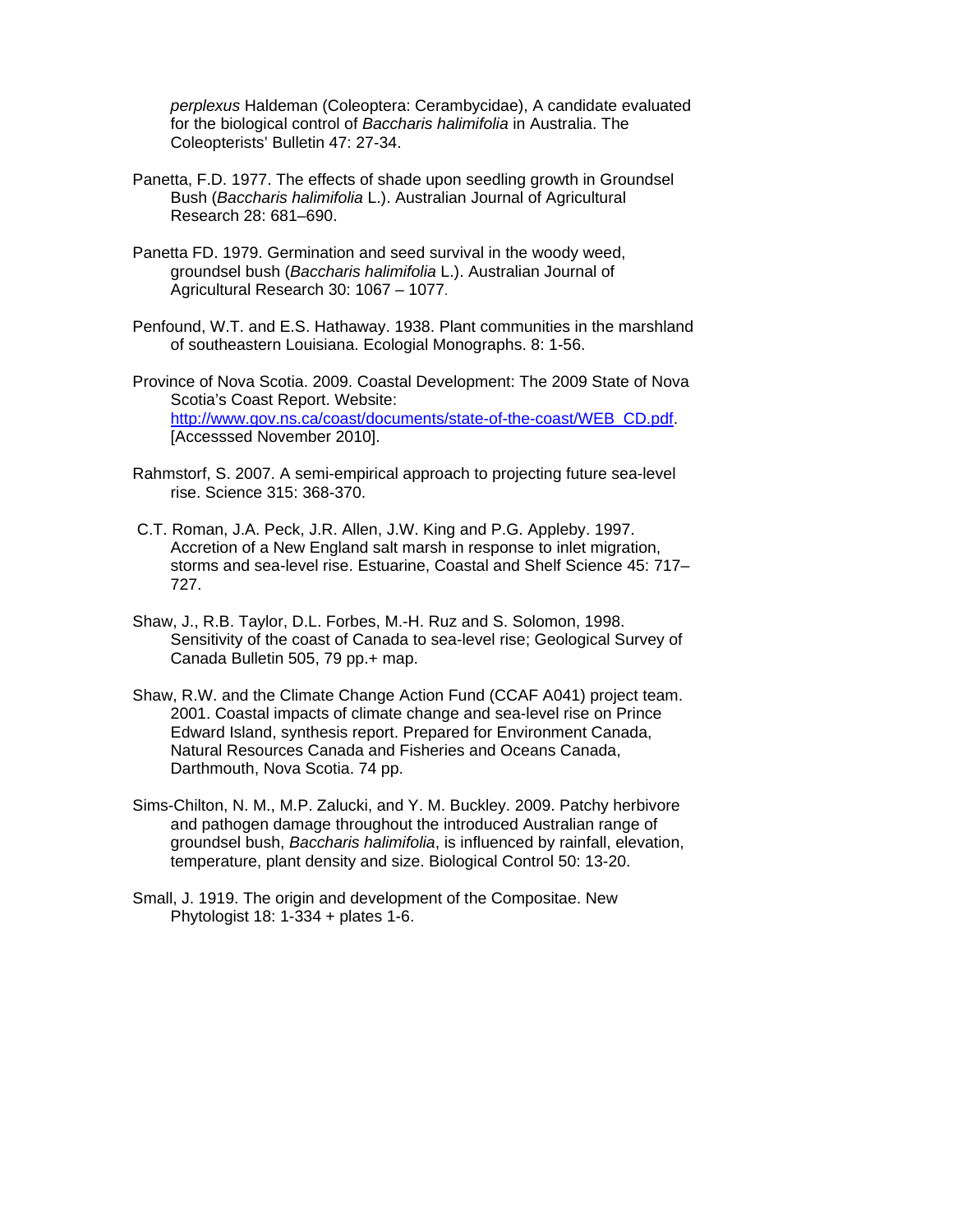- Solbrig, O.T., L.C. Anderson, D.W. Kyhos and P.H. Raven. 1969. Chromosome Numbers in Compositae VII: Astereae III. [American Journal of Botany](http://www.jstor.org/action/showPublication?journalCode=americanjbotany) 56: 348-353.
- Sundberg, S.D. and D.J. Bogler. 2006. *Baccharis* Linnaeus. *In* Flora of North America Editorial Committee (Eds.) Flora of North America North of Mexico, Vol. 20: Asteraceae. New York and Oxford. Website: [http://www.efloras.org/florataxon.aspx?flora\\_id=1&taxon\\_id=103317.](http://www.efloras.org/florataxon.aspx?flora_id=1&taxon_id=103317) [Accessed December 3, 2010].
- Tolliver, K.S., D.M. Martin, and D.R. Young. 1997. Freshwater and saltwater flooding response for woody species common to barrier islands swales. Wetlands 17: 10-18.
- USDA (United States Department of Agriculture). 1990. The USDA Plant Hardiness Zone Map. USDA Miscellaneous Publication No. 1475.
- USDA (United States Department of Agriculture). 2006. Plant Guide: Groundsel Tree *Baccharis halimifolia* L. (Originally written by G. Nesom in 2001). Website: http://plants.usda.gov/plantquide/pdf/pg\_baha.pdf. [Accessed December 3, 2010].
- Van Deelen, T.R. 1991. *Baccharis halimifolia*. In: Fire Effects Information System, [Online]. U.S. Department of Agriculture, Forest Service, Rocky Mountain Research Station, Fire Sciences Laboratory. Website http://www.fs.fed.us/database/feis/ [Accessed December 2, 2010].
- Victory Realty. 2010. Website: <http://www.victoryrealty.ca/property.php?ID=001199>. [Accessed November 30, 2010].
- Warren, R.S. & W.A. Niering. 1993. Vegetation change on a northeast tidal marsh: interaction of sea-level rise and marsh accretion. Ecology 74: 96- 103.
- Wells, B.W. and I.V. Shunk. 1938. Salt spray: An important factor in coastal ecology. Bull. Torrey Bot. Club 65: 485-492.
- Westman, W.E., F.D. Panetta, and T.D. Stanley. 1975. Ecological studies on reproduction and establishment of the woody weed, groundsel bush (*Baccharis halimifolia* L.: Asteraceae). Australian Journal of Agricultural Research 26:855–870.
- Wood, K.S. 1990. Shoreline Development and Nova Scotia: Planning and Policy Issues. Oceans Institute of Canada, Halifax.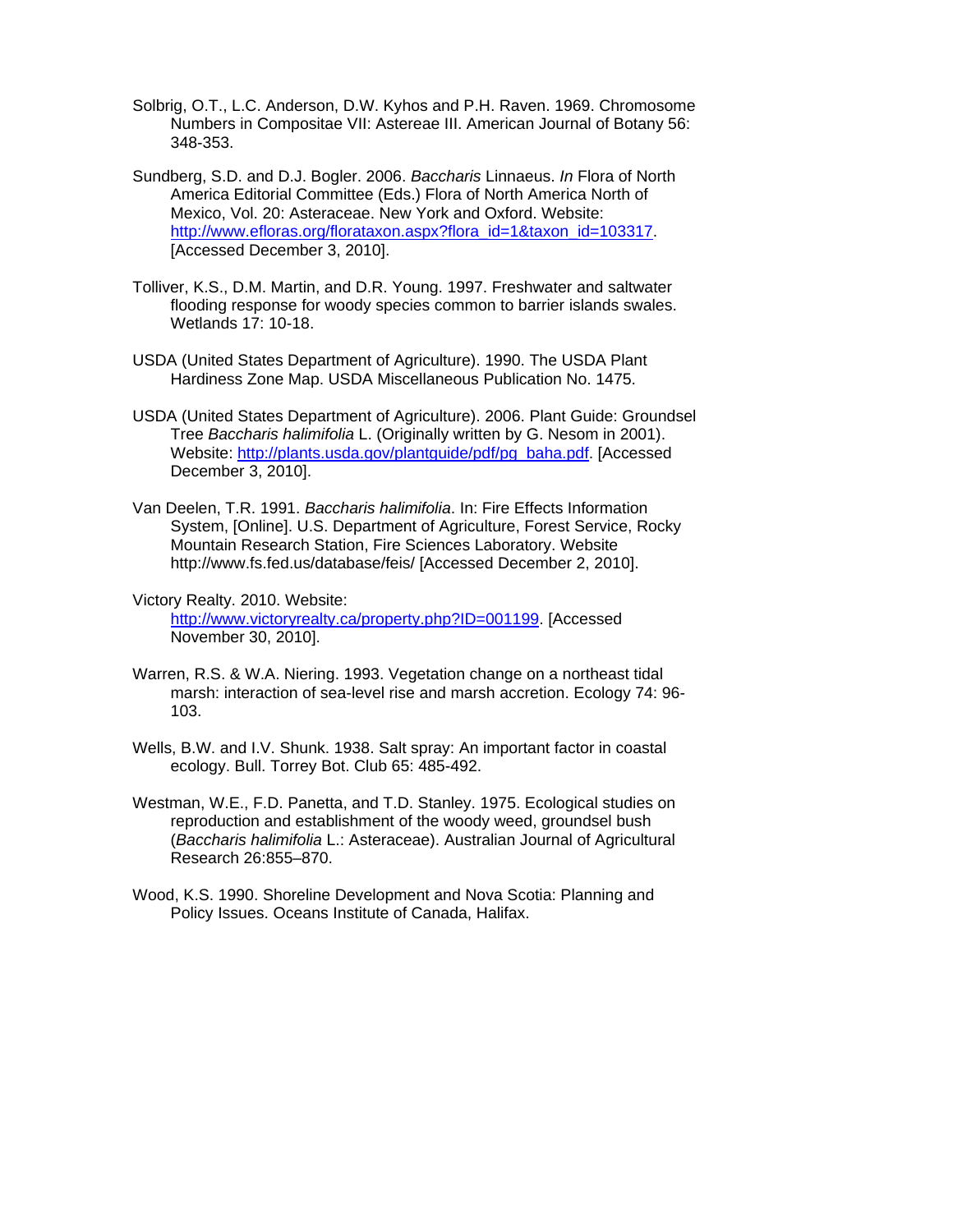- Wunderlin, R.P. and B.F. Hansen. 2004. Atlas of Florida Vascular Plants [S.M. Landry and K.N. Campbell (application development), Florida Center for Community Design and Research.] Institute for Systematic Botany, University of South Florida, Tampa, Florida. Website: <http://www.plantatlas.usf.edu/>. [Accessed November 2010].
- Young, D.R., D.L. Erickson and S.W. Semones. 1994. Salinity and the smallscale distribution of three barrier island shrubs. Canadian Journal of Botany 72: 1365-72.

# **BIOGRAPHICAL SUMMARY OF REPORT WRITER(S)**

David Mazerolle completed an undergraduate degree with a major in biology and a minor in geography, and a Master's degree in environmental studies, at the Université de Moncton. For his M.Sc. he studied the geography of exotic vegetation in Kouchibouguac National Park and created a strategy for the management of the park's exotic invasive flora. David has worked as a botanist at the Atlantic Canada Conservation Data Centre since 2007. Prior to this he was coordinator for rare plant survey and monitoring projects at the Bouctouche Dune Irving Eco-Centre from 2003 to 2006, where his work focused on the rare coastal plants of New Brunswick's Northumberland Coast. He has over ten years experience working on various research, survey and monitoring projects and has authored and coauthored numerous status reports and technical reports pertaining to rare plants in Atlantic Canada.

 Sean Blaney is the Botanist and Assistant Director of the Atlantic Canada Conservation Data Centre (AC CDC), where he is maintains status ranks and a rare plant occurrence database for plants in the three Maritime provinces. Since beginning with the AC CDC in 1999, he has discovered dozens of new provincial records for vascular plants and documented thousands of rare plant locations during extensive fieldwork across the Maritimes. Sean is a member of the COSEWIC Vascular Plant Species Specialist Committee, the Nova Scotia Atlantic Coastal Plain Flora Recovery Team, and has co-authored several COSEWIC and provincial status reports. Prior to employment with AC CDC, Sean received a B.Sc. in Biology from the University of Guelph and an M.Sc. in Plant Ecology from the University of Toronto, and worked on a number of biological inventory projects in Ontario as well as spending eight summers as a naturalist in Algonquin Park, where he co-authored the park's plant checklist.

#### <span id="page-36-0"></span>**COLLECTIONS EXAMINED**

<span id="page-36-1"></span>All known Nova Scotia specimens were already documented in the Atlantic Canada Conservation Data Centre database (AC CDC 2010) prior to the preparation of this report, so no further examination of herbarium specimens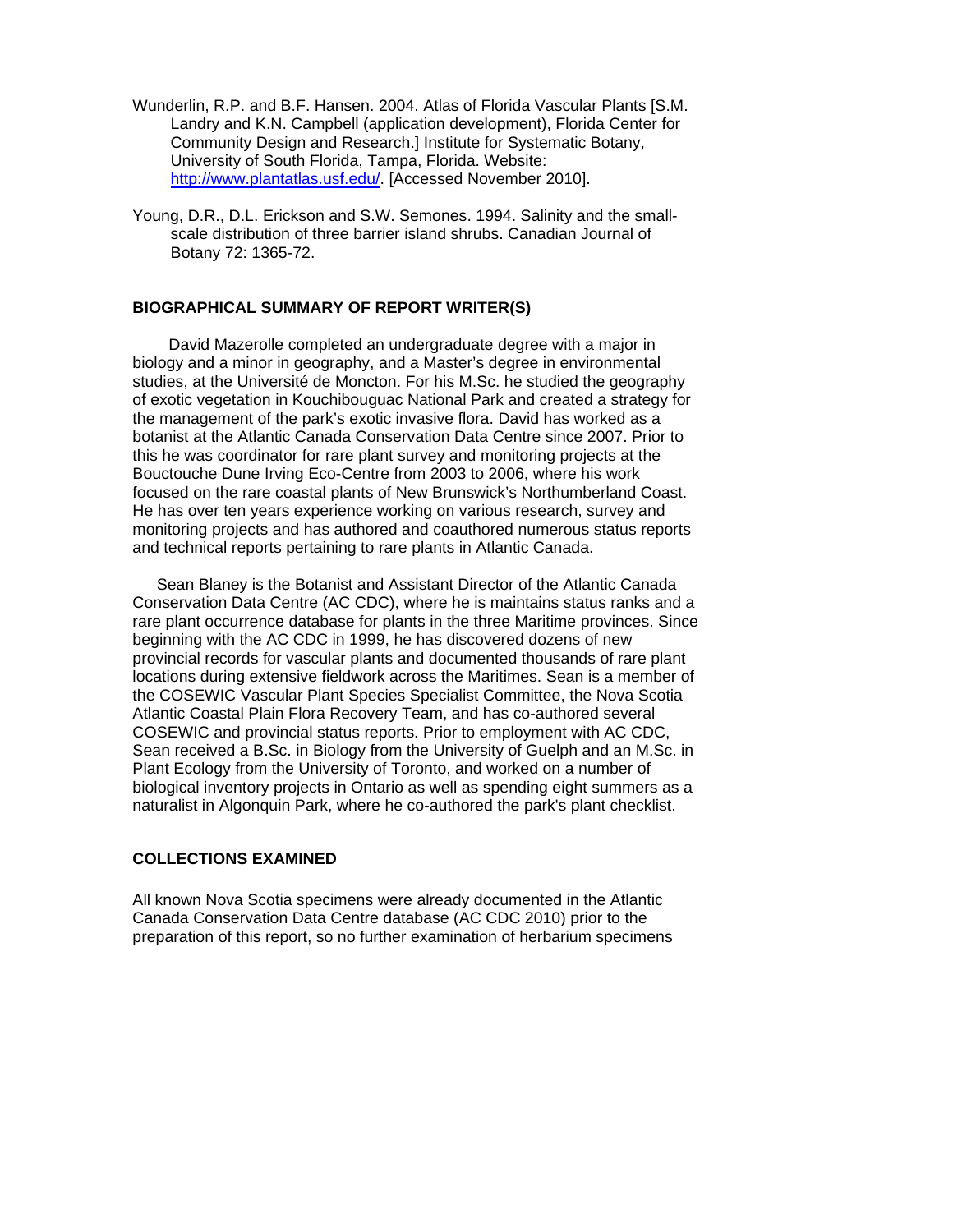was undertaken.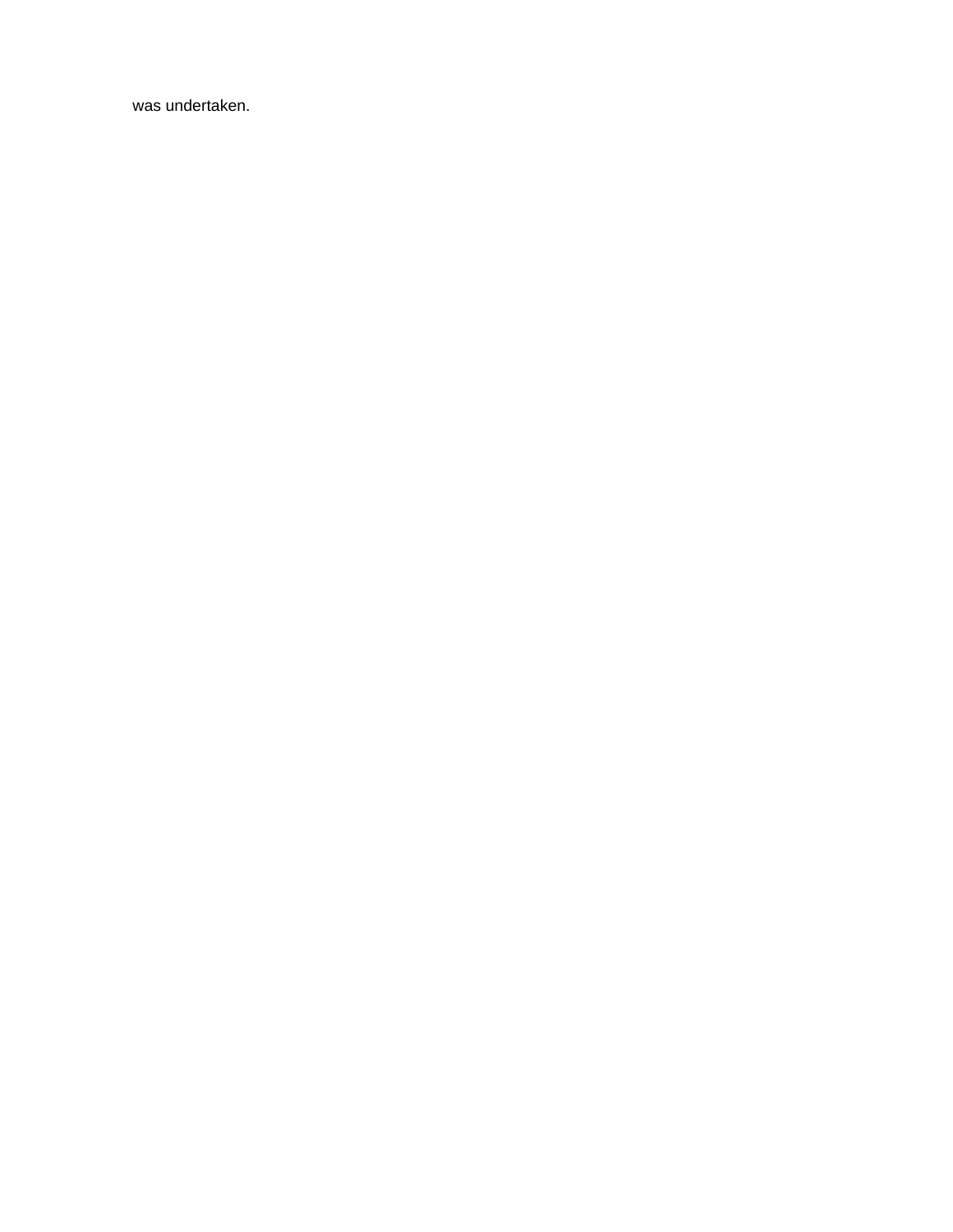**Table 1**. Number of locations and individuals recorded at each known site, with area of occupancy and land ownership.

| <b>Population</b>                | Sub-population                                               | # loc-<br>ations | <b>Total</b><br>number of<br><b>individuals</b><br>$\star$ | Actual<br>area of<br>occupancy | Land tent                                         |
|----------------------------------|--------------------------------------------------------------|------------------|------------------------------------------------------------|--------------------------------|---------------------------------------------------|
| 1. Tusket River<br>Estuary       | Johnson Cove<br>(North section)                              | 11               | 62                                                         | 1200 $m2$                      | 10 locations on private land (3 proper            |
| 1. Tusket River<br>Estuary       | Johnson Cove<br>(South section)<br>and Bird Point            | 15               | >1400                                                      | 8500 $m^2$                     | 12 locations on private land (7 proper<br>land    |
| 1. Tusket River<br>Estuary       | Plymouth                                                     | 1                | <b>Not</b><br>recorded.<br>likely few                      | 100 $m2$                       | Crown                                             |
| 1. Tusket River<br>Estuary       | <b>Arnold Point</b>                                          | 2                | 14                                                         | $200 \text{ m}^2$              | Private (2 properties)                            |
| 2. Surettes<br>Island            | Surettes Island                                              | 1                | 21                                                         | 100 $m2$                       | Private (1 property)                              |
| 3. Morris $-$<br>Roberts Islands | Morris Island<br>(The Basin)                                 | 19               | >140                                                       | 2800 $m2$                      | 8 locations on private land (5 propertion<br>land |
| 3. Morris $-$<br>Roberts Islands | Morris Island<br>(East shore,<br>including Tête-<br>à-Milie) | 24               | >1100                                                      | $>7600 \text{ m}^2$            | 17 locations on private land (2 proper<br>land    |
| 3. Morris $-$<br>Roberts Islands | Morris Island<br>(Southeast<br>shore)                        | 1                | <b>Not</b><br>recorded.<br>likely few                      | 100 $m2$                       | Private (1 property)                              |
| 3. Morris $-$<br>Roberts Islands | Roberts Island                                               | 16               | 110                                                        | 1900 $m2$                      | 15 locations on private land (11 prope<br>land    |
| 4. West Pubnico                  | <b>West Pubnico</b>                                          | 1                | 1                                                          | 100 $m2$                       | Private (1 property)                              |

\* The most recent estimate available from: Blaney and Mazerolle 2010 fieldwork, Blaney *et al.* 2006 fieldwork, Mills 2007 fieldwork.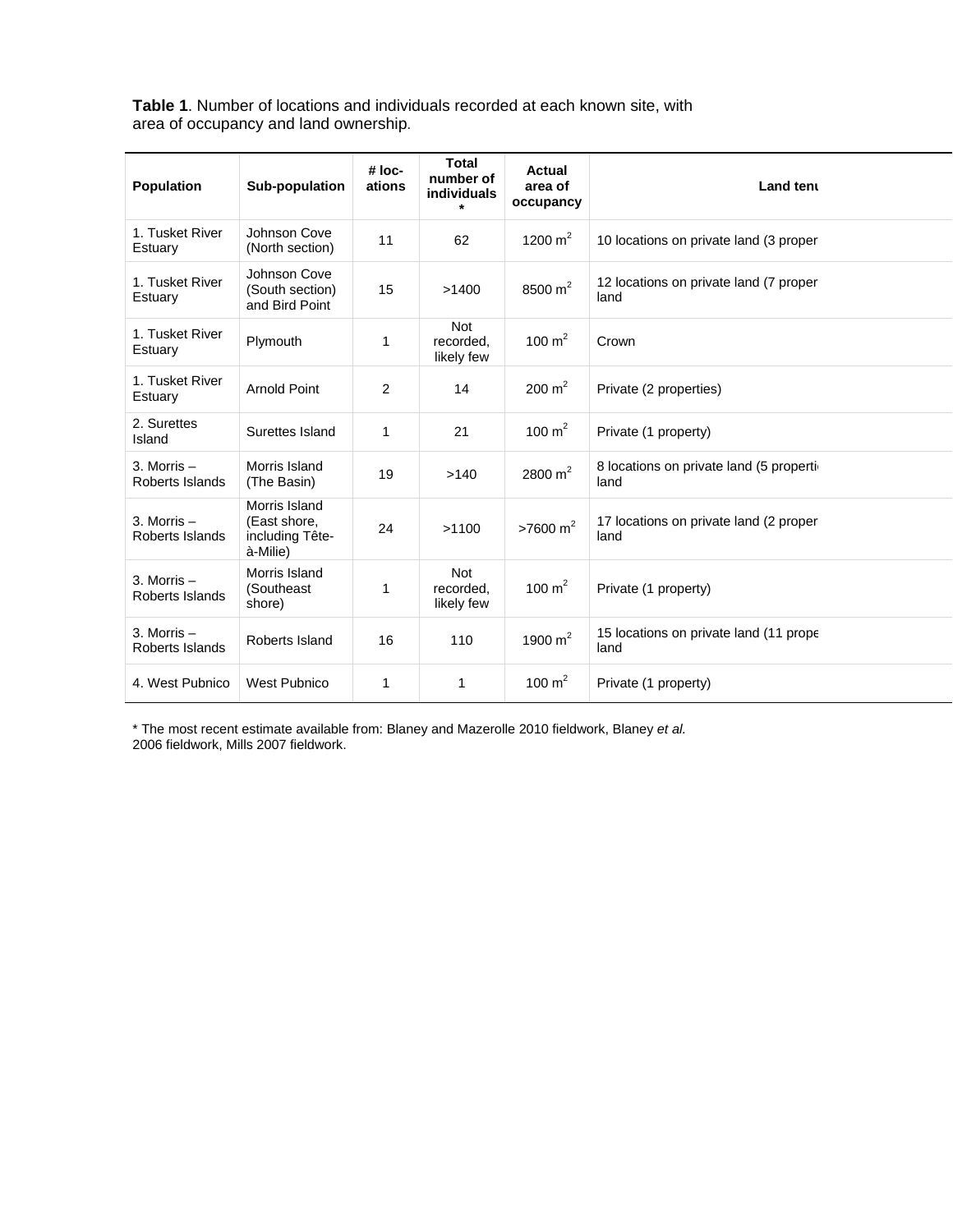

**Figure 1.** Large, multi-stemmed Eastern Baccharis (*Baccharis halimifolia*) shrub at the interface between salt marsh and forest, growing in association with Black Huckleberry (*Gaylussacia baccata*), Freshwater Cordgrass (*Spartina pectinata*), Tick Quackgrass (*Thinopyrum pycnanthum* – identification uncertain) and Red Maple (*Acer rubrum*).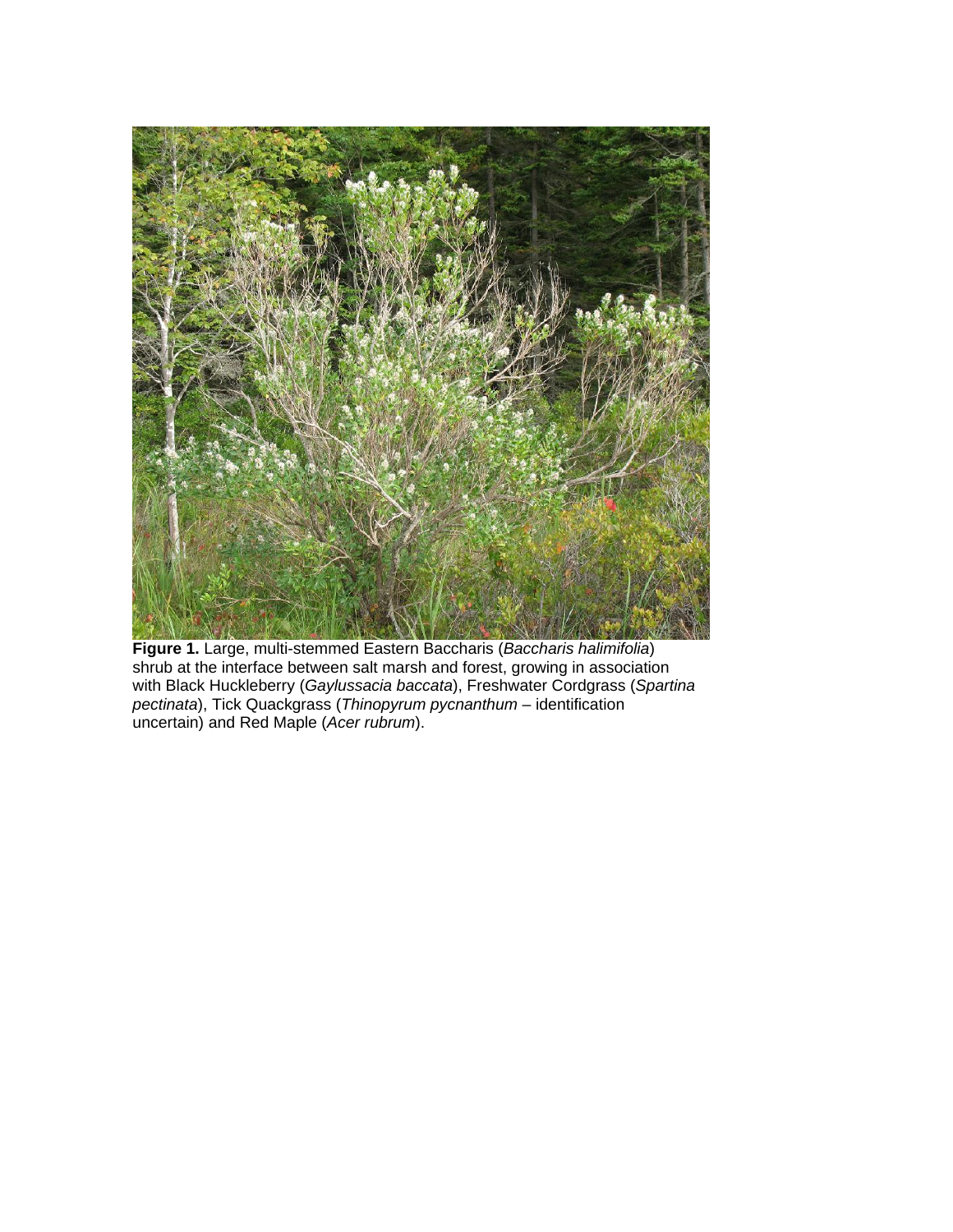

**Figure 2.** Upper leaves and fruiting pistillate flower heads of Eastern Baccharis (*Baccharis halimifolia*). Long white pappus bristles protrude from the receptacles, giving flower heads a showy appearance.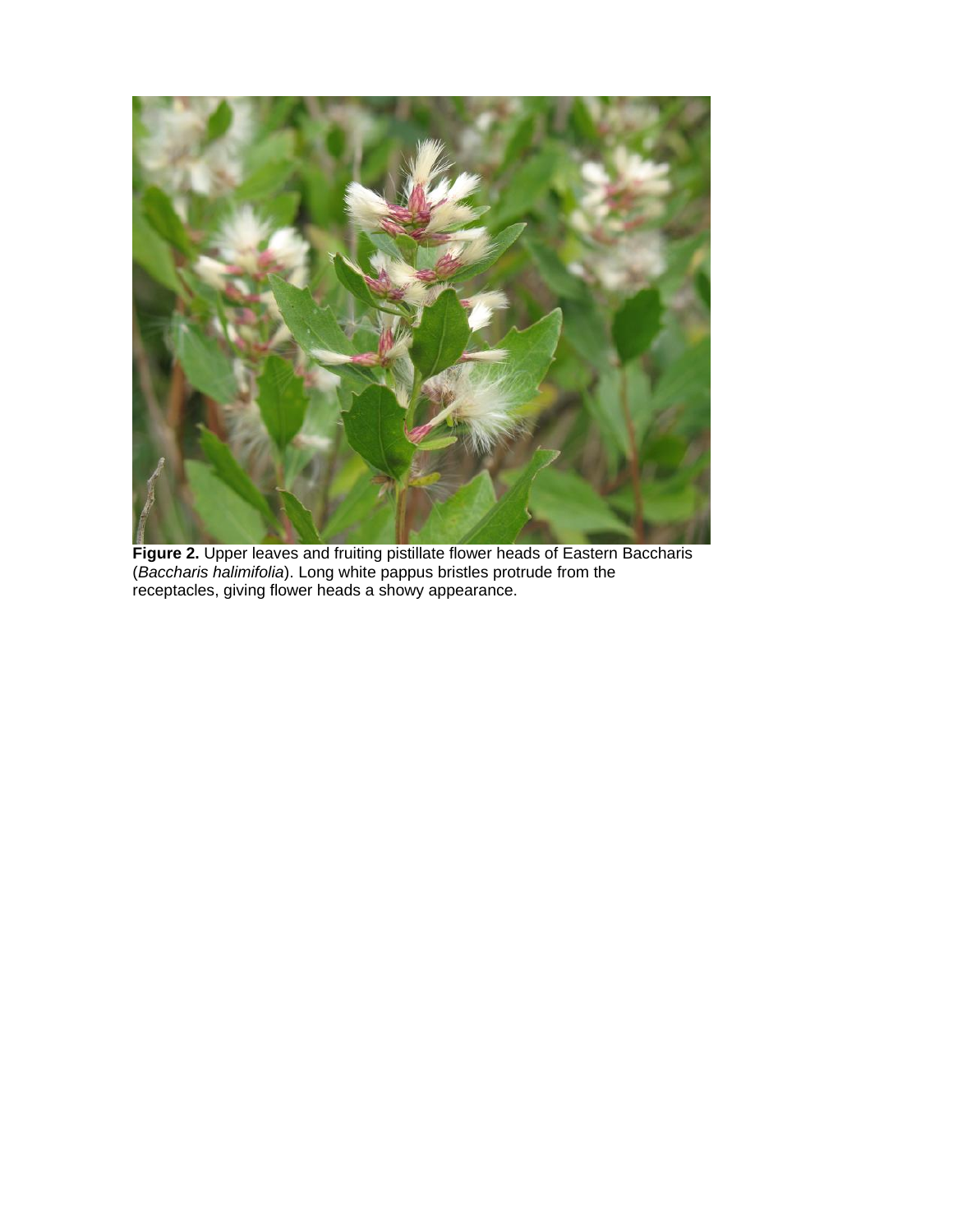

**Figure 3.** Known native global range of Eastern Baccharis (*Baccharis halimifolia*). Range outlined in the United States is based on county-level distribution data (BONAP 2010), range outlined in Mexico is based on provincial-level presence or absence and range outlined in the Caribbean is based on country-level presence or absence.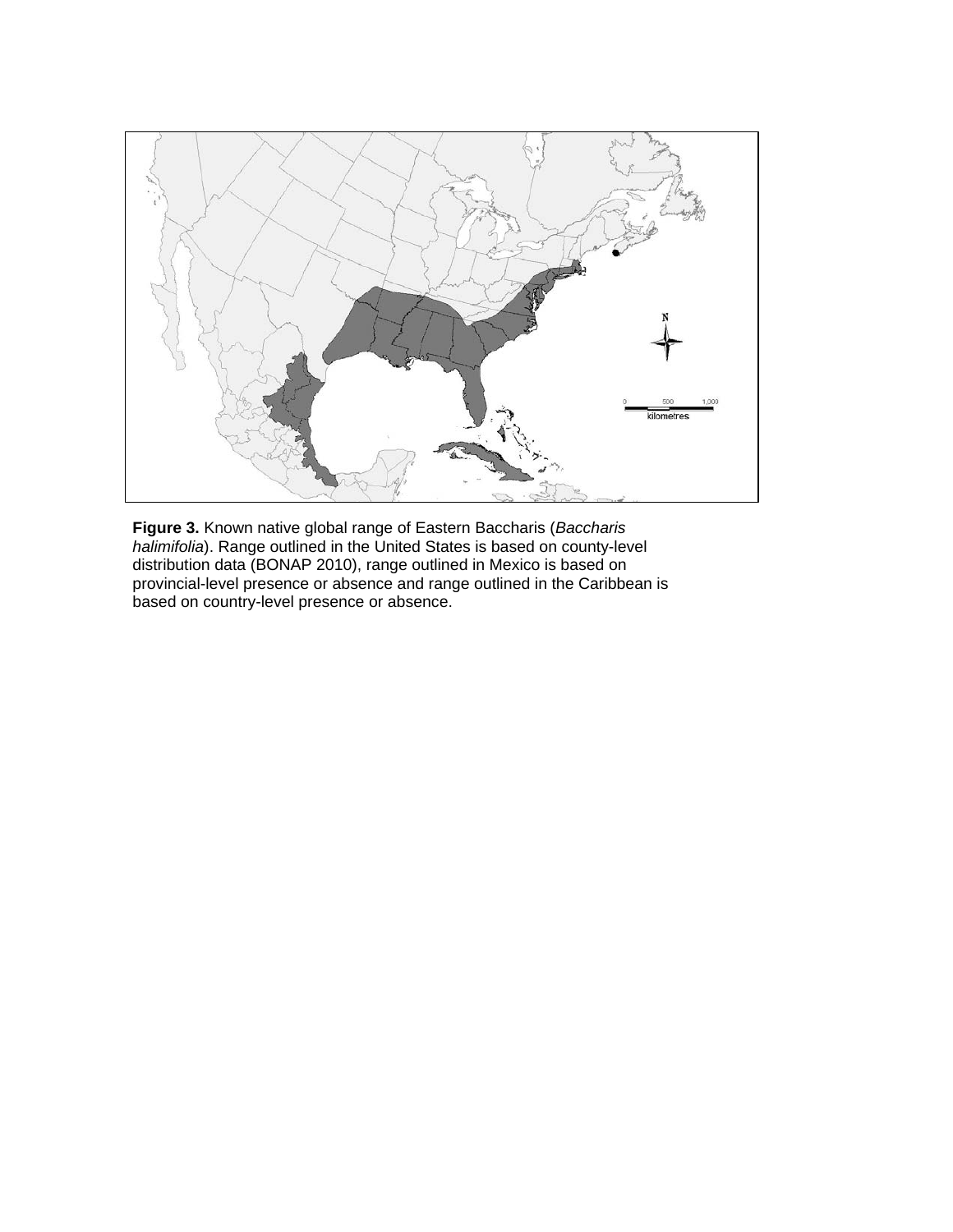

**Figure 4.** Canadian distribution of Eastern Baccharis, with sub-population names as noted in Table 1. The four populations are: 1) Tusket River Estuary, 2) Surettes Island, 3) Morris and Roberts Islands and 4) West Pubnico.